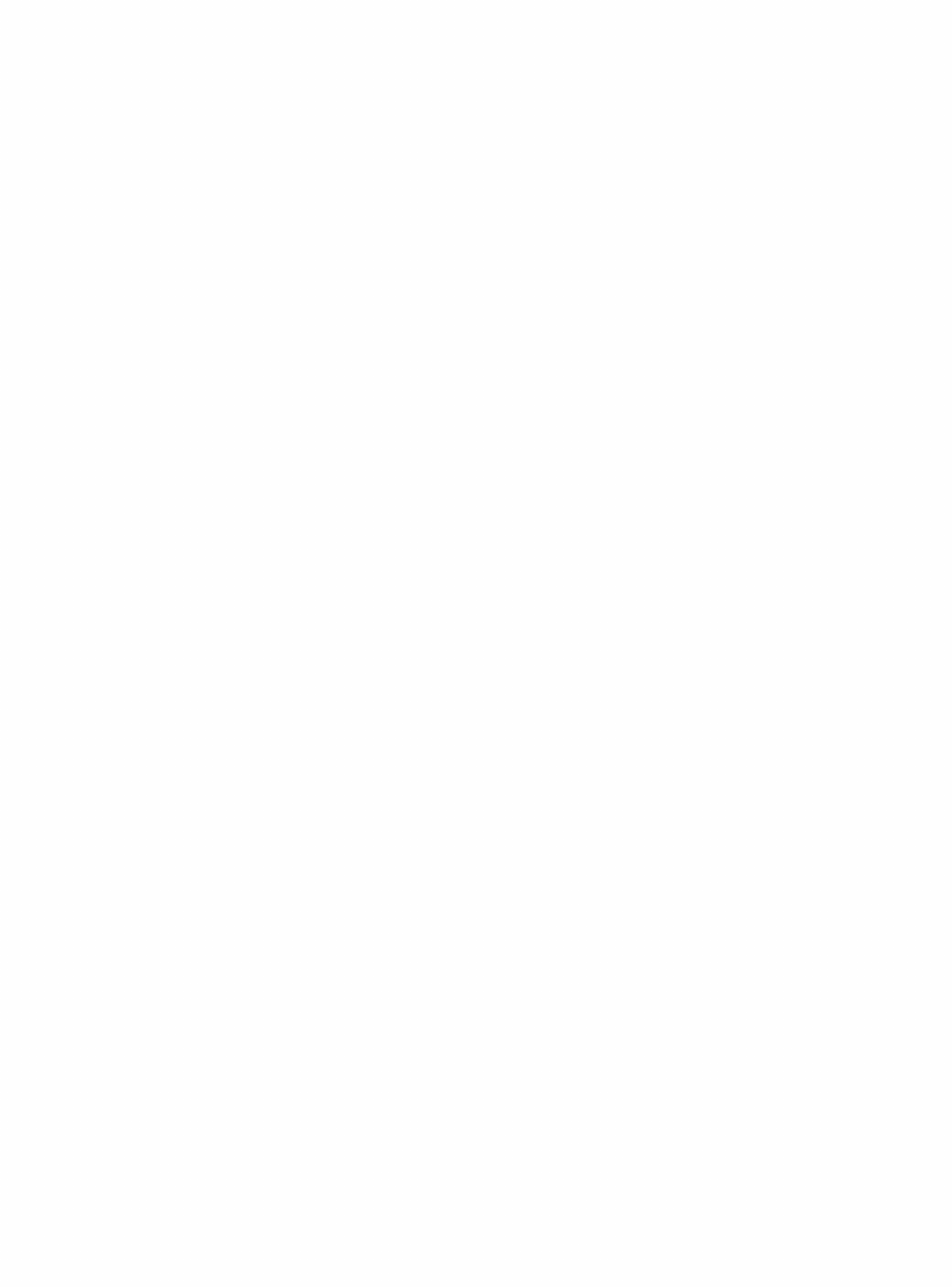Methods of Analysis by the U.S. Geological Survey National Water Quality Laboratory—Evaluation of Alkaline Persulfate Digestion as an Alternative to Kjeldahl Digestion for Determination of Total and Dissolved Nitrogen and Phosphorus in Water

By Charles J. Patton and Jennifer R. Kryskalla

U.S. Geological Survey Water-Resources Investigations Report 03-4174

> Denver, Colorado 2003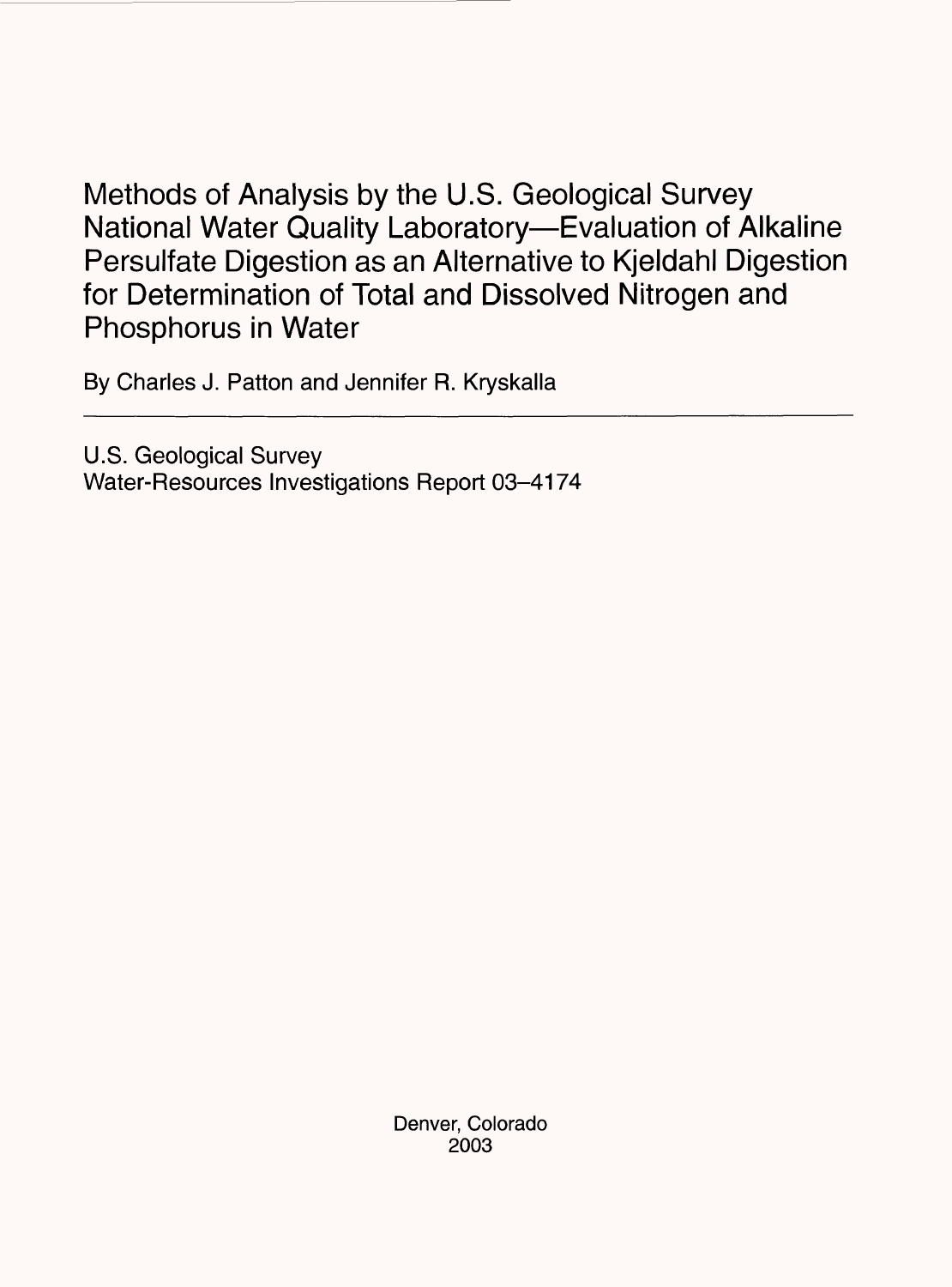# **U.S. DEPARTMENT OF THE INTERIOR**

Gale A. Norton, Secretary

# **U.S. GEOLOGICAL SURVEY**

Charles G. Groat, Director

The use of trade, product, or firm names in this report is for descriptive purposes only and does not imply endorsement by the U.S. Government.

| For additional information write to:     | Copies of this report can be purchased from: |
|------------------------------------------|----------------------------------------------|
| U.S. Geological Survey                   | U.S. Geological Survey                       |
| Chief, National Water Quality Laboratory | <b>Branch of Information Services</b>        |
| Box 25046, Mail Stop 407                 | Box 25286                                    |
| <b>Federal Center</b>                    | <b>Federal Center</b>                        |
| Denver, CO 80225-0046                    | Denver, CO 80225-0286                        |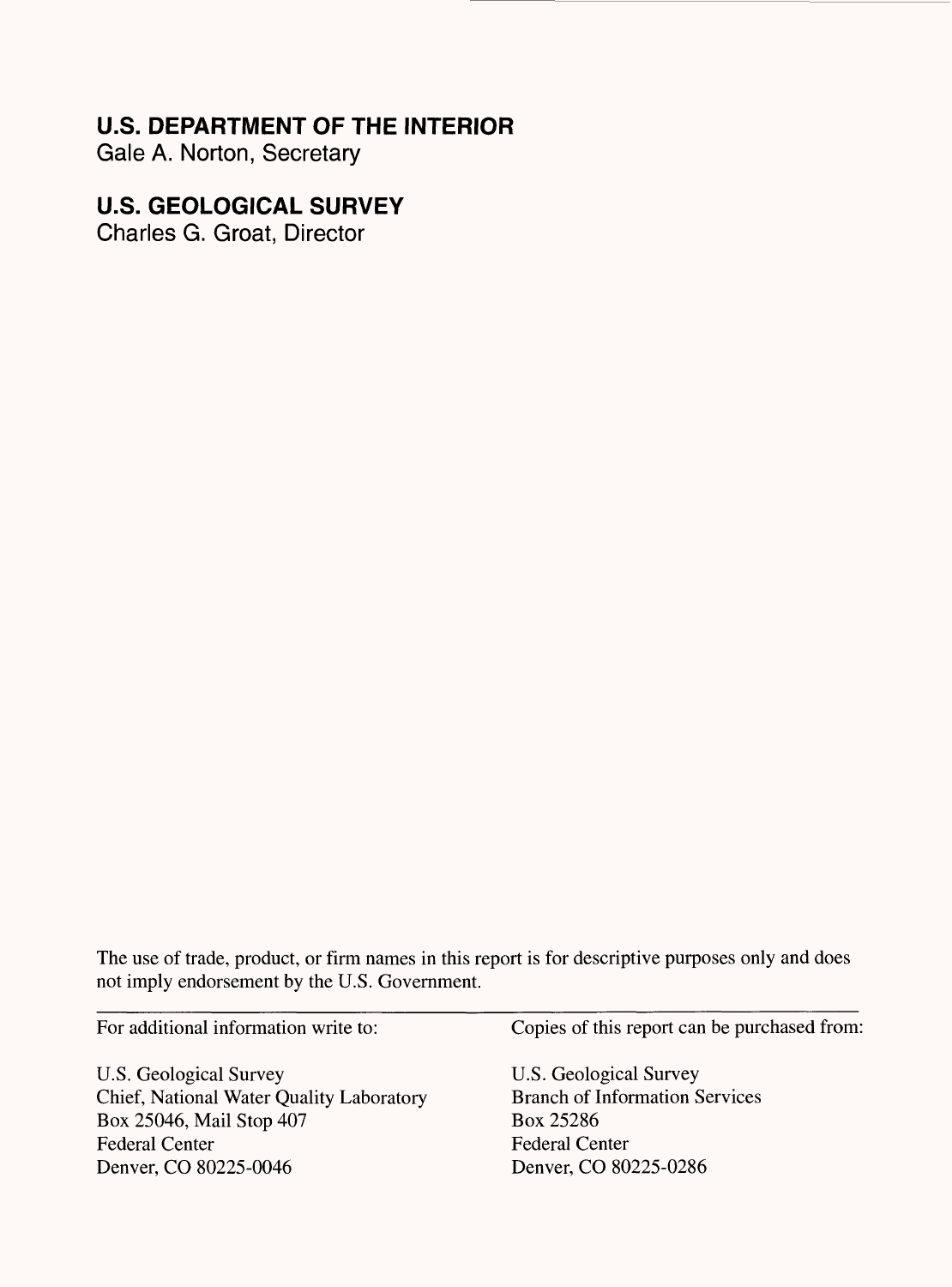# **CONTENTS**

|                                 | 2  |
|---------------------------------|----|
|                                 | 3  |
|                                 | 3  |
|                                 |    |
|                                 |    |
| 2.                              |    |
| 3.                              |    |
| $\overline{\phantom{0}}8$<br>4. |    |
| 5.                              | -9 |
| 6.                              |    |
| 7.                              |    |
| 8.                              |    |
| 9.                              |    |
| 10.                             |    |
|                                 |    |
| 12.                             |    |
|                                 |    |
|                                 |    |
|                                 |    |
|                                 |    |
|                                 |    |

# **FIGURES**

| Analytical cartridge diagram for the air-segmented continuous flow analyzer (Alpkem RFA-300)<br>used to automate photometric determination of nitrate + nitrite in alkaline persulfate digests with a | 6   |
|-------------------------------------------------------------------------------------------------------------------------------------------------------------------------------------------------------|-----|
| 2. Analytical cartridge diagram for the air-segmented continuous flow analyzer (Alpkem RFA-300)                                                                                                       |     |
| used to automate photometric determination of orthophosphate in alkaline persulfate digests with a                                                                                                    |     |
|                                                                                                                                                                                                       | 7   |
| 3. Typical calibration graph for total nitrogen determined as nitrate in alkaline persulfate digests                                                                                                  | -16 |
| 4. Typical calibration graph for total phosphorus determined as orthophosphate in                                                                                                                     |     |
|                                                                                                                                                                                                       | 16  |
| 5. Percent recovery of nitrogen from a series of 2.5 mg NH <sub>4</sub> <sup>+</sup> -N solutions that contained increasing                                                                           |     |
|                                                                                                                                                                                                       | 22  |
| 6. Histogram of postdigestion weight loss expressed as a percent of initial digest weight                                                                                                             |     |
|                                                                                                                                                                                                       | 23  |
| 7. Logarithmic scatter plot of nitrate-corrected $N_{A/kP}$ concentrations (x-axis) and KN                                                                                                            |     |
| concentrations (y-axis) around the line of equal relation for 2,066 data pairs combined                                                                                                               |     |
|                                                                                                                                                                                                       | 24  |
| 8. Concentration differences between nitrate-corrected alkaline persulfate digestion nitrogen                                                                                                         |     |
|                                                                                                                                                                                                       |     |
| $(N_{AlkP})$ and Kjeldahl digestion nitrogen (KN) plotted about the line of zero difference as a                                                                                                      |     |
|                                                                                                                                                                                                       | 25  |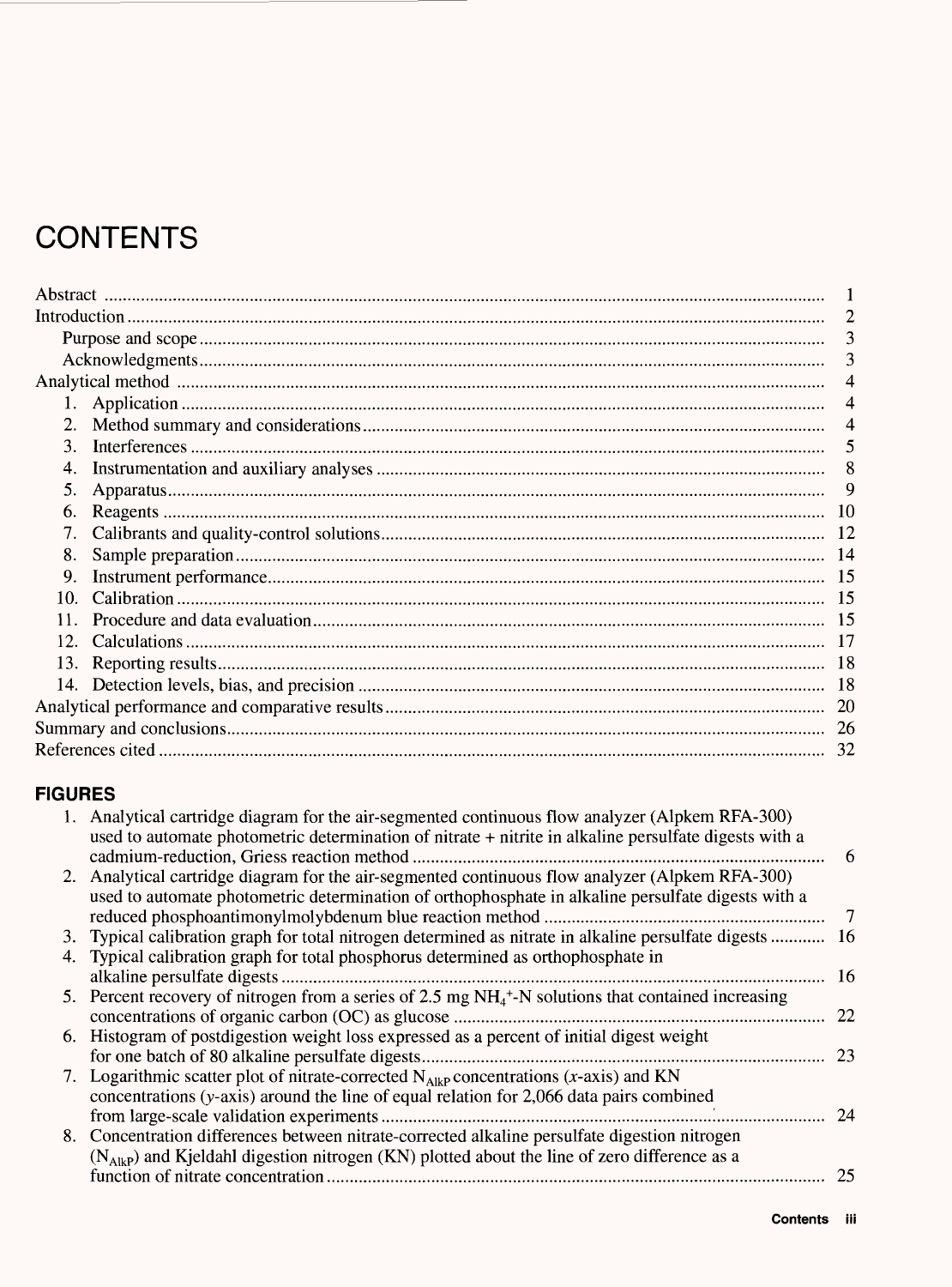|    | 9. Boxplots of concentration differences between nitrate-corrected alkaline persulfate<br>nitrogen (N <sub>AlkP</sub> ) and Kjeldahl nitrogen (KN) for surface- and ground-water samples collected           |               |
|----|--------------------------------------------------------------------------------------------------------------------------------------------------------------------------------------------------------------|---------------|
|    |                                                                                                                                                                                                              | 26            |
|    | 10. Logarithmic scatter plot of $P_{AlkP}$ concentrations (x-axis) and KP concentrations (y-axis) around<br>the line of equal relation for 2,093 data pairs combined from large-scale validation experiments | 29            |
|    | <b>TABLES</b>                                                                                                                                                                                                |               |
|    | 1. Laboratory, parameter, and method codes for U.S. Geological Survey alkaline persulfate                                                                                                                    |               |
|    | digestion total nitrogen and total phosphorus methods I-2650-03 and I-4650-03                                                                                                                                | 4             |
|    | 2. Data from a study of arsenate and arsenite interference in alkaline persulfate total                                                                                                                      |               |
|    |                                                                                                                                                                                                              | 8             |
|    | 3. Settings and operational details of Alpkem RFA-300 continuous flow analyzers used                                                                                                                         |               |
|    |                                                                                                                                                                                                              | 9             |
|    | 4. Volumes of mixed calibrant and amendment solution required to prepare working                                                                                                                             |               |
|    | calibrants and blanks for determination of total nitrogen and phosphorus by the alkaline                                                                                                                     |               |
|    |                                                                                                                                                                                                              | <sup>12</sup> |
|    | 5. Volumes of Environmental Resource Associates (ERA) Demand <sup>TM</sup> nutrient concentrate                                                                                                              |               |
|    |                                                                                                                                                                                                              |               |
| 6. |                                                                                                                                                                                                              |               |
|    | Suggested analyzer sample tray protocol for automated determination of nitrate and<br>7.                                                                                                                     |               |
|    | 8. Data and calculations used to estimate method detection limits (MDL) for nitrogen and                                                                                                                     |               |
|    | phosphorus in unacidified (FCC) and acidified (WCA) samples following alkaline                                                                                                                               |               |
|    |                                                                                                                                                                                                              | 19            |
|    | 9. Most probable values and standard deviations for reference samples 9987L, 9987H,                                                                                                                          |               |
|    | and 9987VH along with averages and standard deviations of these reference materials                                                                                                                          |               |
|    |                                                                                                                                                                                                              | 19            |
|    | 10. Spike recoveries of glycine and glycerophosphate in randomly selected high-flow and                                                                                                                      |               |
|    | low-flow samples that were included in every rack of alkaline persulfate digests                                                                                                                             | 20            |
|    | 11. Concentration differences between selected samples prepared and analyzed in duplicate in each                                                                                                            |               |
|    |                                                                                                                                                                                                              |               |
|    |                                                                                                                                                                                                              |               |
|    | 13. Recovery of organic phosphorus from representative compounds by alkaline persulfate and                                                                                                                  |               |
|    |                                                                                                                                                                                                              |               |
|    | 14. Results of paired t-tests for nitrate-corrected alkaline persulfate dissolved nitrogen and                                                                                                               |               |
|    |                                                                                                                                                                                                              |               |
|    | 15. Results of paired <i>t</i> -tests for nitrate-corrected alkaline persulfate total nitrogen and Kjeldahl                                                                                                  |               |
|    |                                                                                                                                                                                                              | 28            |
|    | 16. Results of paired <i>t</i> -tests for dissolved and total phosphorus concentrations determined in                                                                                                        |               |
|    | filtered and acidified whole-water samples by alkaline persulfate digestion $(P_{A kP})$ and Kjeldahl                                                                                                        |               |
|    |                                                                                                                                                                                                              | 30            |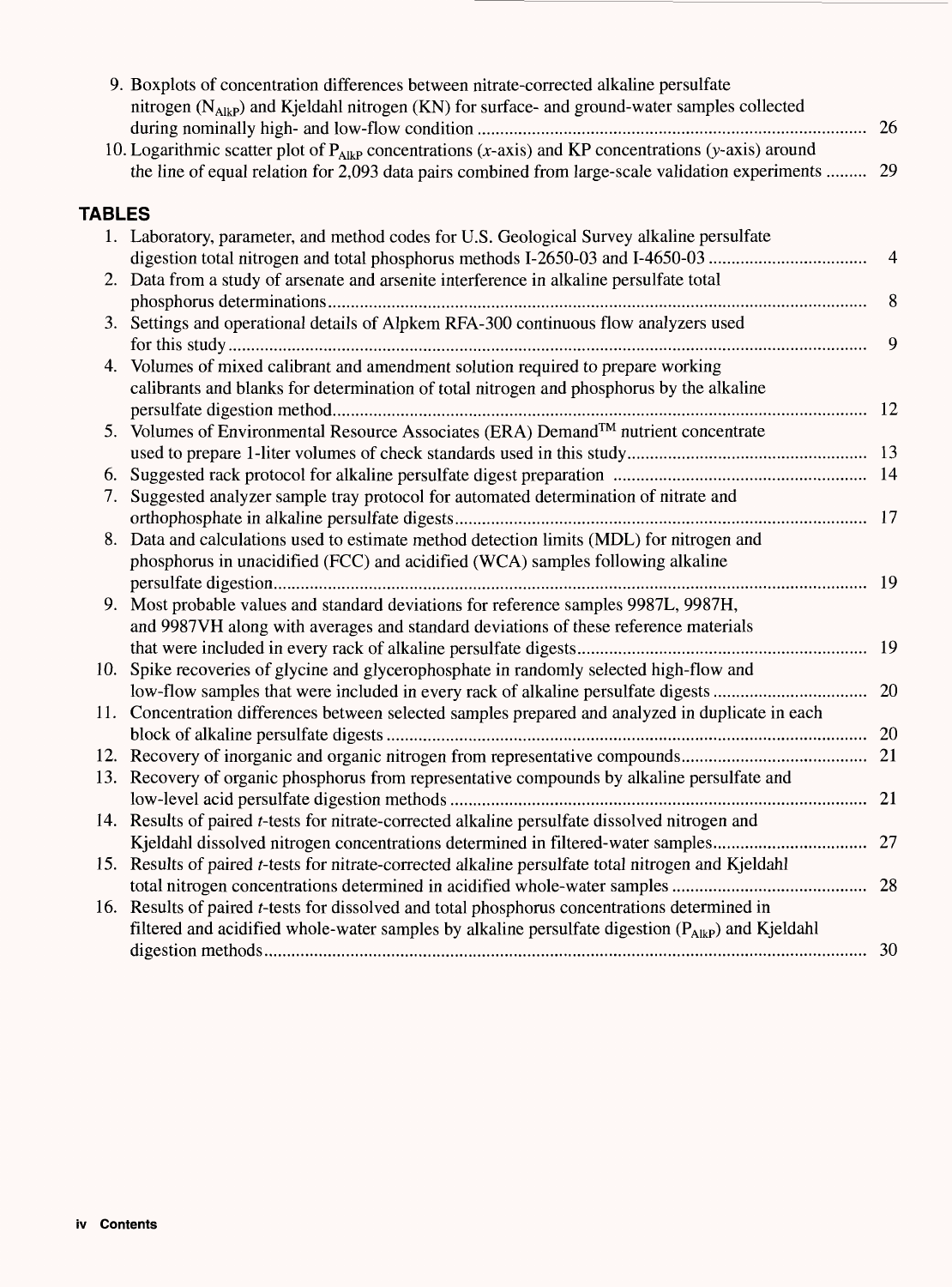| <b>Multiply</b>      | <b>By</b>             | To obtain              |
|----------------------|-----------------------|------------------------|
|                      | Length                |                        |
| centimeter (cm)      | $3.94 \times 10^{-1}$ | inch                   |
| micrometer $(\mu m)$ | 3.94 $\times 10^{-5}$ | inch                   |
| millimeter (mm)      | 3.94 $\times 10^{-2}$ | inch                   |
| nanometer (nm)       | $3.94 \times 10^{-8}$ | inch                   |
|                      | <b>Volume</b>         |                        |
| liter $(L)$          | $2.64 \times 10^{-1}$ | gallon                 |
| liter $(L)$          | 33.81                 | ounce, fluid           |
| microliter $(\mu L)$ | $2.64 \times 10^{-7}$ | gallon                 |
| milliliter (mL)      | $2.64 \times 10^{-4}$ | gallon                 |
|                      | <b>Mass</b>           |                        |
| gram(g)              | $3.53 \times 10^{-2}$ | ounce, avoirdupois     |
| milligram (mg)       | $3.53 \times 10^{-5}$ | ounce, avoirdupois     |
|                      | <b>Pressure</b>       |                        |
| kilopascal (kPa)     | $1.45 \times 10^{-1}$ | pounds per square inch |

# **CONVERSION FACTORS AND ABBREVIATED WATER-QUALITY UNITS**

 Degrees Celsius (°C) may be converted to degrees Fahrenheit (°F) by using the following equation:

 ${}^{\circ}F = (1.8 \times {}^{\circ}C) + 32.$ 

# **ABBREVIATIONS AND ACRONYMS**

| A/D                | analog-to-digital converter                                                    |
|--------------------|--------------------------------------------------------------------------------|
| <b>ASTM</b>        | American Society for Testing and Materials                                     |
| <b>CCV</b>         | continuing calibration verification                                            |
| DI                 | deionized water                                                                |
| DN <sub>AlkP</sub> | alkaline persulfate dissolved nitrogen                                         |
| DP <sub>AlkP</sub> | alkaline persulfate dissolved phosphorus                                       |
| <b>FCA</b>         | filtered, chilled, acidified (bottle type for USGS dissolved nutrient samples) |
| <b>FCC</b>         | filtered, chilled (bottle type for USGS dissolved nutrient samples)            |
| <b>FW</b>          | formula weight                                                                 |
| h                  | hour                                                                           |
| Hz                 | hertz                                                                          |
| i.d.               | inside diameter                                                                |
| <b>KDN</b>         | Kjeldahl dissolved nitrogen                                                    |
| <b>KDP</b>         | Kjeldahl dissolved phosphorus                                                  |
| KN                 | used collectively for KDN and KTN                                              |
| <b>KTN</b>         | Kjeldahl total nitrogen                                                        |
| <b>KTP</b>         | Kjeldahl total phosphorus                                                      |
| $1b/in^2$          | pounds per square inch                                                         |
| LRL                | laboratory reporting level                                                     |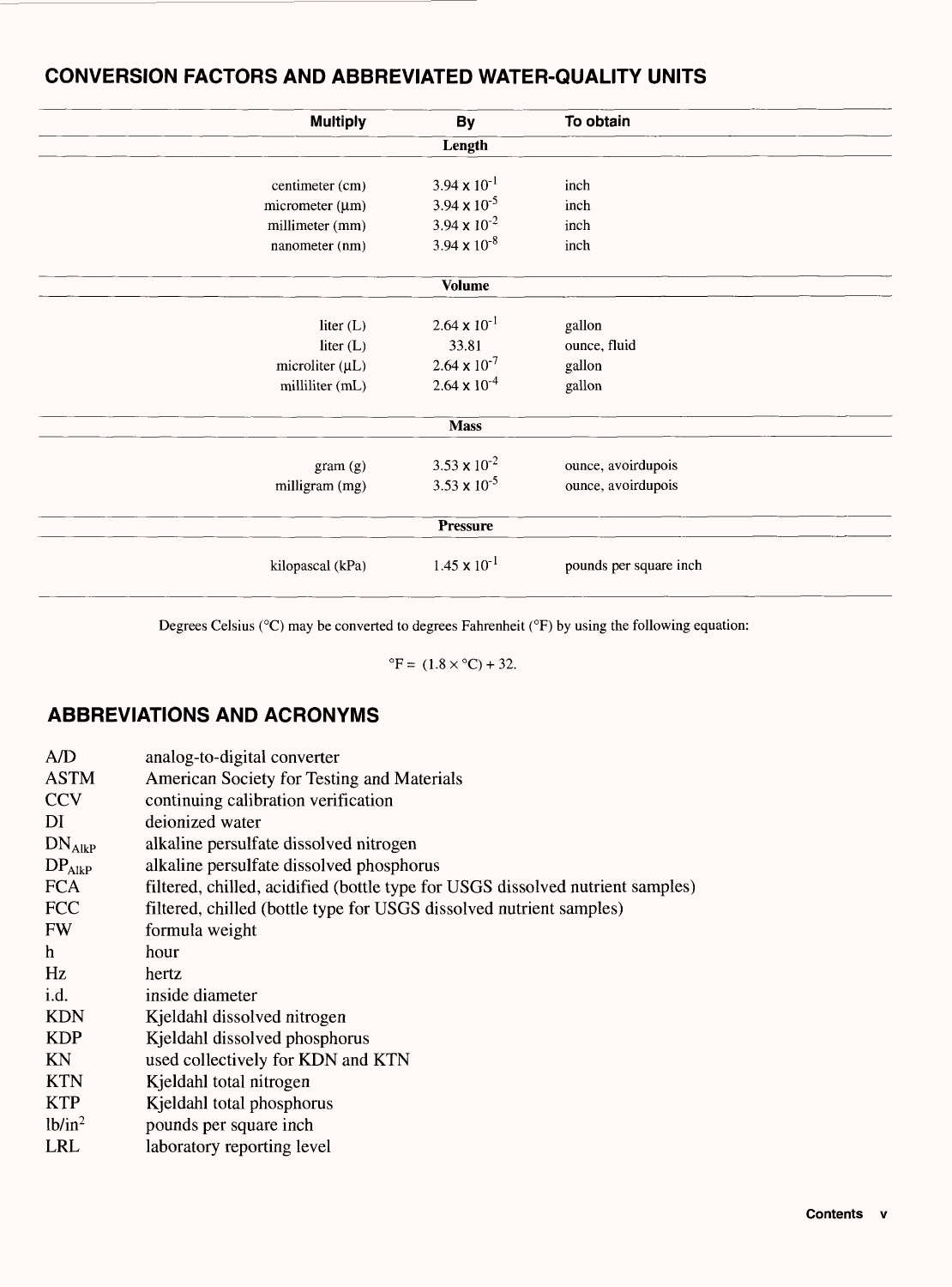| $mg-As/L$        | milligrams arsenic per liter                                                        |
|------------------|-------------------------------------------------------------------------------------|
| $mg-C/L$         | milligrams carbon per liter                                                         |
| mg-N/L           | milligrams nitrogen per liter                                                       |
| mg/L             | milligrams per liter                                                                |
| $mg-P/L$         | milligrams phosphorus per liter                                                     |
| $\boldsymbol{M}$ | molarity (moles per liter)                                                          |
| max              | maximum                                                                             |
| <b>MDL</b>       | method detection limit                                                              |
| <b>MPV</b>       | most probable value                                                                 |
| $\boldsymbol{N}$ | normality (equivalents per liter)                                                   |
| $N_{AlkP}$       | used collectively for DNAlkP and TNAlkP                                             |
| <b>NED</b>       | N-(1-Naphthyl)ethylenediamine dihydrochloride reagent                               |
| <b>NOM</b>       | natural organic matter                                                              |
| <b>NWQL</b>      | National Water Quality Laboratory                                                   |
| OC               | organic carbon                                                                      |
| OWQ              | Office of Water Quality                                                             |
| o.d.             | outside diameter                                                                    |
| PC               | personal computer                                                                   |
| <b>PBCdR</b>     | packed-bed cadmium reactor                                                          |
| P/N              | part number                                                                         |
| <b>PTFE</b>      | polytetrafluoroethylene                                                             |
| $\rm TN_{AlkP}$  | alkaline persulfate total nitrogen                                                  |
| $TP_{AlkP}$      | alkaline persulfate total phosphorus                                                |
| QC               | quality control                                                                     |
| S                | second                                                                              |
| sp. gr.          | specific gravity                                                                    |
| <b>SAN</b>       | sulfanilamide reagent                                                               |
| <b>SLS</b>       | sodium lauryl sulfate                                                               |
| <b>SOP</b>       | standard operating procedure                                                        |
| <b>SRWS</b>      | U.S. Geological Survey Standard Reference Water Sample                              |
| <b>STD CAL</b>   | standard calibration control; adjusts absorbance range of photometric               |
|                  | detectors used in this study                                                        |
| <b>USEPA</b>     | U.S. Environmental Protection Agency                                                |
| <b>USGS</b>      | <b>U.S. Geological Survey</b>                                                       |
| V/V              | volume per volume                                                                   |
| W/v              | weight per volume                                                                   |
| <b>WCA</b>       | whole water, chilled, acidified (bottle type for USGS whole-water nutrient samples) |
| $=$              | equivalent to                                                                       |
| >                | greater than                                                                        |
| <                | less than                                                                           |
| $\leq$           | less than or equal to                                                               |
| $\approx$        | nearly equal to                                                                     |
| 土                | plus or minus                                                                       |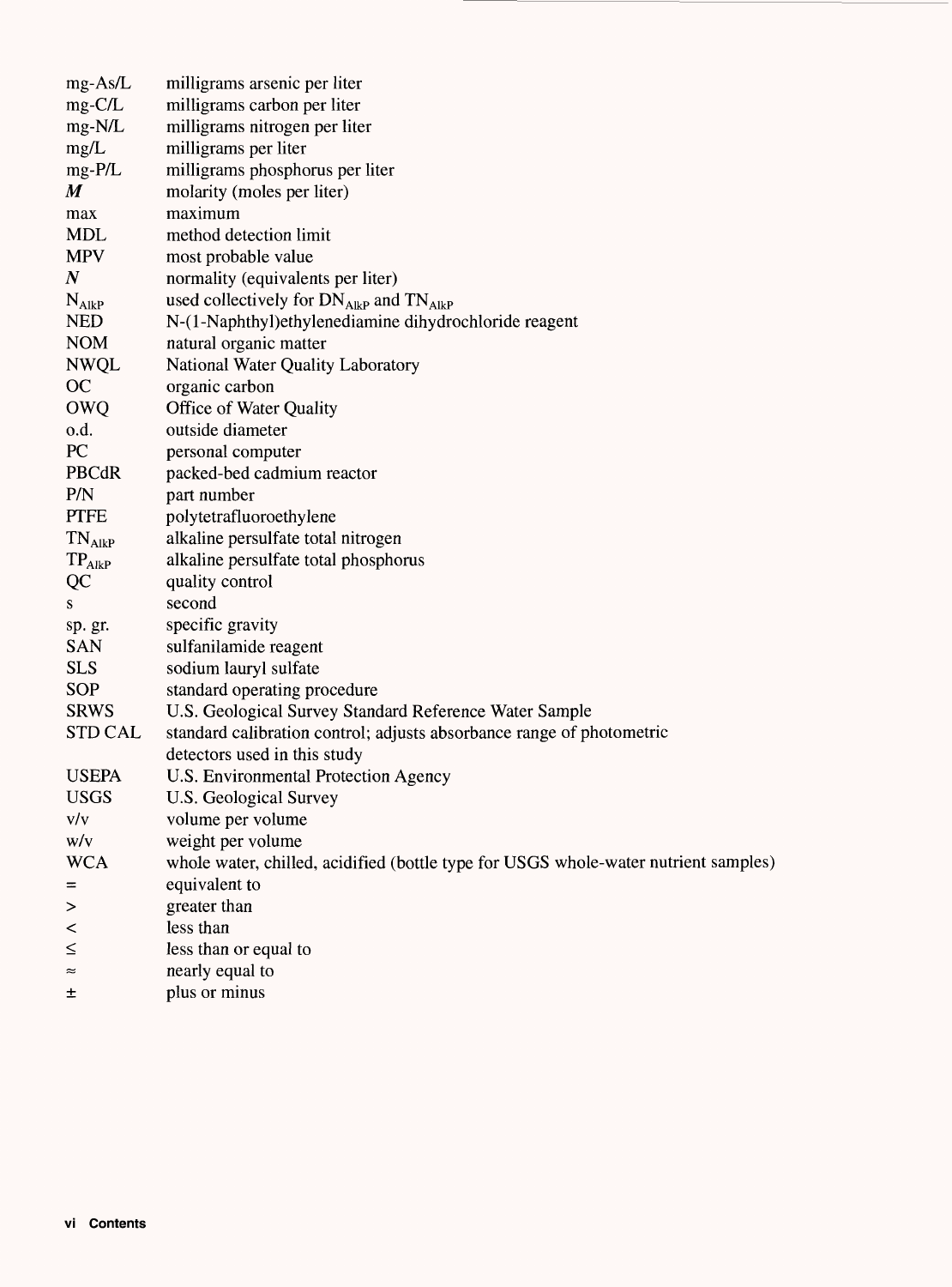# **Methods of Analysis by the U.S. Geological Survey National Water Quality Laboratory—Evaluation of Alkaline Persulfate Digestion as an Alternative to Kjeldahl Digestion for Determination of Total and Dissolved Nitrogen and Phosphorus in Water**

By Charles J. Patton and Jennifer R. Kryskalla

# **Abstract**

Alkaline persulfate digestion was evaluated and validated as a more sensitive, accurate, and less toxic alternative to Kjeldahl digestion for routine determination of nitrogen and phosphorus in surfaceand ground-water samples in a large-scale and geographically diverse study conducted by U.S. Geological Survey (USGS) between October 1, 2001, and September 30, 2002. Data for this study were obtained from about 2,100 surface- and ground-water samples that were analyzed for Kjeldahl nitrogen and Kjeldahl phosphorus in the course of routine operations at the USGS National Water Quality Laboratory (NWQL). These samples were analyzed independently for total nitrogen and total phosphorus using an alkaline persulfate digestion method developed by the NWQL Methods Research and Development Program. About half of these samples were collected during nominally high-flow (April-June) conditions and the other half were collected during nominally low-flow (August-September) conditions. The number of filtered and whole-water samples analyzed from each flow regime was about equal.

By operational definition, Kjeldahl nitrogen (ammonium + organic nitrogen) and alkaline persulfate digestion total nitrogen (ammonium + nitrite + nitrate + organic nitrogen) are not equivalent. It was necessary, therefore, to reconcile this operational difference by subtracting nitrate + nitrite concentrations from alkaline persulfate dissolved and total nitrogen concentrations prior to graphical and statistical comparisons with dissolved and total

Kjeldahl nitrogen concentrations. On the basis of twopopulation paired r-test statistics, the means of all nitrate-corrected alkaline persulfate nitrogen and Kjeldahl nitrogen concentrations (2,066 paired results) were significantly different from zero at the  $p = 0.05$ level. Statistically, the means of Kjeldahl nitrogen concentrations were greater than those of nitratecorrected alkaline persulfate nitrogen concentrations. Experimental evidence strongly suggests, however, that this apparent low bias resulted from nitrate interference in the Kjeldahl digestion method rather than low nitrogen recovery by the alkaline persulfate digestion method. Typically, differences between means of Kjeldahl nitrogen and nitrate-corrected alkaline persulfate nitrogen in low-nitrate concentration  $( \leq 0.1 \text{ milligram nitrate nitrogen per})$ liter) subsets of filtered surface- and ground-water samples were statistically equivalent to zero at the  $p = 0.05$  level.

Paired analytical results for dissolved and total phosphorus in Kjeldahl and alkaline persulfate digests were directly comparable because both digestion methods convert all forms of phosphorus in water samples to orthophosphate. On the basis of twopopulation paired r-test statistics, the means of all Kjeldahl phosphorus and alkaline persulfate phosphorus concentrations (2,093 paired results) were not significantly different from zero at the  $p = 0.05$ level. For some subsets of these data, which were grouped according to water type and flow conditions at the time of sample collection, differences between means of Kjeldahl phosphorus and alkaline persulfate phosphorus concentrations were not equivalent to zero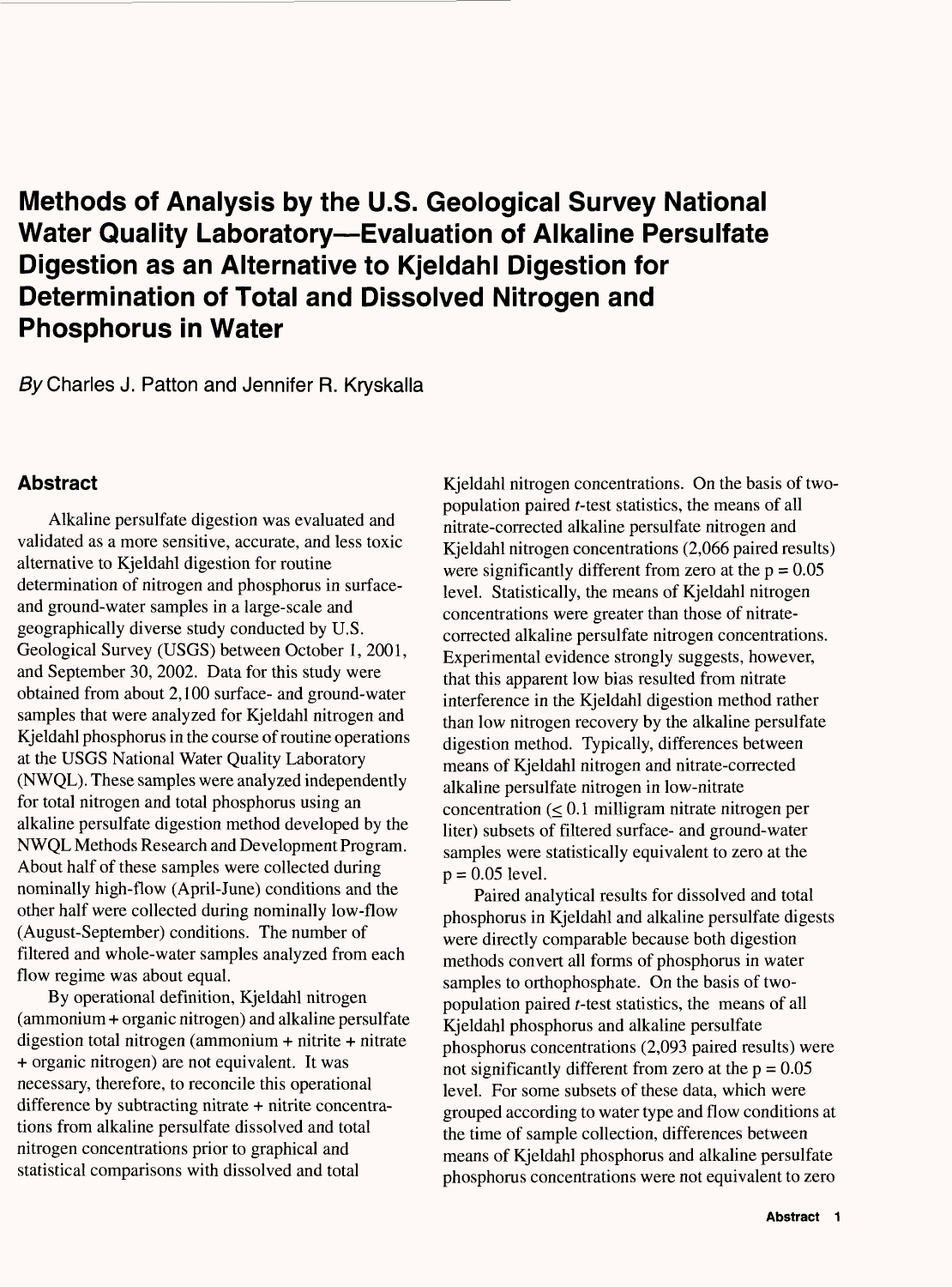at the  $p = 0.05$  level. Differences between means of these subsets, however, were less than the method detection limit for phosphorus (0.007 milligram phosphorus per liter) by the alkaline persulfate digestion method, and were therefore analytically insignificant.

This report provides details of the alkaline persulfate digestion procedure, interference studies, recovery of various nitrogen- and phosphoruscontaining compounds, and other analytical figures of merit. The automated air-segmented continuous flow methods developed to determine nitrate and orthophosphate in the alkaline persulfate digests also are described. About 125 microliters of digested sample are required to determine nitrogen and phosphorus in parallel at a rate of about 100 samples per hour with less than 1-percent sample interaction. Method detection limits for nitrogen and phosphorus are 0.015 milligram nitrogen per liter and 0.007 milligram phosphorus per liter, respectively.

# **INTRODUCTION**

Semiautomated, batch Kjeldahl digestion methods used at the U.S. Geological Survey (USGS) National Water Quality Laboratory (NWQL) for simultaneous nitrogen and phosphorus determinations in filteredand whole-water samples (Patton and Truitt, 1992, 2000) are rapid and robust, but they suffer from several drawbacks, including:

- health and safety risks posed by concentrated acids, toxic reagents (mercury), and high temperatures (370°C);
- environmental effects and cost associated with processing and disposing of the mercurycontaining waste stream;
- propensity of acidic digests to trap and become contaminated by ammonia vapors in ambient laboratory air; and
- laboratory reporting limits (0.1 mg-N/L; 0.04 mg-P/L) higher than those of other inorganic nitrogen- and phosphoruscontaining species, which limit the precision of mass balance estimates.

Alkaline persulfate digestion (Valderrama, 1981; Hosomi and Sudo, 1986; D'Elia and others, 1987; Ameel and others, 1993; D'Elia and others, 1997) provides a safer and more environmentally benign alternative to Kjeldahl digestion for routine, singledigest nitrogen and phosphorus determinations in

water. Desirable characteristics of alkaline persulfate digestion compared to Kjeldahl digestion include:

- reagents that contain no mercury;
- fume hoods and acid scrubbers are not needed because digestion occurs in sealed tubes inside an autoclave;
- post-digestion contamination by ambient ammonia vapors is not a problem because all nitrogen-containing compounds are oxidized to and determined as nitrate;
- laboratory reporting limits (0.03 mg-N/L; 0.01 mg-P/L) are similar to those of inorganic nitrogen- and phosphorus-containing nutrients; and
- waste-stream processing and disposal are straightforward.

During the past 15 years, alkaline persulfate digestion methods have been widely applied for estuarine and marine water analysis in preference to Kjeldahl digestion methods. Kjeldahl digestion methods continue to be widely applied for freshwater analysis, possibly because alkaline persulfate digestion methods are not approved for National Pollution Discharge Elimination System (NPDES) and Safe Drinking Water Act (SDWA) compliance monitoring. Nonetheless, an alkaline persulfate digestion method for total nitrogen determination (method 4500-N C, which does not include determination of phosphorus) is included in the 20th Edition of *Standard Methods*  (American Public Health Association, 1998b, p. 4-102 and 4-103). Note, however, that the method described in this report differs in two important respects from method 4500-N C. First, method 4500-N C states "samples preserved with acid cannot be analyzed [...]." The method described in this report is applicable to acidified nutrient samples—USGS FCA (filtered, chilled, acidified) and WCA (whole water, chilled, acidified) bottle types—provided that they have been processed according to USGS field manual protocols (Wilde and others, 1998). Second, nitrogen and phosphorus are recovered quantitatively from digests prepared by the method described in this report as explained in section 2.2. Furthermore, manual postdigestion pH adjustment prior to colorimetric determinations required by other previously published alkaline persulfate digestion methods (Valderrama, 1981; Hosomi and Sudo, 1986; D'Elia and others, 1987; Ameel and others, 1993; D'Elia and others, 1997) is not necessary in the method described in this report. This modification reduces digest preparation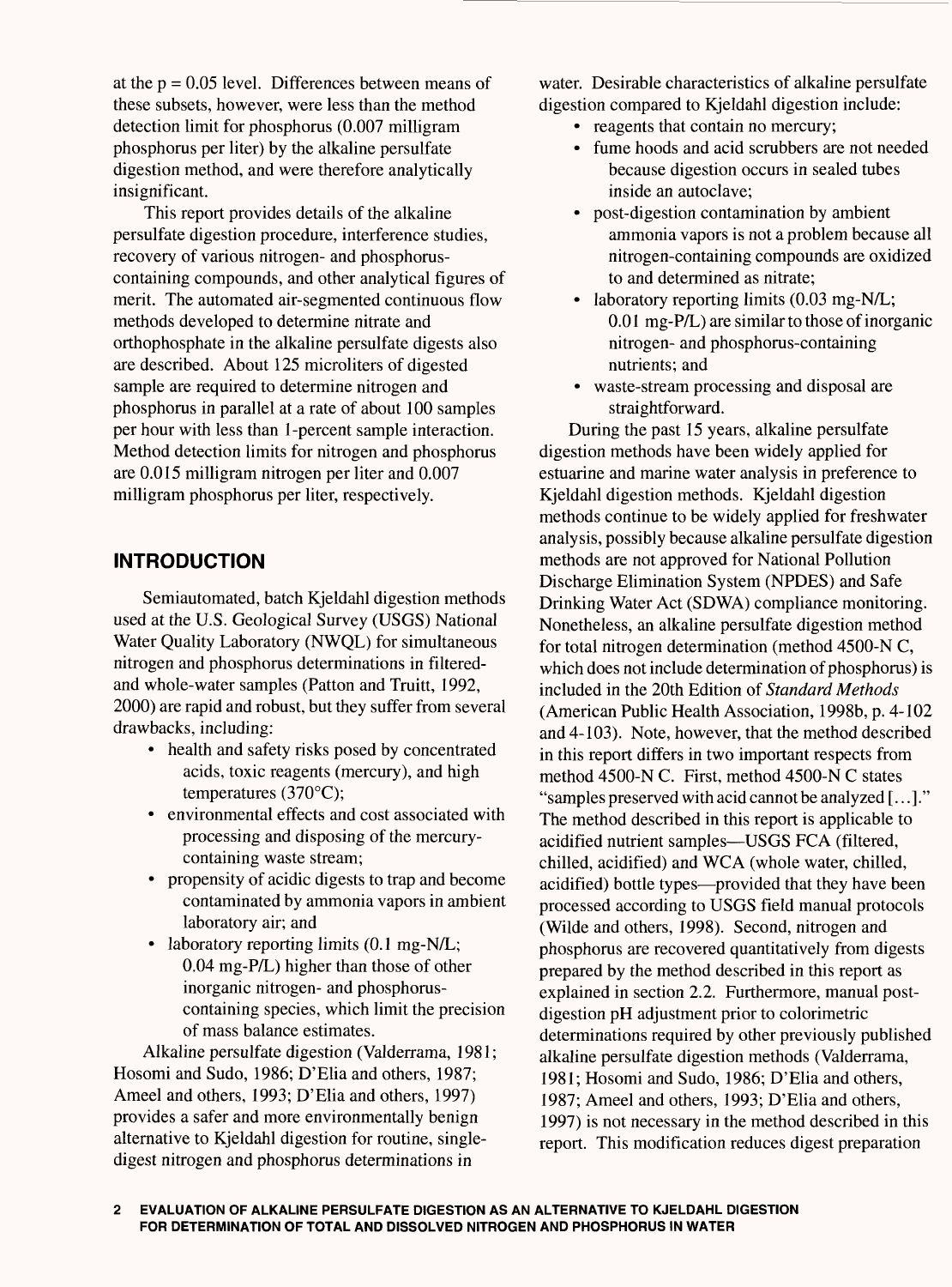time substantially. Hopefully, methodological improvements and comparative data in this report in concert with publication of *Standard Methods* method 4500-N C will encourage analysts and regulators to consider potential benefits of more widespread application of alkaline persulfate digestion as an alternative to Kjeldahl digestion for nitrogen and phosphorus determinations in freshwater regimes.

This report provides complete details of the largescale and geographically diverse study conducted by the USGS between October 1,2001, and September 30, 2002, to evaluate and validate alkaline persulfate digestion as a more sensitive, accurate, and less toxic alternative to Kjeldahl digestion for routine determination of nitrogen and phosphorus in surfaceand ground-water samples.

# **Purpose and Scope**

This report describes USGS methods 1-2650-03 and 1-4650-03 for determining total nitrogen and total phosphorus in filtered and whole-water alkaline persulfate digests, respectively. All aspects of the methods are described, including sample preparation and digestion, colorimetric determinations of nitrate and orthophosphate in alkaline persulfate digests, calculation of results, bias, precision, and repeatability of results, and conventions for reporting results. These methods supplement other methods of the USGS for determination of inorganic substances in water that are described by Fishman and Friedman (1989) and Fishman (1993). Primary objectives of this study were as follows:

- 1. To eliminate hazards and toxic wastes associated with Kjeldahl nitrogen and Kjeldahl phosphorus determinations.
- 2. To ascertain if and under what conditions alkaline persulfate digestion methods can be applied to samples preserved by acidification.
- 3. To develop an alkaline persulfate digestion procedure that is amenable to automation and less labor intensive than existing Kjeldahl digestion procedures.
- 4. To achieve lower detection limits for total and dissolved nitrogen than can be achieved by typical Kjeldahl digestion methods.
- 5. To evaluate statistical equivalence of dissolved and total nitrogen concentrations determined

by Kjeldahl and alkaline persulfate digestion methods

- 6. To evaluate statistical equivalence of dissolved and total phosphorus concentrations determined by Kjeldahl and alkaline persulfate digestion methods.
- 7. To establish guidelines for interpreting dissolved and total nitrogen and phosphorus concentrations that result from alkaline persulfate digestion in relation to those that result from Kjeldahl digestion.
- 8. To verify that alkaline persulfate digestion is a more sensitive, accurate, and environmentally responsible alternative to Kjeldahl digestion for routine, simultaneous determination of nitrogen and phosphorus in surface and ground water—the conclusion of several previously published, smaller scale studies—on the basis of a large, geographically and seasonally diverse data set and to demonstrate the method's applicability for compliance monitoring and water-quality assessment studies.

# **Acknowledgments**

The authors gratefully acknowledge Carolyn Keefe and Carl Zimmermann at the Chesapeake Biological Laboratory Nutrient Analytical Services Laboratory (NASL) in Solomons, Md., who informally reviewed a preliminary version of this report. They also kindly shared technical and operational details of NASL's long-established alkaline persulfate digestion nitrogen and phosphorus methods that have been widely applied in nutrient studies of the Chesapeake Bay. We also thank Richard Axler and John Ameel at the University of Minnesota-Duluth Center for Water and the Environment—major participants in validation of the alkaline persulfate digestion method for determination of dissolved and total nitrogen published in the 20th edition of Standard Methods—who reviewed this report. Their comments were consistently insightful and helped us focus the Introduction and Conclusions sections. Tom Maddox at the University of Georgia Stable Isotope Laboratory in Athens also provided helpful discussions and several literature citations about applying alkaline persulfate digestion methods to soil and sediment analysis.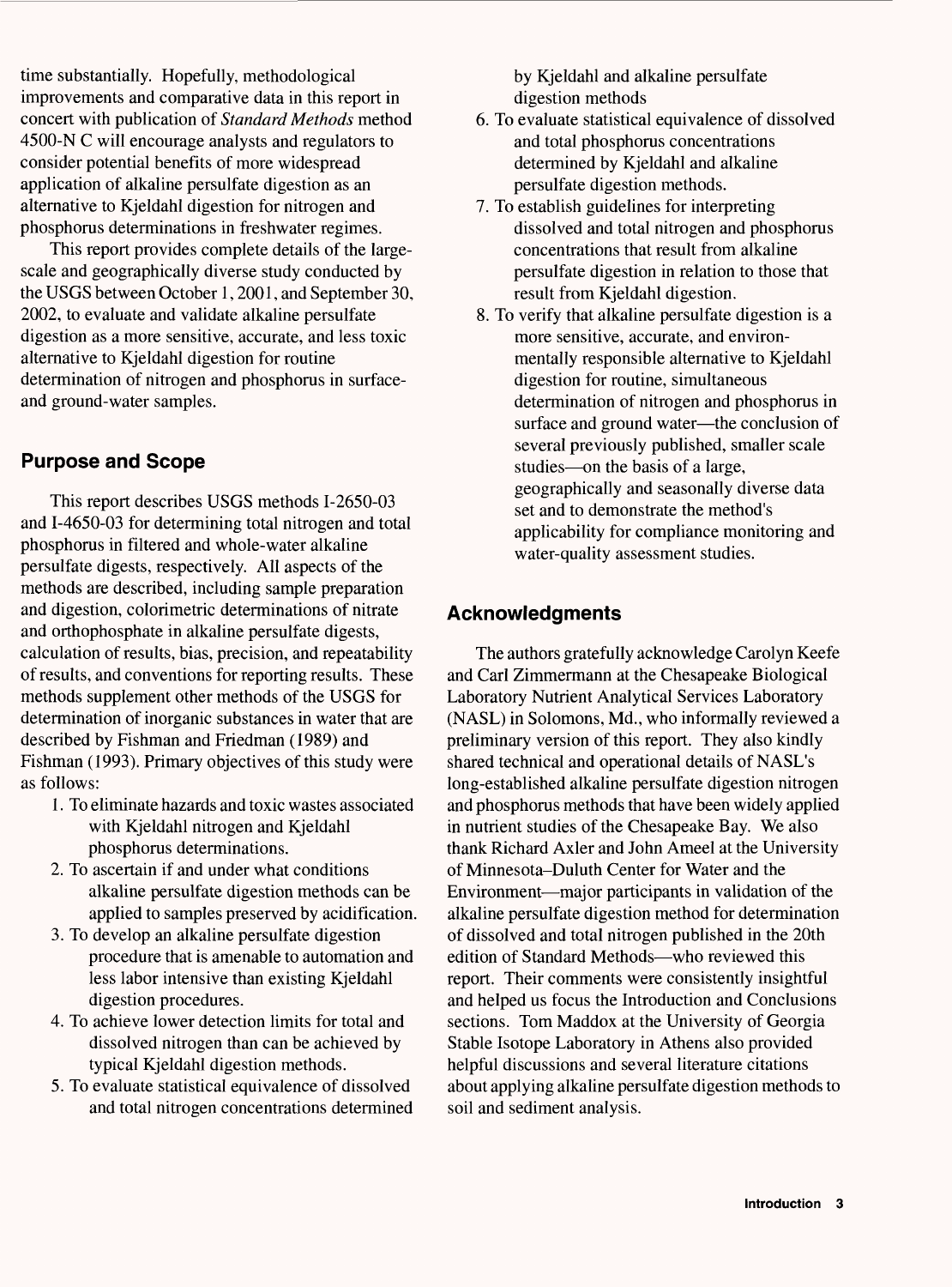Ron Antweiler, USGS National Research Program, provided helpful discussions about applying r-tests to statistical method comparison data in this report. Tom Bushly and Richard Husband, Information Technology Section at the USGS National Water Quality Laboratory (NWQL) performed several large data-base queries and designed custom reports that streamlined sample selection and data analysis. This report also benefited from technical reviews by Colleen Gupta and Mary Cast (USGS, NWQL) and Peter Rogerson (USGS, Office of Water Quality). We also thank Jon W. Raese (USGS, NWQL) for editorial review and Barbara L. Kemp (USGS, NWQL) for manuscript preparation.

# **ANALYTICAL METHOD**

**Inorganic Constituents and Parameter Codes (see table 1): Nitrogen and phosphorus, total dissolved, I-2650-03 (mg/L as N or P); nitrogen and phosphorus, total whole water, I-4650-03 (mg/L as N or P)**

# **1. Application**

These methods are intended for determination of total nitrogen (organic nitrogen + ammonium + nitrate + nitrite) and phosphorus (all forms) in filtered and whole-water samples by alkaline persulfate digestion. They were validated for determination of total nitrogen and total phosphorus in drinking water, wastewater,

and water-suspended sediment. Their applicability to bottom materials was not investigated. Analytical ranges are 0.03 to 5.00 mg-N/L for dissolved and total nitrogen and 0.01 to 2.00 mg-P/L for dissolved and total phosphorus.

# **2. Method Summary and Analytical Considerations**

2.1 Filtered and whole-water samples are dispensed into glass culture tubes, dosed with alkaline persulfate reagent, capped tightly, and digested in an autoclave at  $250^{\circ}F(121^{\circ}C)$  and  $171b/in^2(117.2 kPa)$  for 1 hour. The alkaline persulfate digestion procedure oxidizes all forms of inorganic and organic nitrogen to nitrate and hydrolyzes all forms of inorganic and organic phosphorus to orthophosphate. Nitrate and orthophosphate in alkaline persulfate digests are determined in parallel with a 2-channel photometric, air-segmented continuous flow analyzer.

2.2 Digest preparation protocols and reagent formulations were adapted from previously published procedures (Valderrama, 1981; Hosomi and Sudo, 1986; Ameel and others, 1993; D'Elia and others, 1997; American Public Health Association, 1998b). Two other reports (Nydahl, 1978; Cabrera and Beare, 1993) provided insight into the potential for low nitrogen recovery in samples containing high concentrations of dissolved and particulate organic carbon.

Quantitative recovery of nitrogen and phosphorus by alkaline persulfate digestion depends critically on a

**Table 1.** Laboratory, parameter, and method codes for U.S. Geological Survey alkaline persulfate digestion total nitrogen and total phosphorus methods I-2650-03 and I-4650-03

[Lab, laboratory; FCC, filtered chilled container; FCA, filtered, chilled, acidified; WCA, whole water, chilled, acidified; um, micrometer; mL, milliliter; USGS, U.S. Geological Survey]

| <b>Description</b>                                                      |      | <b>Codes</b>     |        |                       |
|-------------------------------------------------------------------------|------|------------------|--------|-----------------------|
|                                                                         |      | <b>Parameter</b> | Method | <b>Bottle</b><br>type |
| Nitrogen, total dissolved, alkaline persulfate digestion                | 2754 | 62854            | A      | FCC <sup>1</sup>      |
| Nitrogen, total dissolved, alkaline persulfate digestion, acidified     | 2755 | 62854            | B      | FCA <sup>2</sup>      |
| Nitrogen, total whole-water, alkaline persulfate digestion, acidified   | 2756 | 62855            | A      | $WCA^2$               |
| Phosphorus, total dissolved, alkaline persulfate digestion              | 2757 | 00666            |        | FCC <sup>1</sup>      |
| Phosphorus, total dissolved, alkaline persulfate digestion, acidified   | 2758 | 00666            |        | $FCA^2$               |
| Phosphorus, total whole-water, alkaline persulfate digestion, acidified | 2759 | 00665            | н      | WCA <sup>2</sup>      |

FCC samples must be processed through 0.45-um filters at collection sites.

 ${}^{2}$ FCA and WCA samples must be amended with 1 mL of 4.5 N H<sub>2</sub>SO<sub>4</sub> solution (USGS water-quality field supply number Q438FLD) per 120 mL of sample at collection sites.

#### **EVALUATION OF ALKALINE PERSULFATE DIGESTION AS AN ALTERNATIVE TO KJELDAHL DIGESTION FOR DETERMINATION OF TOTAL AND DISSOLVED NITROGEN AND PHOSPHORUS IN WATER**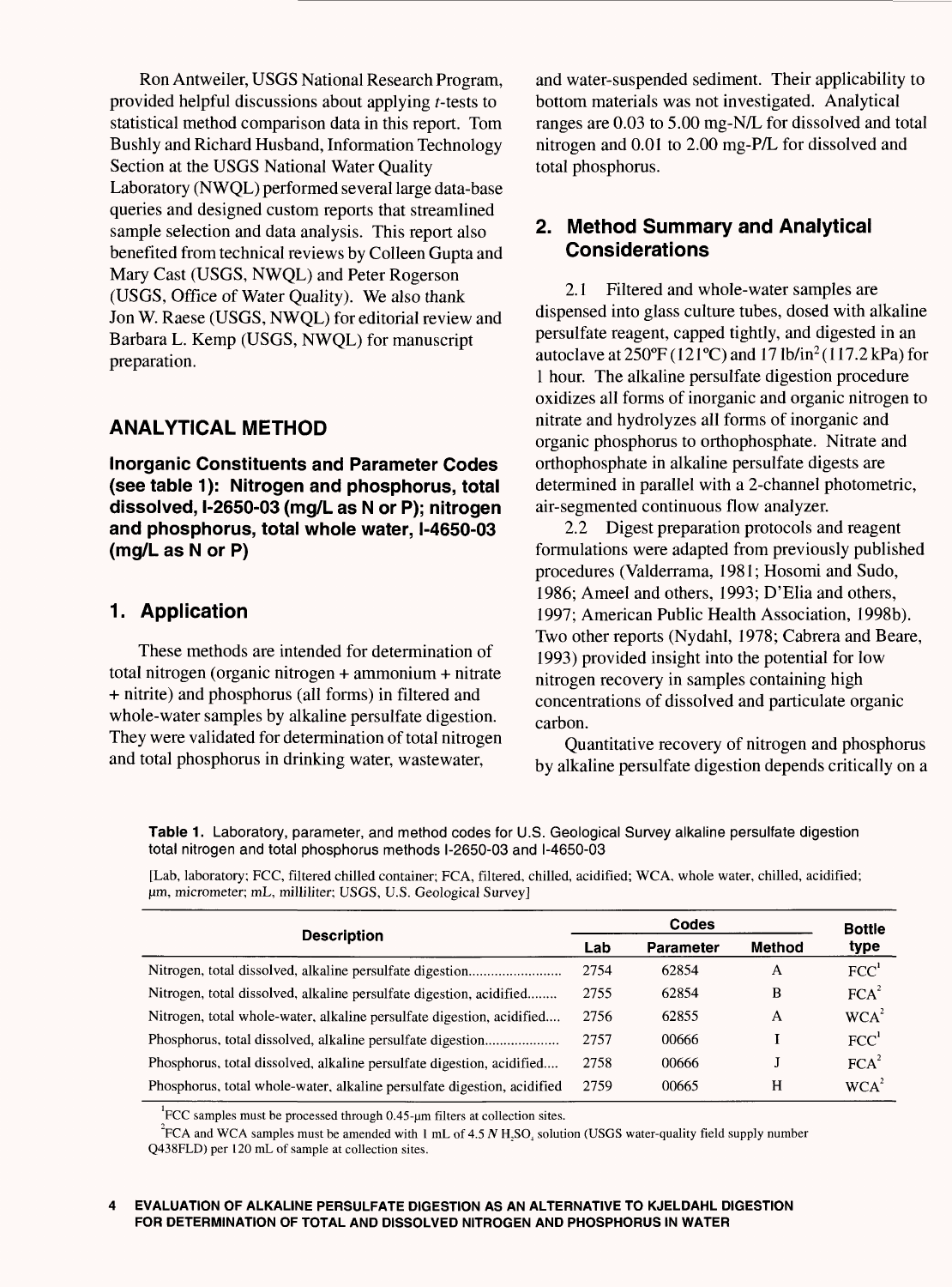progressive decrease in pH (initial pH >12, final  $pH \leq 2.2$ ) during the 1-hour course of the digestion (Hosomi and Sudo, 1986). These dynamic reaction conditions are achieved by formulating the digestion reagent with approximately equimolar concentrations of persulfate and hydroxide ions—0.05  $M$ , initial pH  $>12$  after 1 + 2 dilution by samples in this method. Under these initially alkaline conditions, dissolved and suspended nitrogen in samples oxidize to nitrate. As the digestion proceeds, bisulfate ions resulting from thermal decomposition of persulfate first neutralize and then acidify the reaction mixture by the following chemical reaction:

$$
S_2O_8^2 + H_2O \xrightarrow{\Delta} 2 HSO_4 + \frac{1}{2}O_2
$$

After all of the persulfate has decomposed, the digest mixture pH approaches 2, and under these acidic conditions, dissolved and suspended phosphorus hydrolyze to orthophosphate. The foregoing discussion indicates that analysis of samples with variable and unknown acidity or alkalinity by alkaline persulfate digestion methods will be problematic. Users of this method are cautioned that amending FCA and WCA samples with concentrations of sulfuric acid other than those specified in USGS field manual protocols (Wilde and others, 1998) likely will result in undetected method failure and possible reporting of erroneous results. See section 3.1.4 of this report for additional details.

As is the case for Kjeldahl digestion, alkaline persulfate digestion converts all forms of phosphorus to orthophosphate. Thus alkaline persulfate digestion dissolved and total phosphorus ( $DP<sub>AlkP</sub>$  and  $TP<sub>AlkP</sub>$ ) concentrations can be compared directly with Kjeldahl digestion dissolved and total phosphorus (KDP and KTP) concentrations by graphical and statistical analysis. This is not the case, however, for Kjeldahl dissolved and total nitrogen (KDN and KTN) concentrations and alkaline persulfate digestion dissolved and total nitrogen ( $DN<sub>AlkP</sub>$  and  $TN<sub>AlkP</sub>$ ) concentrations. In principle, organic nitrogen, but not nitrate or nitrite, is reduced to ammonium during Kjeldahl digestion. Determining ammonium in Kjeldahl digests, therefore, measures organic nitrogen + ammonium. Alkaline persulfate digestion oxidizes all forms of nitrogen to nitrate. Determining nitrate + nitrite in alkaline persulfate digests, therefore, measures total nitrogen (organic nitrogen + ammonium

+ nitrite + nitrate). To reconcile this difference between the two methods, nitrate + nitrite concentrations were subtracted from  $DN<sub>AlkP</sub>$  and  $TN<sub>AlkP</sub>$  concentrations prior to graphical and statistical comparisons with KDN and KTN concentrations throughout this report. For this purpose and as a quality-control (QC) check, all filtered and wholewater samples selected for alkaline persulfate digestion also were analyzed for dissolved nitrate + nitrite, ammonium, and orthophosphate on the same day that digests were prepared. Particulates were removed from acidified, whole-water samples (WCA bottle type) by  $0.45$ - $\mu$ m filtration prior to dissolved nutrient determinations, as described in section 4.6 of this report.

2.3 A 2-channel, air-segmented continuous flow analyzer was configured for simultaneous photometric determination of nitrate + nitrite and orthophosphate in alkaline persulfate digests. Nitrate + nitrite was determined by a cadmium-reduction, Griess-reaction method (Wood and others, 1967) equivalent to U.S. Environmental Protection Agency (USEPA) method 353.2 (U.S. Environmental Protection Agency, 1993) and U.S. Geological Survey (USGS) method 1-2545-90 (Fishman, 1993, p. 157) except that sulfanilamide and N-(l-naphthy)ethylenediamine reagents were separate rather than combined. The analytical cartridge diagram is shown in figure 1. Orthophosphate was determined by a phosphoantimonylmolybdenum blue method (Murphy and Riley, 1962; Pai and others, 1990), which is equivalent to the 2-reagent variants (separate molybdate and ascorbic acid reagents) of USEPA method 365.1 (U.S. Environmental Protection Agency, 1993) and USGS method 1-2601-90 (Fishman, 1993). The analytical cartridge diagram is shown in figure 2.

### **3. Interferences**

3.1 Alkaline Persulfate Digestion

3.1.1 Chloride concentrations up to 1,000 mg/L (the highest tested for this report) do not interfere. Furthermore, because good results are obtained for seawater in  $2 + 1$  mixture with digestion reagent (D'Elia and others, 1997), chloride concentrations of about 10,000 mg/L apparently are tolerated provided that calibrants are matrix matched. Higher chloride concentrations, however, are likely to interfere because of reaction with persulfate to form oxychlorides or chlorine that might deplete persulfate required to oxidize inorganic and organic nitrogen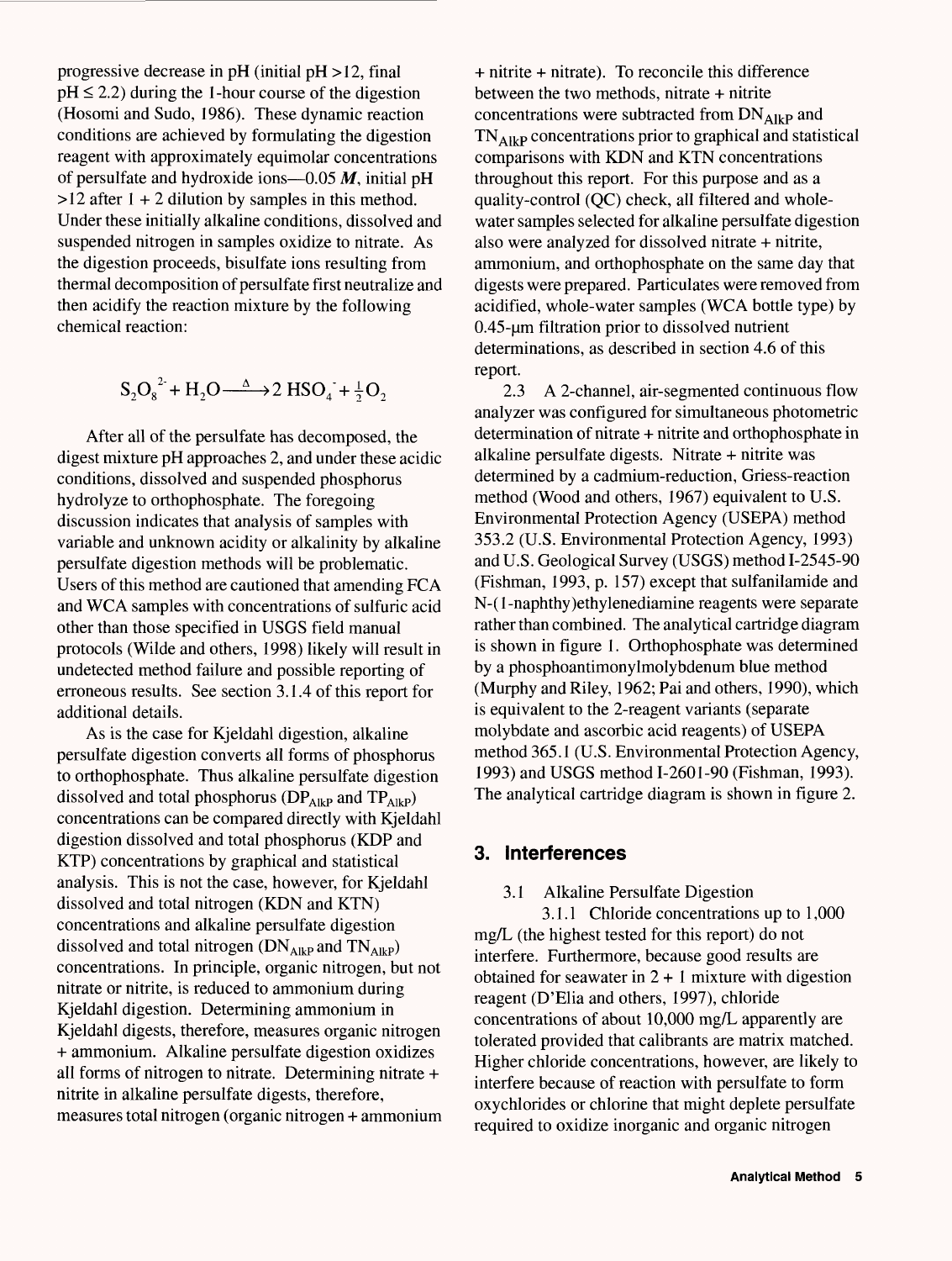

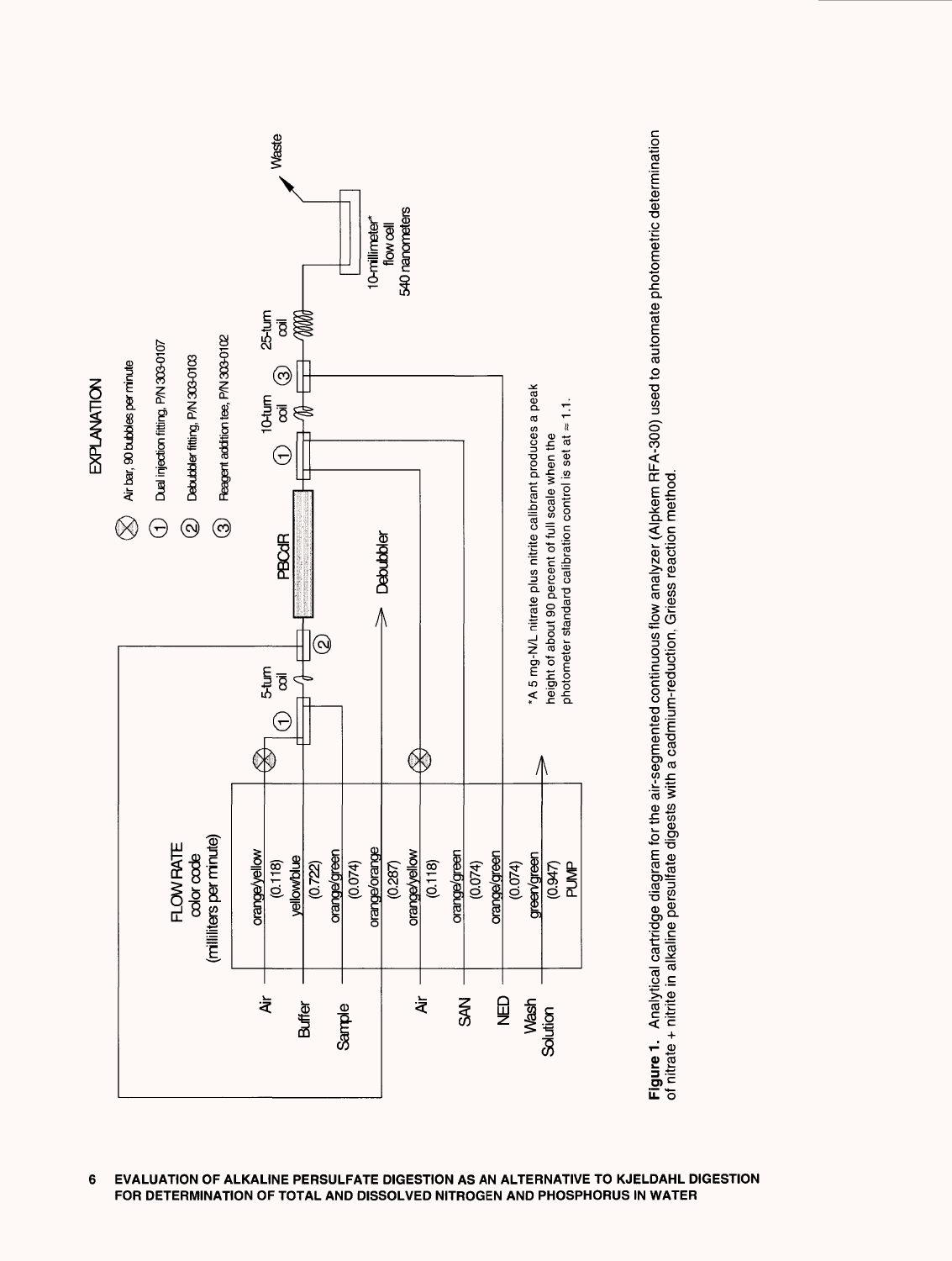

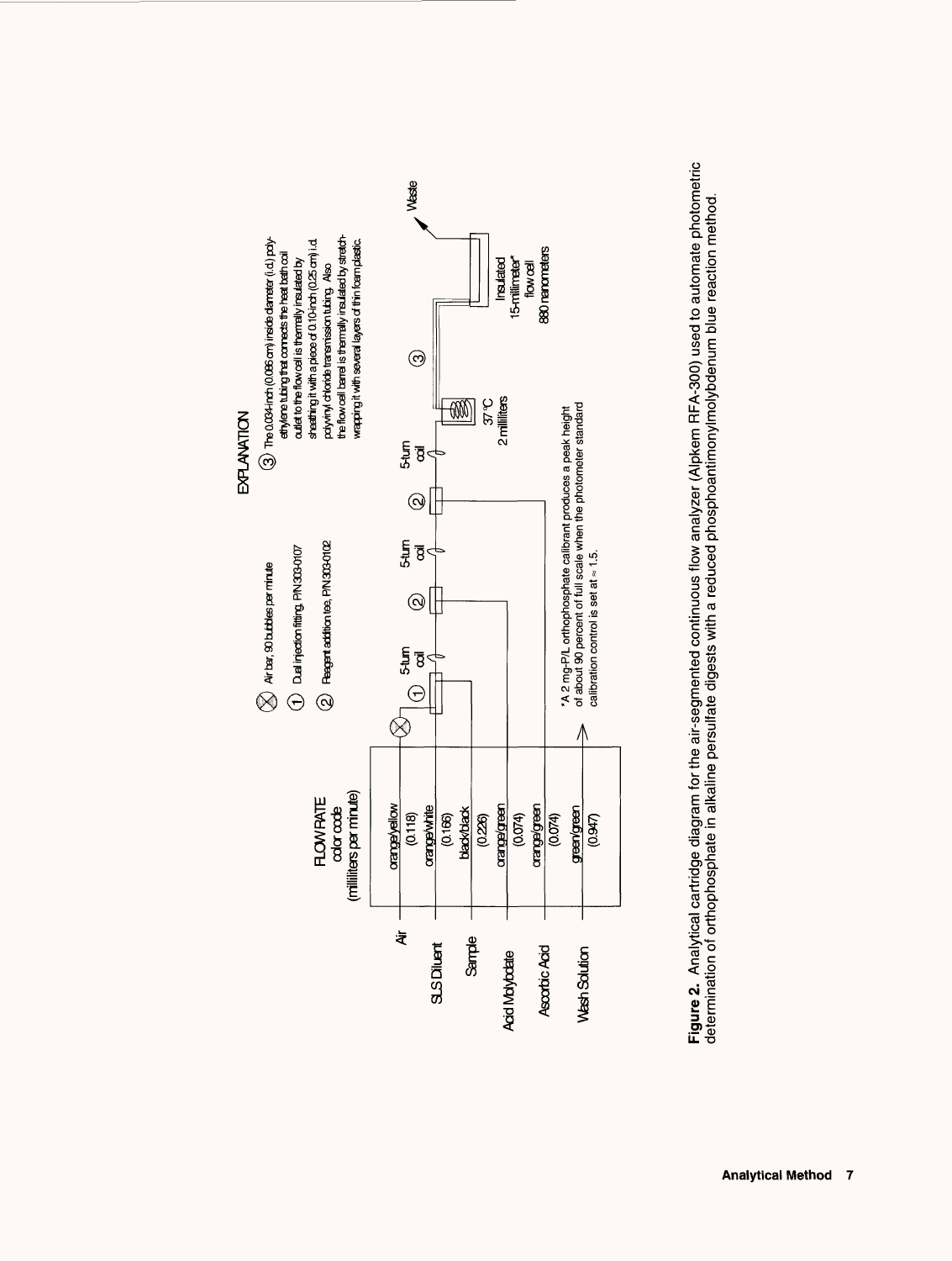species to nitrate. Resulting active chlorine species also can interfere in colorimetric reactions used to determine nitrate and orthophosphate in digests.

3.1.2 Sulfate concentrations up to 1,000 mg/L (the highest tested for this report) do not interfere.

3.1.3 Organic carbon concentrations greater than 150 mg/L interfere because of reaction with persulfate to form carbon dioxide, thus depleting persulfate required to oxidize inorganic and organic nitrogen species to nitrate.

3.1.4 Overacidification of FCA and WCA samples at collection sites can result in low recovery of inorganic and organic nitrogen at the NWQL. The possibility of Overacidification can be avoided by exclusive use of the sulfuric acid field-amendment solution—one vial containing 1 mL of  $4.5 N H<sub>2</sub>SO<sub>4</sub>$ (One Stop Shopping number FLD-438) per 120 mL of sample—which is specified in the USGS National Field Manual (Wilde and others, 1998). See the first note in section 6.1 of this report for additional details.

3.1.5 Nitrate and nitrite do not contribute to KDN and KTN concentrations in principle, but in practice, positive and negative interferences by these ions are well known—see, for example, American Public Health Association, 1998c; Patton and Truitt, 2000. This interference can confound comparison of KN and  $N_{AlkP}$  concentrations when dissolved nitrate concentrations are greater than about 0.1 mg  $NO<sub>3</sub> - N/L$ .

3.1.6 Suspended particles remaining in digests must be removed by sedimentation and decantation or filtration prior to colorimetric analyses.

3.2 Colorimetric Nitrate + Nitrite Determination 3.2.1 Typically, concentrations of substances with potential to interfere in cadmiumreduction, Griess-reaction nitrate + nitrite methods are negligible in ambient surface- and ground-water samples. For specific details of inorganic and organic compounds that might interfere in the color reaction, see Norwitz and Keliher (1985, 1986), as well as more general information by the American Public Health Association (1998a).

3.2.2 Sulfides, which are often present in anoxic water and well known to deactivate cadmium reduction reactors, are oxidized during the alkaline persulfate digestion and are unlikely to interfere.

3.3 Colorimetric Orthophosphate Determination

3.3.1 Barium, lead, and silver can interfere by forming insoluble phosphates, but their

concentrations in natural-water samples usually are less than the interference threshold (Fishman, 1993)

3.3.2 Interference from silicate, which also can form reduced heteropoly acids with molybdenum (Zhang and others, 1999), is negligible under reaction conditions used for this report.

3.3.3 Arsenate,  $AsO<sub>4</sub><sup>3</sup>$  —but not arsenite,  $AsO<sub>3</sub><sup>3</sup>$ —can interfere by forming reduced heteropoly acids analogous to those formed by orthophosphate (Johnson, 1971). Because of the possibility that arsenite might be oxidized to arsenate by persulfate, both species at concentrations up to 20 mg-As/L in deionized water were digested and analyzed. With reference to table 2, it is apparent that a major fraction of arsenite is oxidized to arsenate during alkaline persulfate digestion and that interference by either species up to 1 mg-As/L is negligible.

**Table 2.** Data from a study of arsenate and arsenite interference in alkaline persulfate total phosphorus determinations

| [mg-As/L, milligrams of arsenic per liter; mg-P/L, milligrams of                            |
|---------------------------------------------------------------------------------------------|
| phosphorus per liter; nd, not detected; $\approx$ , nearly equal to; $\pm$ , plus or minus] |

| AsO <sub>4</sub> <sup>3</sup><br>added<br>mg-As/L | $\overline{PO_{4}}^{3}$<br>found<br>mg-P/L | $\overline{\text{AsO}_3}^3$<br>added<br>mg-As/L | PO <sub>4</sub> <sup>3</sup><br>found<br>mg-P/L |
|---------------------------------------------------|--------------------------------------------|-------------------------------------------------|-------------------------------------------------|
| 0.5                                               | nd                                         | 0.5                                             | nd                                              |
| 1.0                                               | nd                                         | 1.0                                             | nd                                              |
| 2.0                                               | $\approx 0.05$                             | 2.0                                             | nd                                              |
| 5.0                                               | $0.32 \pm 0.01$                            | 5.0                                             | $0.29 \pm 0.04$                                 |
| 10.0                                              | $1.14 \pm 0.13$                            | 10.0                                            | $0.91 \pm 0.06$                                 |
| 20.0                                              | off scale                                  | 20.0                                            | off scale                                       |

# **4. Instrumentation and Auxiliary Analyses**

4.1 RFA-300™, third-generation, air-segmented continuous flow analyzers (Alpkem) were used to automate photometric determination of nitrate + nitrite and orthophosphate in alkaline persulfate digests and dissolved ammonium, nitrate + nitrite, and orthophosphate in filtered- and whole-water samples prior to digestion. Modules in these systems include 301 samplers, 302 peristaltic pumps, 313 analytical cartridge bases, 314 power modules, 305A photometers, and a personal computer (PC)-based data acquisition and processing system. Alternative instrumentation—flow injection analyzers, sequential injection analyzers, other second- or third-generation continuous flow analyzers, or automated batch analyzers—also could be used to automate photometric finishes.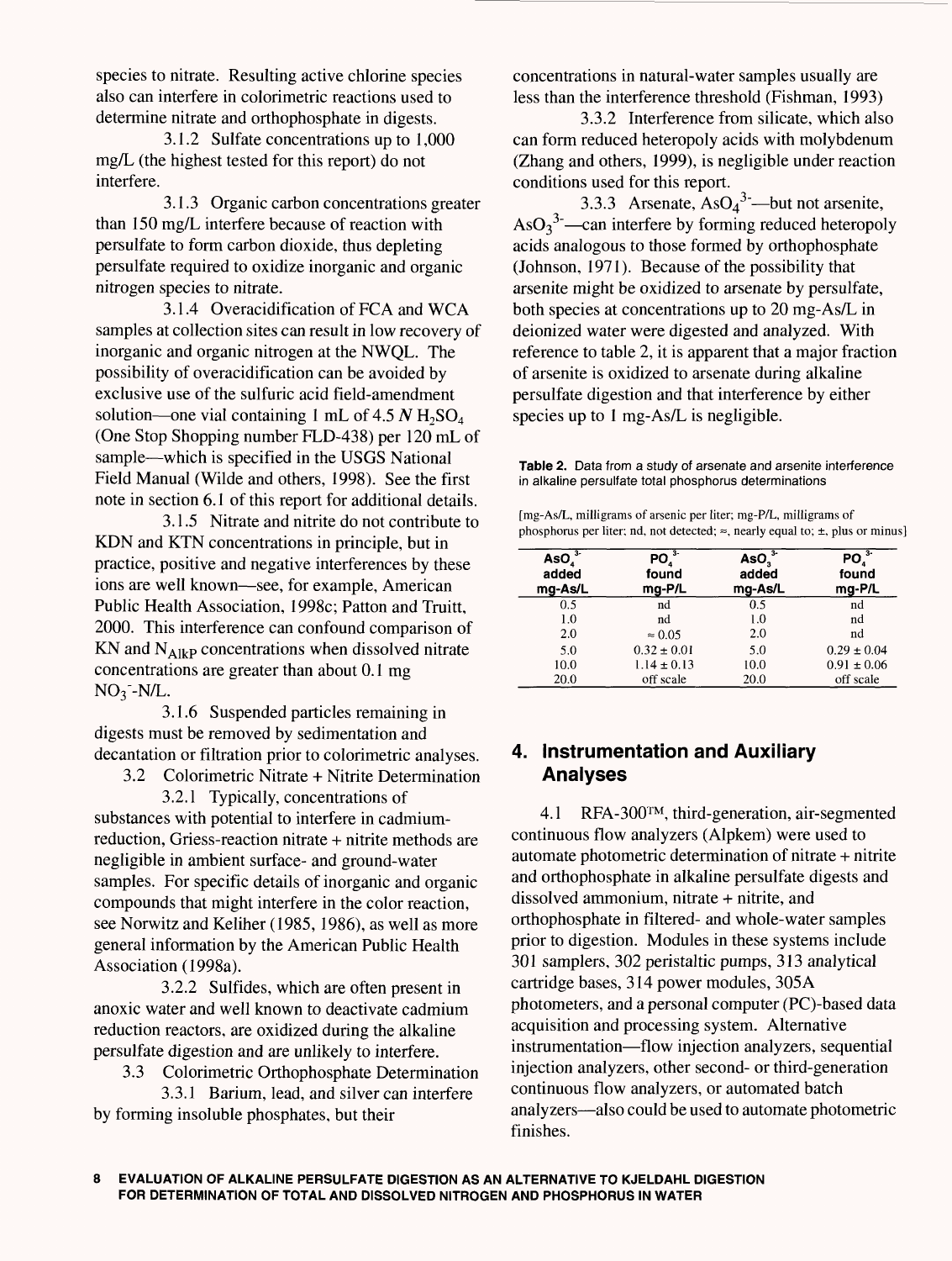4.2 Photometric data were acquired and processed automatically using FASPac™ version 1.34 software (Astoria-Pacific, Clackamas, Ore.). This software operates under Microsoft Windows on a PC platform and includes a model 350 interface box that controls the sampler and digitizes analog photometer outputs with 16-bit resolution. Other data acquisition systems could be used provided that the A/D converter has 16-bit resolution and is capable of acquiring data at frequencies ranging from 0.5 to 2 Hz, that is, from 30 points/min to 120 points/min. As a general rule, data acquisition frequencies for air-segmented continuous flow analyzers should match the roller lift-off frequency of the peristaltic pump (Patton and Wade, 1997), that is, 0.5 Hz for Technicon AutoAnalyzer II ™ and 1.5 Hz for Alpkem RFA-300 equipment. Data acquisition frequencies in the range of 2 to 5 Hz are suitable for photometric flow-injection analyzers.

4.3 Operating characteristics for this equipment are listed in table 3.

4.4 Dissolved ammonium, nitrate + nitrite, and orthophosphate in undigested samples were determined photometrically by USGS automated continuous flow methods I-2522-90, I-2545-90 (2-reagent variant), and 1-2601-90 (2-reagent variant), respectively. These methods are described in Fishman (1993).

4.5 The pH of WCA samples was estimated with narrow range (0-2.5) colorimetric pH-indicating test strips to detect improperly acidified samples that had pH values outside the expected range of 1.6 to 1.9.

4.6 WCA samples were processed through 5-mL capacity UniPrep™ syringeless filters equipped with 0.45-um nylon membranes (Whatman, Clifton, N.J.) to remove suspended solids prior to determination of dissolved ammonium, nitrate + nitrite, and orthophosphate. These syringeless filters also were used to remove suspended solids from WCA-sample digests prior to photometric analysis when simple sedimentation and decantation into analyzer cups failed to do so.

# **5. Apparatus**

5.1 Samples were digested in an autoclave (model number STME, Market Forge Industries, Inc., Everett, Mass.) operated at 250°F (121°C) and 17 lb/in2 (117.2 kPa) for 1 hour.

5.2 Filtered and chilled sample (FCC bottle type) digests were prepared robotically using a large-scale, syringe-pump-based *x-y-z* sample dispenser/diluter module (model number ML-4200, Hamilton Company, Reno, Nev.). This system is equipped with four probes and four 10-mL syringe pumps that operate in tandem under control of DOS-based *Eclipse™* software (Hamilton Company, Reno, Nev.). Custom modifications to the ML-4200 system, including a pneumatically actuated probe expander, fixtures, and a variety of bottle and test-tube racks, were obtained from another vendor (Robotics Plus, Houston, Tex.).

5.3 Whole-water (WCA bottle type) sample digests were prepared manually using EDP Plus™

**Table 3.** Settings and operational details of Alpkem RFA-300 continuous flow analyzers used for this study

[nm, nanometer; mm, millimeter; mg-N/L, milligrams nitrogen per liter; mg-P/L, milligrams phosphorus per liter;  $\approx$ , nearly equal to; min, minute; mL, milliliter;  $\sim$ , not applicable; °C, degrees Celsius; s, second; h, hour]

| Instrumental conditions              | Nitrate + nitrite    | Orthophosphate       |
|--------------------------------------|----------------------|----------------------|
| Analytical wavelength                | 540 nm               | 880 nm               |
| Flow cell path length                | $10 \text{ mm}$      | $15 \text{ mm}$      |
| Calibration range                    | $0.05$ to 5.0 mg-N/L | $0.01$ to 2.0 mg-P/L |
| Standard calibration control setting | $\approx 1.1$        | $\approx 1.5$        |
| Segmentation rate (bubbles $min-1$ ) | 90                   | 90                   |
| Heated reaction coil volume          | None used            | 2 mL                 |
| Heated reaction coil temperature     |                      | $37^{\circ}$ C       |
| Dwell time (seconds)                 | 140                  | 260                  |
| Sample time (volume)                 | $25 s (95 \mu L)$    | $25 s (31 \mu L)$    |
| Wash time (volume)                   | $10 s (38 \mu L)$    | $10 s (12 \mu L)$    |
| Analysis rate, sample-to-wash ratio  | $\approx$ 103/h, 5:2 | $\approx$ 103/h, 5:2 |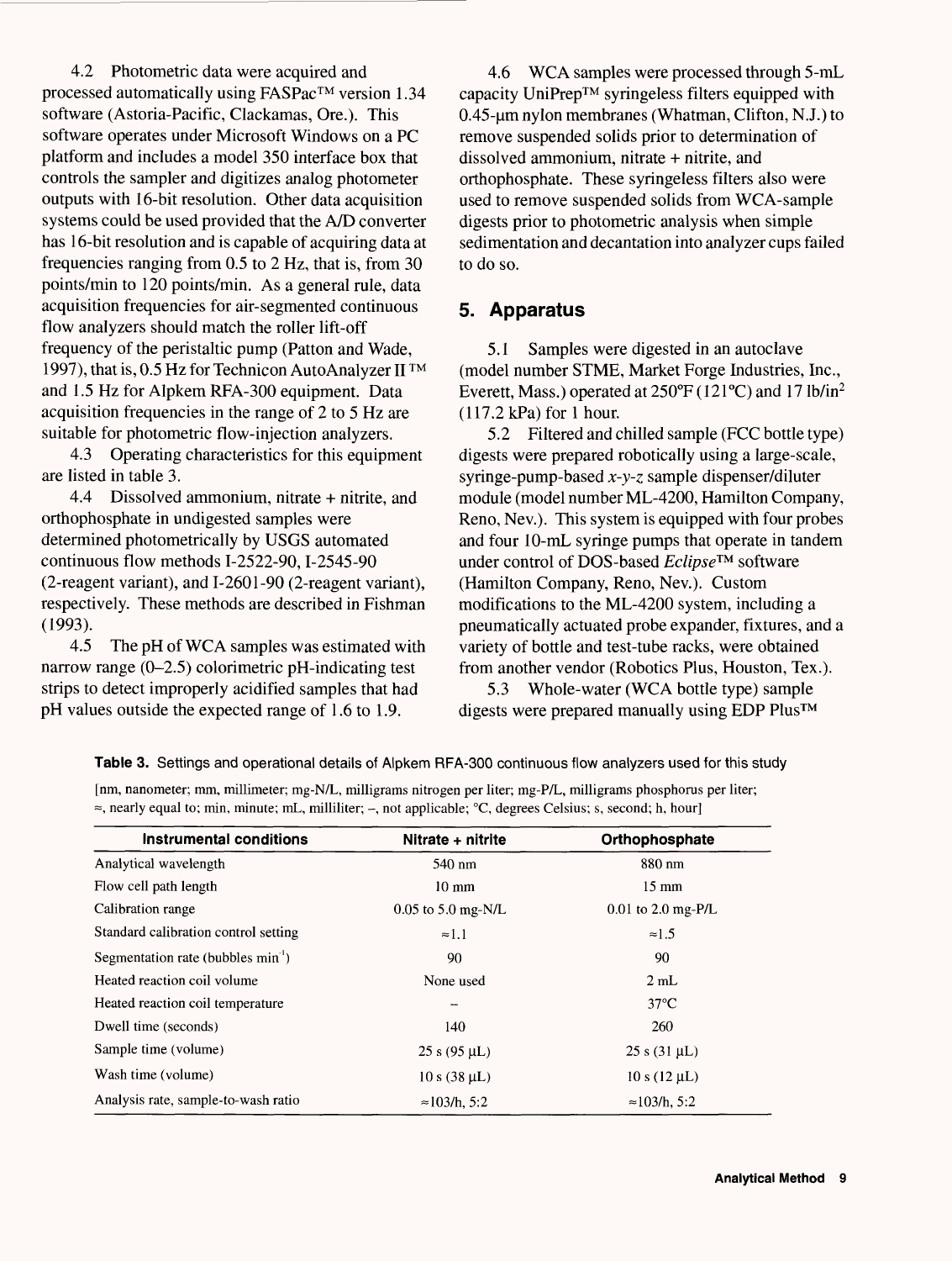electronic, digital pipets (Rainin Instruments, Emeryville, Calif.) equipped with a 10-mL liquid end.

5.4 Digestion vessels were 20 x 150 mm Pyrex®, screw-cap culture tubes (VWR 53283-810; Fisher 14-957-76E or 14-959-37C; or equivalent), and 18-415 linerless polypropylene caps (Comair Glass, Inc., Vineland, N.J.—Part number 14-0441-004).

# **6. Reagents**

This section provides detailed instructions for preparing digestion and colorimetric reagents. All references to deionized water (DI) refer to NWQL inhouse DI water, which is equivalent to ASTM type I DI water (American Society for Testing and Materials, 2001, p. 107-109) for nutrient analysis. All volumetric glassware and reagent and calibrant storage containers should be triple rinsed with dilute ( $\approx$ 5 percent v/v) hydrochloric acid and DI water just prior to use. Additionally storage containers for reagents and calibrants should be triple rinsed with small portions of the solutions before they are filled.

6.1 Digestion Reagents

NOTE: The alkaline persulfate digestion reagent for FCA and WCA samples (section 6.1.4) contains an additional amount of sodium hydroxide that is calculated to neutralize the sulfuric acid added to these samples at collection sites.

6.1.1 *Sodium hydroxide, 1.5 M (for FCC samples):* Dissolve 60 g of sodium hydroxide (NaOH, FW=40.0) in about 800 mL of DI water in a 1-L volumetric flask. [Caution: When NaOH dissolves in water, heat is released.] After dissolution is complete, allow the resulting solution to cool and dilute it to the mark with DI water. Transfer this reagent to a plastic bottle in which it is stable at room temperature for 6 months.

6.1.2 *Sodium hydroxide, 2.3 M (for FCA and WCA samples):* Dissolve 92 g of sodium hydroxide (NaOH, FW=40.0) in about 800 mL of DI water in a 1-L volumetric flask. [See caution in 6.1.1.] After dissolution is complete, allow the resulting solution to cool and dilute it to the mark with DI water. Transfer this reagent to a plastic bottle in which it is stable at room temperature for 6 months.

6.1.3 *Alkaline persulfate digestion reagent (for FCC samples):* Add 18.0 g of potassium persulfate  $(K_2S_2O_8, FW=270.33)$  and 45 mL of 1.5 M sodium

hydroxide solution to about 350 mL of DI water in a graduated 500-mL Pyrex™ media bottle (Corning number 1395-500 or equivalent). Cap the bottle, swirl its contents, and place it in an ultrasonic bath until potassium persulfate dissolution is complete (about 10 minutes). Remove the bottle from the ultrasonic bath, dry its outer surfaces, and then add enough DI water to bring the volume to 450 mL. (Make a line on the side of the bottle that indicates this volume to within  $\pm$ 5 mL.) Swirl the bottle to mix its contents and then divide the resulting solution among four, 125-mL clear plastic bottles used with the robotic digest preparation system. Prepare this reagent daily.

6.1.4 *Alkaline persulfate digestion reagent (for FCA and WCA samples):* Add 18.0 g of potassium persulfate  $(K_2S_2O_8, FW=270.33)$  and 45 mL of 2.3 M sodium hydroxide solution to about 350 mL of DI water in a graduated 500-mL Pyrex™ media bottle (Corning number 1395-500 or equivalent). Then complete preparation of this reagent exactly as described in 6.1.3. Prepare this reagent daily.

NOTE: Reagent volumes in 6.1.3 and 6.1.4 (450 mL) are sufficient to prepare 80 digests plus a 15-percent excess for rinsing and providing a liquid level in the 125-mL bottles necessary to prevent air aspiration during robotic dispensing operations. For manual digest preparation, a 400-mL volume of digestion reagent should be sufficient.

6.2 Colorimetric Reagents

6.2.1 *Sampler wash reservoir solution (0.05 M sodium bisulfate):* Dissolve 6.9 g of sodium bisulfate (NaHSO<sub>4</sub> $\cdot$ H<sub>2</sub>O, FW=138.08) in about 800 mL of DI water in a graduated 1-L Pyrex™ media bottle. Dilute this solution to the mark with DI water, mix it well, and store it tightly capped at room temperature.

NOTE: This solution matches the matrix of sample digests. Use it as the matrix for continuing calibration verification (CCV) solutions and any other undigested check samples.

6.3 Orthophosphate Determination

6.3.1 *Stock potassium antimony tartrate reagent:* Dissolve 3.0 g of antimony potassium tartrate  $[K(SbO)C_4H_4O_7^{\bullet\frac{1}{2}}H_2O, FW=333.93]$  in about 800 mL of DI water in a 1-L volumetric flask. Dilute this solution to the mark with DI water and mix it well.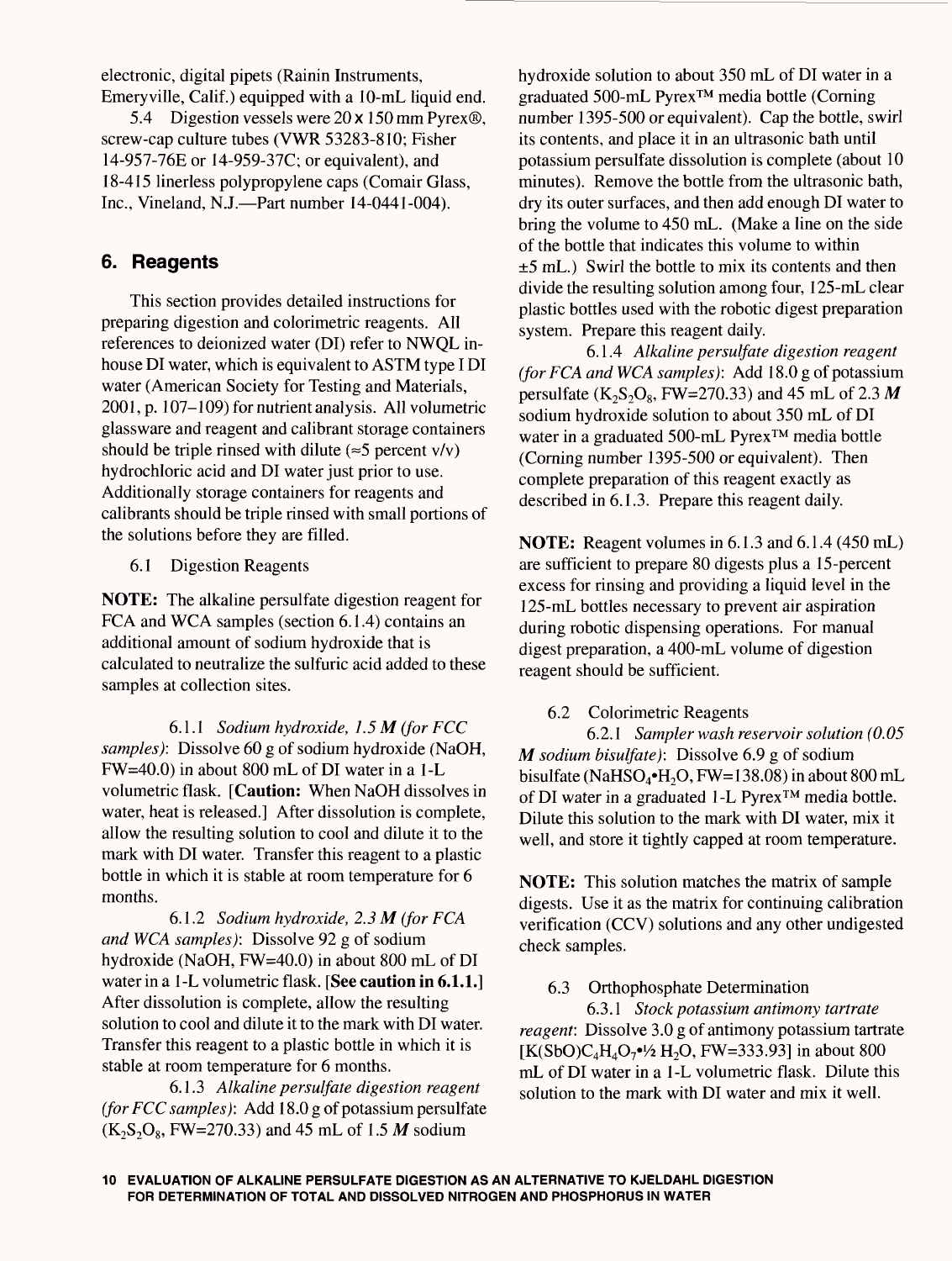Transfer this reagent to a plastic bottle in which it is stable for 6 months at room temperature.

6.3.2 *Stock ascorbic acid reagent:* Dissolve 4.5 g of ascorbic acid ( $C_6H_8O_6$ , FW=176.1) in about 200 mL of DI water in a 250-mL volumetric flask. Dilute this solution to the mark with DI water, mix it well, and transfer to a 250-mL glass bottle that has been previously rinsed with 5 percent (v/v) hydrochloric acid solution and DI water. This reagent is stable for 2 weeks at 4°C.

6.3.3 *Stock sodium lauryl sulfate reagent (15 percent w/w):* Add 340 mL of DI water to 60 g of sodium lauryl sulfate [SLS,  $CH<sub>3</sub>(CH<sub>2</sub>)<sub>11</sub>OSO<sub>3</sub>Na$ , FW=288.38] in a 500-mL Pyrex™ media bottle. Cap the bottle and place it in an ultrasonic bath until the SLS dissolves completely (about 30 minutes). Manual inversion of the bottle at 5-minute intervals speeds dissolution. Transfer this solution to a plastic bottle in which it is stable indefinitely at room temperature.

6.3.4 *Acidic molybdate-antimony reagent:*  Using a graduated cylinder, cautiously add 72 mL of concentrated sulfuric acid  $(H_2SO_4, sp. gr. 1.84)$  to about 700 mL of DI water in a 1 -L volumetric flask. Work in a hood and manually swirl or magnetically stir the flask during each addition of sulfuric acid. Next add 7.7 g of ammonium molybdate  $[(NH_4)_6Mo_7O_{24} \cdot 4H_2O,$ FW=1235.86] to the hot sulfuric acid solution. Manually swirl or magnetically stir the contents of the flask until the ammonium molybdate dissolves. Then add 50 mL of stock antimony potassium tartrate solution (6.3.1) and again mix the contents of the flask thoroughly. After the resulting solution has cooled, dilute it to the mark with DI water, mix it well, and transfer it to a clean 1-L plastic bottle in which it is stable for 1 year at room temperature.

6.3.5 *Sodium lauryl sulfate diluent reagent:*  Use a 100-mL graduated cylinder to dispense 10 mL of stock SLS (6.3.3) and 90 mL of DI water into a small plastic bottle. Manually swirl the bottle to mix its contents. Prepare this reagent daily.

6.3.6 *Ascorbic acid reagent:* Use a 50-mL graduated cylinder to dispense 5 mL of the stock ascorbic acid reagent (6.3.2) and 25 mL of DI water into an amber glass reagent bottle. Manually swirl the bottle to mix its contents. Prepare this solution daily.

6.3.7 *Startup/shutdown solution:* Add 1 mL of stock SLS reagent to 100 mL of DI water in a small plastic bottle. Thoroughly rinse the bottle and prepare a fresh solution every few days or as needed.

6.4 Nitrate Determination

6.4.1 *Copper (II) sulfate reagent (2 percent w/v):*  Dissolve 20 g of copper sulfate pentahydrate  $(CuSO<sub>4</sub>•5H<sub>2</sub>O, FW=249.7)$  in about 800 mL of DI water in a 1-L volumetric flask. Dilute this solution to the mark with DI water, mix it well, and transfer it to a 1-L plastic bottle. This reagent is stable for several years at room temperature.

6.4.2 *Imidazole buffer, 0.1M, (pH 7.5):* In a hood, cautiously add 5.0 mL of concentrated hydrochloric acid (HCl,  $\sim$ 12 *M*) and 1.0 mL of 2 percent copper sulfate solution to 1,600 mL of DI water in a 2-L volumetric flask. Mix the contents of the flask thoroughly and then add 13.6 g of imidazole  $(C_3H_4N_2$ , FW=68.08). Again swirl or shake the flask until the imidazole dissolves. Dilute the resulting solution to the mark with DI water, mix it well, and transfer it into two 1-L plastic bottles. This reagent is stable for 6 months at room temperature.

**NOTE:** Add 250 µL of Brij-35 surfactant to 250 mL of imidazole buffer each time its container is refilled on the continuous flow analyzer. Do not add Brij-35 to the bulk buffer solution.

6.4.3 *Packed bed cadmium reactor:*  Cadmium reactors are prepared by slurry packing 40 to 60-mesh, copperized cadmium granules into 6-cm lengths of PTFE Teflon<sup>TM</sup> tubing (1.6 mm i.d.  $\times$  3.2 mm o.d.). Cadmium granules are retained in the column with hydrophilic plastic frits  $(40-\mu m)$  nominal pore size). Detailed instructions for preparing copperized cadmium granules and packing them into columns can be found in NWQL standard operating procedure (SOP) IM0384.0 (or subsequent revisions; available on request).

6.4.4 *Sulfanilamide reagent ("SAN"):* Use a graduated cylinder to dispense 100 mL of concentrated hydrochloric acid (HCl, 36.5–38.0 percent,  $\approx$ 12 *M*) into about 700 mL of DI water in a 1-L volumetric flask. Work in a hood and manually swirl or magnetically stir the flask during each addition of HC1. Add 10.0 g of SAN  $(C_6H_8N_2O_2S, FW=172.20)$  to the warm hydrochloric acid solution. Manually shake, sonicate, or magnetically stir the contents of the flask until the SAN dissolves. After the resulting solution has cooled, dilute it to the mark with DI water, mix it well, and transfer it to a clean 1-L plastic bottle in which it is stable for 1 year at room temperature.

6.4.5 *N-(l-Naphthyl)ethylenediamine dihydrochloride reagent ("NED"):* Dissolve 1.0 g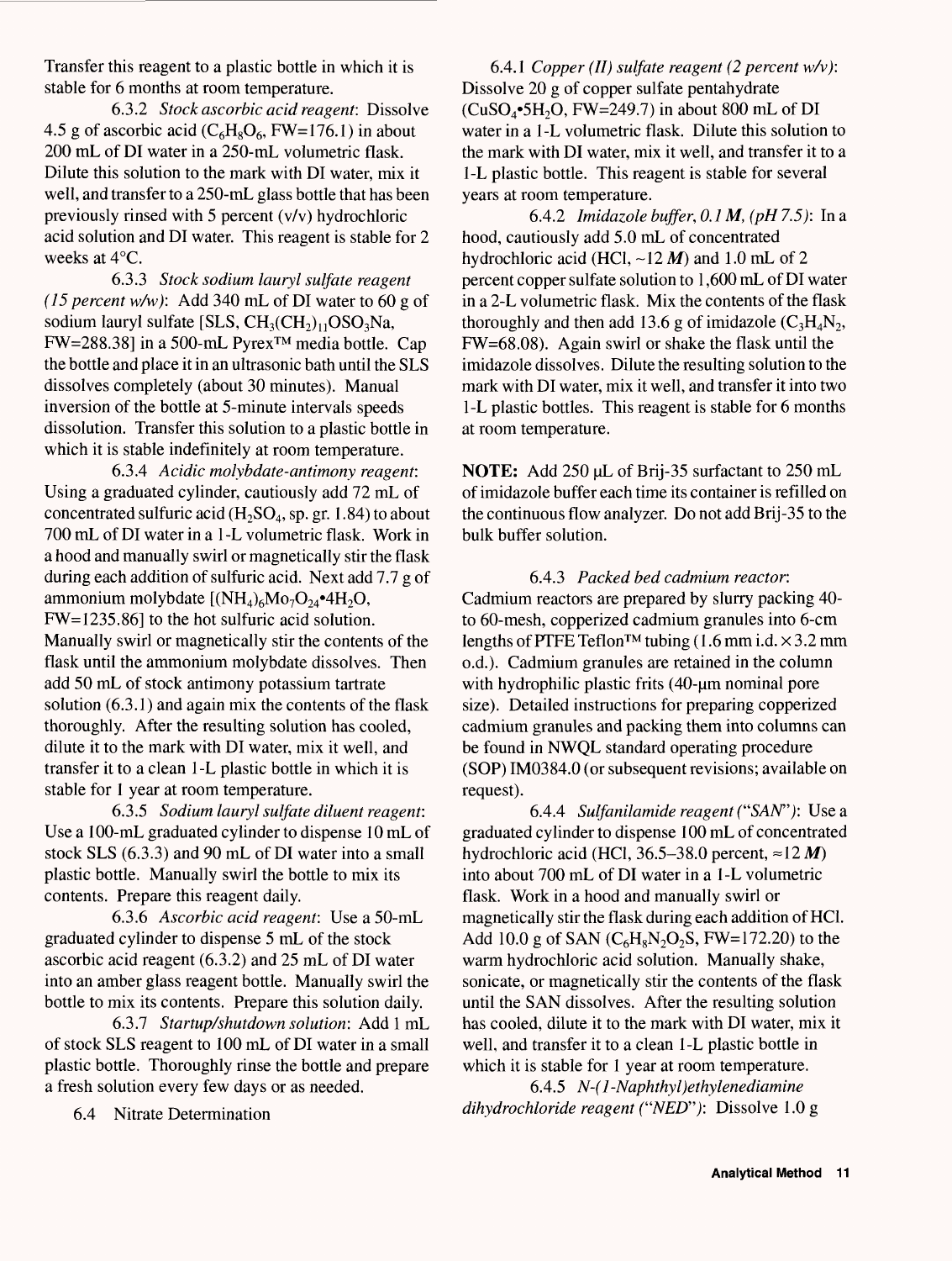NED ( $C_{12}H_{14}N_2$ •2HCl, FW=259.2) in about 800 mL of DI water in a 1-L volumetric flask. Dilute the resulting solution to the mark with DI water and mix well by manually shaking the flask. Transfer this reagent to a 1-L amber glass bottle in which it is stable for 6 months at room temperature.

6.4.6 *Startup/shutdown solution:* Add  $250 \mu L$  of Brij-35 surfactant to  $250 \mu L$  of DI water in a plastic bottle. Thoroughly rinse the bottle and prepare a fresh solution every few days or as needed.

# **7. Calibrants and Quality-Control Solutions**

This section provides detailed instructions for preparing calibrants, matrix spike solution, qualitycontrol check solutions, and digestion check solution.

7.1 *Potassium nitrate stock calibrant solution, 1 mL=2.5mg-N:* Dissolve 1.805 g of potassium nitrate  $(KNO<sub>3</sub>, FW=101.1)$  in about 80 mL of DI water in a 100-mL volumetric flask. Dilute this solution to the mark with DI water and mix it thoroughly by manual inversion and shaking. Transfer the stock calibrant to a 100-mL Pyrex™ media bottle in which it is stable for 6 months at 4°C.

7.2 *Potassium di-hydrogen phosphate stock calibrant solution, 1 mL =1.0mg-P:* Dissolve 0.4394 g potassium di-hydrogen phosphate  $(KH_2PO_4,$ 

FW= 136.09) in about 80 mL of DI water in a 100-mL volumetric flask. Dilute this solution to the mark with DI water and mix it thoroughly by manual inversion

and shaking. Transfer the stock calibrant to a 100-mL Pyrex™ media bottle in which it is stable for 6 months at 4°C.

7.3 *Sulfuric acid*  $\approx$ 1.8 *M*: Use a 25-mL graduated cylinder to dispense 10 mL of concentrated sulfuric acid ( $H_2SO_4$ , sp. gr. 1.84) into about 75 mL of DI water in a 100-mL volumetric flask. After the solution cools, dilute it to the mark with DI water, mix it well, and transfer it to a 125-mL plastic bottle. Make a new batch of this acid each time acidified working calibrants and blanks are prepared and use the remainder to prepare acidified blank solution as needed.

7.4 *Mixed stock calibrant solution, 1 mL = 1.25 mg-N and 0.5 mg-P:* Dispense equal volumes (minimum of 2 mL each) of nitrate (7.1) and phosphate (7.2) stock calibrants into a small beaker and mix them thoroughly. Prepare this solution each time working calibrants are prepared.

7.5 *Working calibrant solutions (for FCC samples):* Use two adjustable, digital pipets (ranges 10 to  $100 \mu L$  and  $100$  to  $1,000 \mu L$ ) to dispense the volumes of mixed stock calibrant (7.4) listed in table 4 into 250-mL volumetric flasks that each contain about 200 mL of DI water. Dilute the working calibrants to the mark with DI water and mix them thoroughly by manual inversion and shaking. Transfer the working calibrants to 250-mL Pyrex™ media bottles in which they are stable for 4 weeks at 4°C.

7.6 *Acidified working calibrant solutions (for FCA and WCA samples):* Prepare these calibrants

**Table 4.** Volumes of mixed calibrant and amendment solution required to prepare working calibrants and blanks for determination of total nitrogen and phosphorus by the alkaline persulfate digestion method. Final volumes are 250 mL

| Calibrant<br>identity | Mixed<br>calibrant<br>volume (µL) | <b>Volume</b><br>1.8 MH <sub>2</sub> SO <sub>4</sub><br>(mL) | <b>Nominal</b><br>concentration<br>$(mg-N/L)$ | <b>Nominal</b><br>concentration<br>$(mg-P/L)$ |
|-----------------------|-----------------------------------|--------------------------------------------------------------|-----------------------------------------------|-----------------------------------------------|
| C1                    | 1.000                             | 2.5                                                          | 5.00                                          | 2.00                                          |
| C <sub>2</sub>        | 750                               | 2.5                                                          | 3.75                                          | 1.50                                          |
| C <sub>3</sub>        | 500                               | 2.5                                                          | 2.50                                          | 1.00                                          |
| C <sub>4</sub>        | 250                               | 2.5                                                          | 1.25                                          | 0.50                                          |
| C <sub>5</sub>        | 100                               | 2.5                                                          | 0.50                                          | 0.20                                          |
| C <sub>6</sub>        | $\frac{2}{6}$                     | $^{2}$ 2.5                                                   | 0.03                                          | 0.012                                         |
| C7                    | $\boldsymbol{0}$                  | 2.5                                                          | $\bf{0}$                                      | 0                                             |

[uL, microliter; mL, milliliter; mg-N/L, milligrams nitrogen per liter; mg-P/L, milligrams phosphorus per liter; *M,* molarity (moles per liter); FCA, filtered, chilled, acidified (bottle type); WCA, whole water, chilled, acidified (bottle type)]

 $^1$ Add H<sub>2</sub>SO<sub>4</sub> only to acidified calibrants as described in section 7.6.

<sup>2</sup>Prepare 1 L of C6 (24 µL of mixed calibrant and 10 mL of 1.8 M H<sub>2</sub>SO<sub>1</sub>, if appropriate, diluted to 1 L with DI water) to minimize dispensing error.

#### **12 EVALUATION OF ALKALINE PERSULFATE DIGESTION AS AN ALTERNATIVE TO KJELDAHL DIGESTION FOR DETERMINATION OF TOTAL AND DISSOLVED NITROGEN AND PHOSPHORUS IN WATER**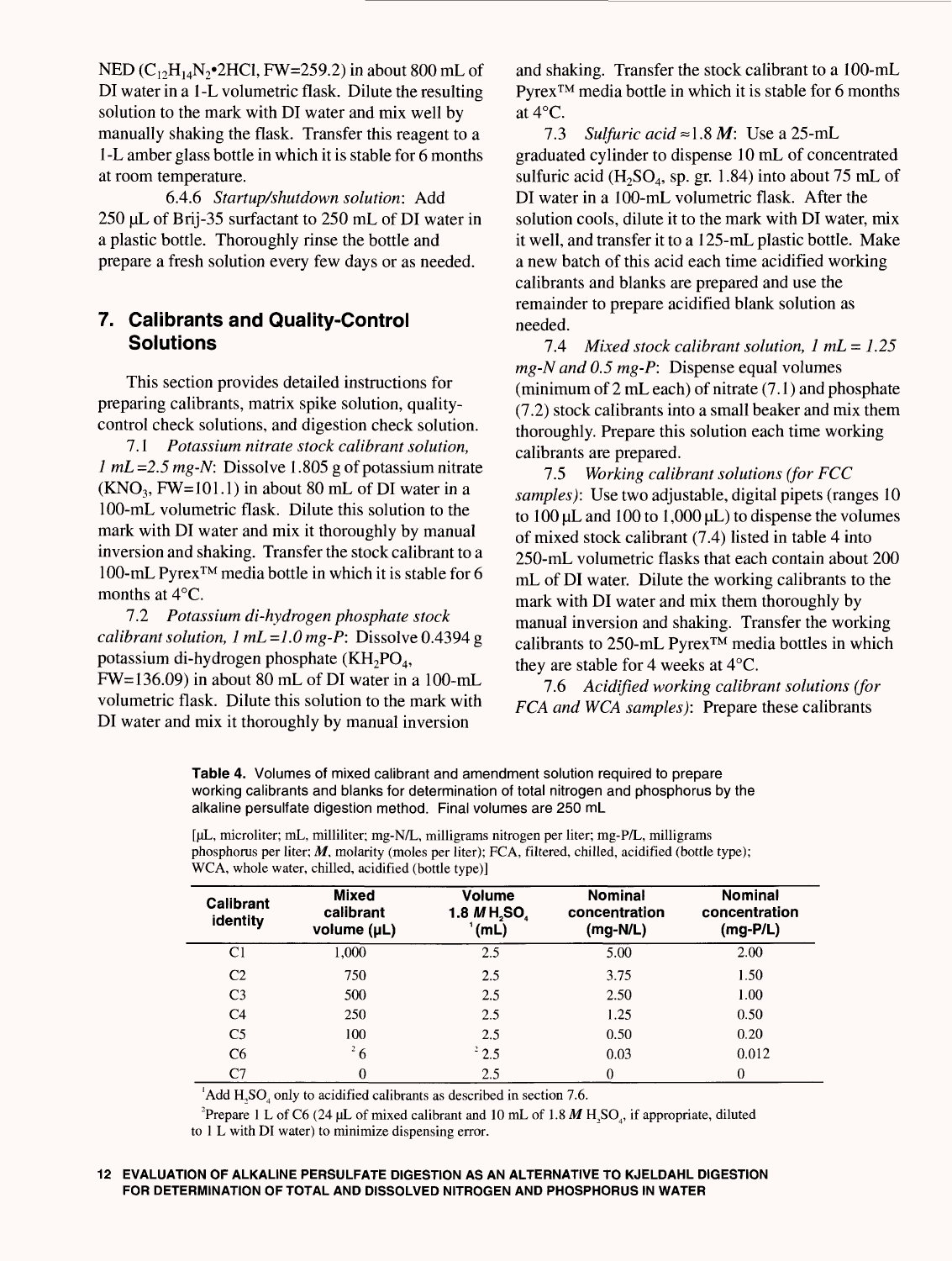identically to those described in section 7.5, except add 2.5 mL of 1.8  $M$  H<sub>2</sub>SO<sub>4</sub> to each flask before diluting it to the mark with DI water.

7.7 *Check standards (for FCC samples):* Check standards in three concentration ranges, which were designated *Low, High,* and *Very high,* were prepared from a concentrated commercial nutrient QC mixture *(Demand™,* Environmental Resource Associates, Arvada, Colo.), as listed in table 5. Transfer check standards to 1-L Pyrex<sup>™</sup> media bottles in which they are stable for 2 months at 4°C. Each of these check standards was dispensed, digested, and analyzed along with every batch of filtered and whole-water samples analyzed for this study.

7.8 *Acidified check standards (for FCA and WCA samples):* Prepare these check standards identically to those described in section 7.7, except add 10.0 mL of 1.8 M H<sub>2</sub>SO<sub>4</sub> to the flasks before diluting them to the mark with DI water.

7.9 Spike Solutions

7.9.1 *Nitrogen stock spike solution (1 mL = 0.50 mg-N):* Dissolve 0.955 g ammonium chloride (NH<sub>4</sub>Cl, FW=53.49) in about 400 mL of DI water in a 500-mL volumetric flask. Dilute this solution to the mark with DI water and mix it thoroughly by manual inversion and shaking. Transfer the stock spike solution to a 500-mL Pyrex™ media bottle in which it is stable for 6 months at 4°C.

7.9.2 *Phosphorus stock spike solution (1 mL = 0.20 mg-P):* Dissolve 0.439 g potassium dihydrogen phosphate  $(KH_2PO_4, FW=136.1)$  in about 400 mL of DI water in a 500-mL volumetric flask. Dilute this solution to the mark with DI water and mix it thoroughly by manual inversion and shaking. Transfer the stock spike solution to a 500-mL Pyrex™ media bottle in which it is stable for 6 months at 4°C.

7.9.3 *Mixed spike solution (100*  $\mu$ *L = 0.005 mg-N and 0.002 mg-P):* Dispense 1 mL each of

ammonium chloride and orthophosphate stock spike solutions into a 10-mL volumetric flask and dilute to the mark with DI water. Transfer the mixed spike solution to a 15-mL, screw-cap polyethylene centrifuge tube in which it is stable for 2 weeks at 4°C.

**NOTE:** An equivalent mixed spike solution can be prepared more conveniently from stock calibrants (sections 7.1 and 7.2) by diluting 500 uL of each to 25 mL in a volumetric flask.

#### 7.10 Digest-Check Stock Solutions

7.10.1 *Glycine digest-check stock solution (1 mL = 1.0 mg-N):* Dissolve 3.98 g glycine  $(C_2H_5NO_2\bullet HCl, FW=111.5)$  in about 400 mL of DI water in a 500-mL volumetric flask. Dilute this solution to the mark with DI water and mix it thoroughly by manual inversion and shaking. Transfer the stock digest-check solution to a 500-mL Pyrex™ media bottle in which it is stable for 6 months at 4°C.

7.10.2 *Glycerophosphate digest-check*  stock solution (1 mL =  $0.4$  mg-P): Dissolve 1.976 g glycerophosphate  $(C_3H_7O_6PNa_2^{\bullet}5H_2O, FW=306.1)$  in about 400 mL of DI water in a 500-mL volumetric flask. Dilute this solution to the mark with DI water and mix it thoroughly by manual inversion and shaking. Transfer the stock digest-check solution to a 500-mL Pyrex™ media bottle in which it is stable for 6 months at 4°C.

7.10.3 *Glucose digest-check stock solution (1 mL = 1.25 mg-C):* Dissolve 1.564 g glucose  $(C_6H_1, O_6, FW=180.2)$  in about 400 mL of DI water in a 500-mL volumetric flask. Dilute this solution to the mark with DI water and mix it thoroughly by manual inversion and shaking. Transfer the stock digest-check solution to a 500-mL Pyrex™ media bottle in which it is stable for 6 months at 4°C.

**Table 5.** Volumes of Environmental Resource Associates (ERA) Demand™ nutrient concentrate used to prepare 1-liter volumes of check standards used in this study

|  |  | [µL, microliter; mL, milliliter; mg-N/L, milligrams nitrogen per liter; mg-P/L, milligrams phosphorus per liter] |  |  |  |  |  |  |
|--|--|------------------------------------------------------------------------------------------------------------------|--|--|--|--|--|--|
|--|--|------------------------------------------------------------------------------------------------------------------|--|--|--|--|--|--|

| <b>Check</b><br>standard<br>identity | <b>ERA</b><br>Demand™<br>volume $(\mu L)$ | Volume<br>1.8 $M$ H <sub>2</sub> SO <sub>4</sub><br>(mL) | <b>Nominal</b><br>concentration<br>$(mg-NL)$ | <b>Nominal</b><br>concentration<br>$(mg-P/L)$ |
|--------------------------------------|-------------------------------------------|----------------------------------------------------------|----------------------------------------------|-----------------------------------------------|
| Low                                  | 100                                       | 10.0                                                     | 0.22                                         | 0.11                                          |
| High                                 | 500                                       | 10.0                                                     | 1.09                                         | 0.54                                          |
| Very high                            | .000                                      | 10.0                                                     | 2.20                                         | $1.08\,$                                      |

 $^{1}$ Add H<sub>2</sub>SO<sub>4</sub> only to acidified check standards as described in section 7.8.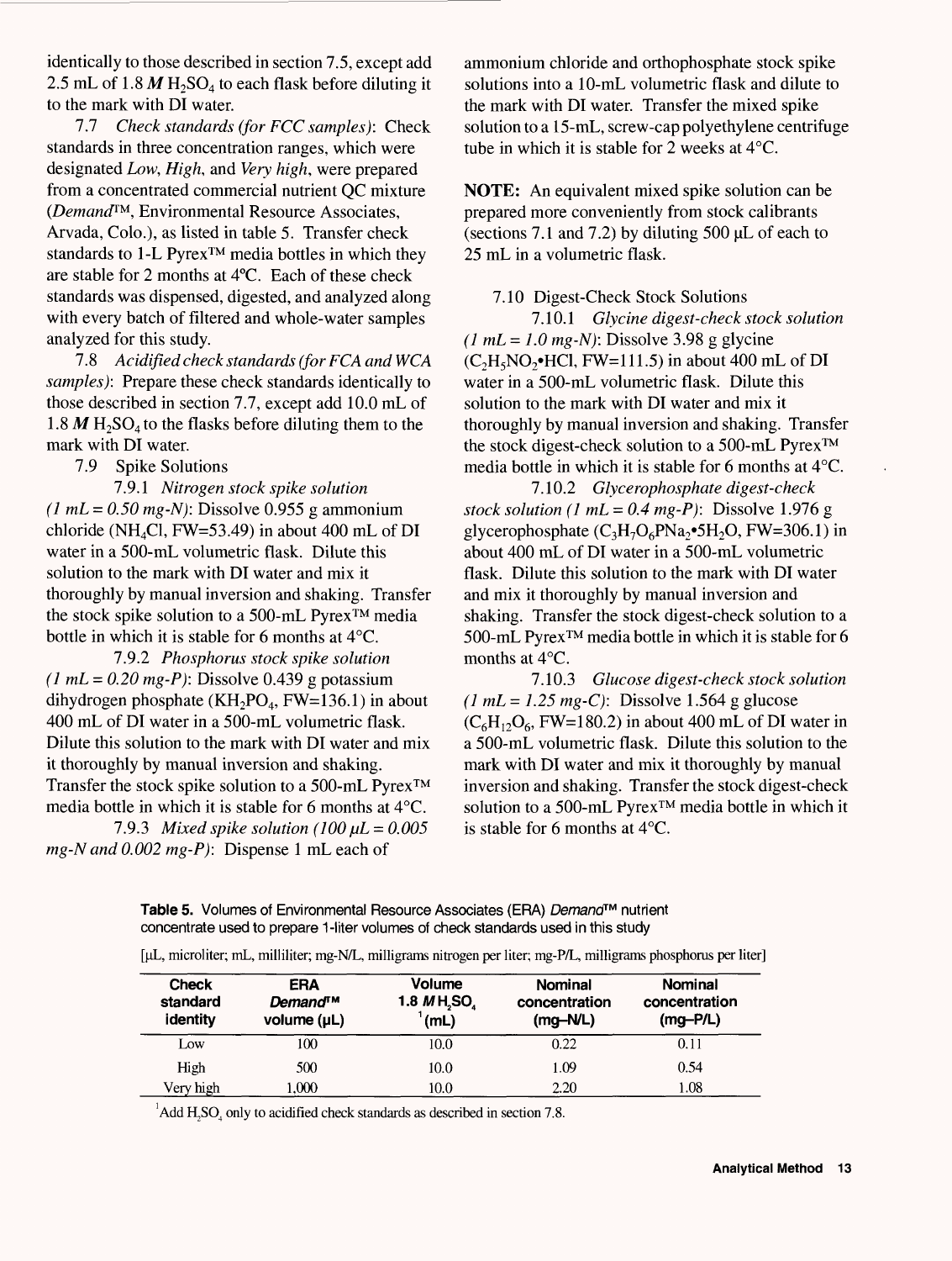7.10.4 *Mixed digest-check solution (for FCC samples—nominal concentration 4 mg-N/L, 1.6 mg-P/L, and 50 mg-C/L):* Dispense 1 mL each of glycine and glycerophosphate stock digest-check solutions and 10 mL of the glucose digest-check stock solution into a 250-mL volumetric flask that contains about 200 mL of DI water. Dilute the contents of the flask to the mark with DI water and mix it thoroughly by manual inversion and shaking. Transfer the stock digest-check solution to a 250-mL Pyrex™ media bottle in which it is stable for 1 month at 4°C.

7.10.5 *Acidified mixed digest-check solution (for FCA and WCA samples):* Prepare this digest-check solution identically to the one described in section 7.10.4, except add 2.5 mL of  $1.8 M H<sub>2</sub>SO<sub>4</sub>$  to the flask before diluting its contents to the mark with DI water. Transfer the acidified mixed digest-check solution to a 250-mL Pyrex™ media bottle in which it is stable at 4°C for 1 month.

# **8. Sample Preparation**

8.1 Alkaline persulfate digests are prepared by dispensing samples and digestion reagent into 30-mL, screw-cap, Pyrex™ culture tubes in the volume ratio of  $2 + 1$ . For filtered samples (FCC bottle types) that were prepared robotically, 9.5-mL volumes of samples, blanks, calibrants, and reference materials were dosed

with 4.75-mL volumes of alkaline persulfate digestion reagent (see section 6.1.3). This is the maximum sample volume that could be delivered by the robotic dispenser/diluter system's 10.000-mL syringes because 0.500 mL of their capacity is expended in the creation of air gaps that minimize interaction between samples and the DI water carrier fluid. Whole-water samples (WCA bottle types) that require vigorous shaking (and in a few cases, continuous magnetic stirring) just prior to dispensing operations were prepared manually with conventional, high-precision, hand-held electronic pipets (Rainin EDP *Plus'™}.* Here dispensed volumes of sample and digestion reagent (see section 6.1.4) were 10.000 and 5.000 mL, respectively. After robotic or manual sample and reagent-dispensing operations are complete, 100 uL of mixed spike solution (see section 7.9.3) is added manually to the designated tube. Then all tubes are capped tightly and mixed thoroughly either by manual inversion (three times) or with a vortex mixer (3, 5-second cycles). The capped tubes positioned in a purpose-built, 80-position stainlesssteel rack then are placed in an autoclave where they are digested at 121°C and 117.2 kPa for 1 hour. Table 6 lists the rack protocol suggested for a batch of 80 tubes consisting of up to 64 samples plus six calibrants, four blanks, three quality-control (QC) check solutions, one digest-check solution, one duplicate sample, and one spiked sample. A step-by-step procedure for

**Table 6.** Suggested rack protocol for alkaline persulfate digest preparation

| [ID, identification; QC, quality control; yyyy, year; ddd, Julian day] |  |  |  |  |  |  |  |
|------------------------------------------------------------------------|--|--|--|--|--|--|--|
|------------------------------------------------------------------------|--|--|--|--|--|--|--|

| Tube<br>number | ID             | <b>Tube</b><br>number | ID          | <b>Tube</b><br>number | ID          | <b>Tube</b><br>number | ID          |
|----------------|----------------|-----------------------|-------------|-----------------------|-------------|-----------------------|-------------|
|                | C <sub>1</sub> | 21                    | yyyyddd0007 | 41                    | yyyyddd0027 | 61                    | yyyyddd0047 |
| $\mathbf{2}$   | C <sub>2</sub> | 22                    | yyyyddd0008 | 42                    | yyyyddd0028 | 62                    | yyyyddd0048 |
| 3              | C <sub>3</sub> | 23                    | yyyyddd0009 | 43                    | yyyyddd0029 | 63                    | yyyyddd0049 |
| 4              | C <sub>4</sub> | 24                    | yyyyddd0010 | 44                    | yyyyddd0030 | 64                    | yyyyddd0050 |
| 5              | C <sub>5</sub> | 25                    | yyyyddd0011 | 45                    | yyyyddd0031 | 65                    | yyyyddd0051 |
| 6              | C6             | 26                    | yyyyddd0012 | 46                    | yyyyddd0032 | 66                    | yyyyddd0052 |
| 7              | $C7$ (blank)   | 27                    | yyyyddd0013 | 47                    | yyyyddd0033 | 67                    | yyyyddd0053 |
| 8              | blank          | 28                    | yyyyddd0014 | 48                    | yyyyddd0034 | 68                    | yyyyddd0054 |
| 9              | blank          | 29                    | yyyyddd0015 | 49                    | yyyyddd0035 | 69                    | yyyyddd0055 |
| 10             | blank          | 30                    | yyyyddd0016 | 50                    | yyyddd0036  | 70                    | yyyddd0056  |
| 11             | OC low         | 31                    | yyyyddd0017 | 51                    | yyyyddd0037 | 71                    | yyyyddd0057 |
| 12             | Digest check   | 32                    | yyyyddd0018 | 52                    | yyyyddd0038 | 72                    | yyyyddd0058 |
| 13             | QC high        | 33                    | yyyyddd0019 | 53                    | yyyyddd0039 | 73                    | yyyyddd0059 |
| 14             | QC very high   | 34                    | yyyyddd0020 | 54                    | yyyyddd0040 | 74                    | yyyyddd0060 |
| 15             | yyyyddd0001    | 35                    | yyyyddd0021 | 55                    | yyyyddd0041 | 75                    | yyyyddd0061 |
| 16             | yyyyddd0002    | 36                    | yyyyddd0022 | 56                    | yyyyddd0042 | 76                    | yyyyddd0062 |
| 17             | yyyyddd0003    | 37                    | yyyyddd0023 | 57                    | yyyyddd0043 | 77                    | yyyyddd0063 |
| 18             | yyyyddd0004    | 38                    | vyyddd0024  | 58                    | yyyyddd0044 | 78                    | yyyyddd0064 |
| 19             | yyyyddd0005    | 39                    | yyyyddd0025 | 59                    | yyyyddd0045 | 79                    | Duplicate   |
| 20             | yyyyddd0006    | 40                    | yyyyddd0026 | 60                    | yyyyddd0046 | 80                    | Spike       |

#### **14 EVALUATION OF ALKALINE PERSULFATE DIGESTION AS AN ALTERNATIVE TO KJELDAHL DIGESTION FOR DETERMINATION OF TOTAL AND DISSOLVED NITROGEN AND PHOSPHORUS IN WATER**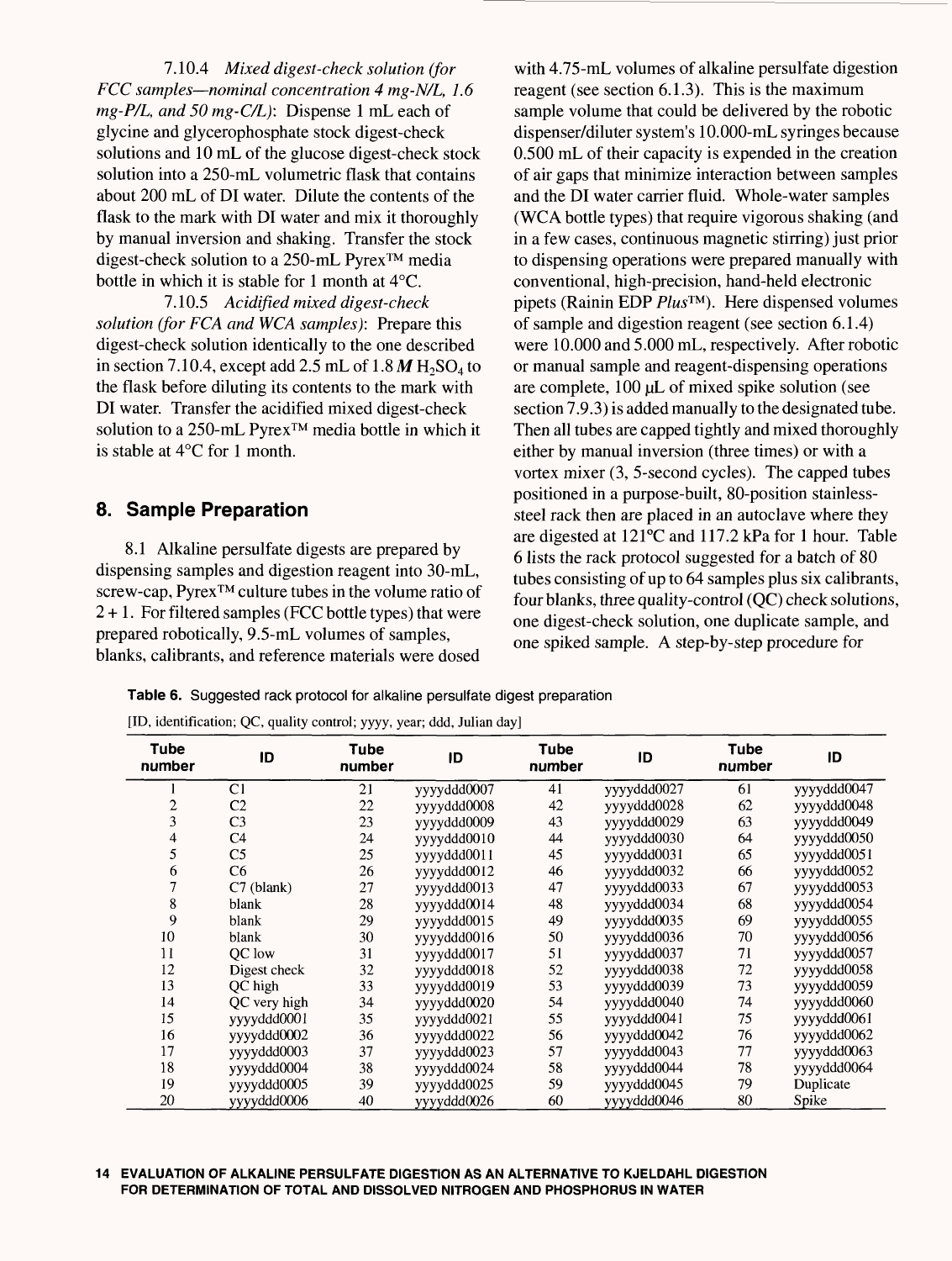alkaline persulfate digest preparation is provided in NWQL SOP IM0384.0 (available on request).

NOTE: When samples contain large quantities of suspended solids, continuous stirring during sample aspiration might provide the only means of obtaining representative aliquots.

8.2 When the digestion cycle is complete and pressure and temperature gages on the autoclave indicate 0 kPa and less than 80°C, remove the alkaline persulfate digests from the autoclave and allow them to cool sufficiently to be handled comfortably. Then mix the contents of each capped digestion tube by manual inversion (three times) or with a vortex mixer (three, 5-second cycles). FCC and FCA digests can be poured into analyzer cups immediately after mixing. Wait about 1 hour after mixing WCA digests to allow suspended solids to settle. If it is not possible to decant or pipet a clear supernatant solution from digest tubes into analyzer cups, then suspended solids must be removed by 0.45-um filtration prior to colorimetric analysis. Note that tightly capped digests can be stored at room temperature for several days (4 days was the maximum delay tested) before their nitrogen and phosphorus concentrations are determined by automated colorimetry.

## **9. Instrument Performance**

An 80-tube batch of samples, calibrants, and reference materials can be prepared robotically and made ready for digestion in about 1 hour. Digestion time—including warm up, cool down, and postdigestion mixing—is about 2 hours. The NWQL Nutrients Unit has two autoclaves, each of which can hold two, 80-tube racks of alkaline persulfate digests. Nitrate and orthophosphate in alkaline persulfate digests can be determined simultaneously with the 2 channel air-segmented continuous flow analyzer at a rate of about 100 samples per hour with less than 1 percent interaction. Thus, using a combination of robotic and manual sample preparation, up to six racks (384 actual samples out of 480 total tubes) of alkaline persulfate digests can be prepared in an 8-hour day. This estimate assumes the use of both NWQL autoclaves and a combination of robotic (FCC samples) and manual (WCA samples) sample preparation. Likewise, up to six racks of previously digested samples can be analyzed for nitrate and

orthophosphate in an 8-hour day. This production rate assumes that digest analysis can lag sample digestion by 1 to 3 days.

# **10. Calibration**

With a second-order polynomial least-squares curve-fitting function  $(y = a+bx+cx^2)$ , where y is the baseline and blank-corrected peak height and x is the nominal concentration), calibration plots with correlation coefficients  $(r^2)$  greater than 0.999 are achieved routinely. Typical calibration plots for nitrate and orthophosphate in alkaline persulfate digests are shown in figures 3 and 4.

NOTE: In addition to baseline drift correction, a digestion blank correction must be applied to calibrants, check standards, and samples prior to calculation of final results, as described in sections 12.3 and 12.4.

### **11. Procedure and Data Evaluation**

Set up the continuous flow analyzer analytical cartridges as shown in figures 1 and 2. Turn on electrical power to all system modules and put fresh sampler wash reservoir solution and reagents on-line. After about 10 minutes, verify that the sample and reference outputs of both photometers are set at about 5 volts. A suggested sampler tray protocol for automated determination of nitrate and orthophosphate in alkaline persulfate digests is listed in table 7.

NOTE: To minimize errors that result from contaminated analyzer cups, rinse them several times with the solution they are to contain before placing them on the analyzer sampler tray.

NOTE: The full-scale absorbance range control (STD CAL) of photometers should not require daily adjustment. Between-analysis/between-day variations in baseline-absorbance level and calibration curve slope of about  $\pm 5$  percent are acceptable. Adjustment of the STD CAL control to compensate for larger variations in sensitivity or baseline (reagent blank) levels will only mask underlying problems, such as incipient light source failure, partially clogged flow cells, or contaminated or improperly prepared reagents, any of which could compromise analytical results.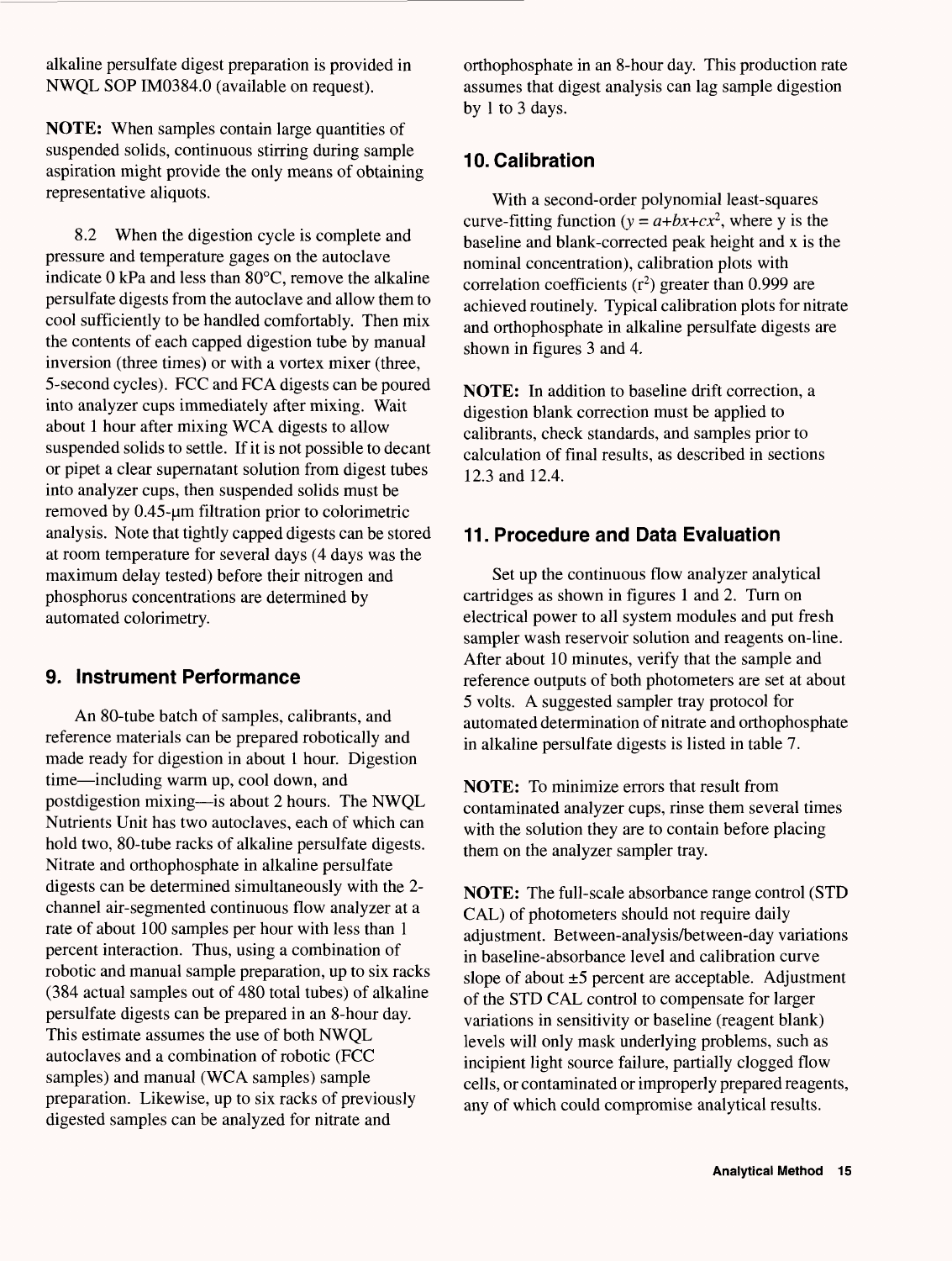

**Figure 3.** Typical calibration graph for total nitrogen determined as nitrate in alkaline persulfate digests.



**Figure 4.** Typical calibration graph for total phosphorus determined as orthophosphate in alkaline persulfate digests.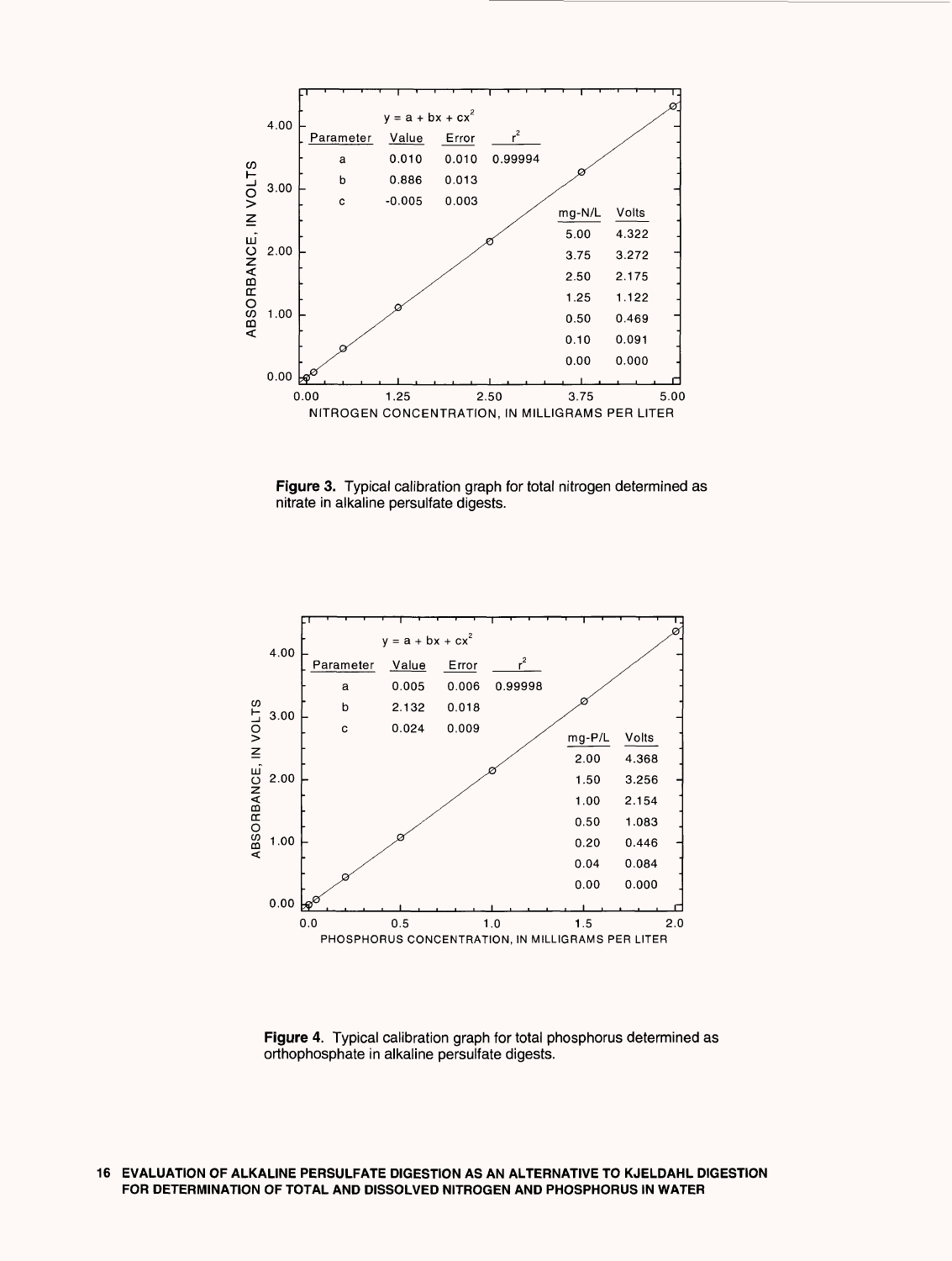# **12. Calculations**

12.1 Instrument calibration requires preparing a set of solutions (calibrants) in which the analyte concentration is known. These calibrants are digested along with samples and used to establish a calibration function that is estimated from a least-squares fit of nominal calibrant concentrations *(x)* in relation to peak absorbance  $(y)$ . A second-order polynomial function  $(y = a + bx + cx^2)$  usually provides improved concentration estimates at the upper end of the calibration range than a more conventional linear function  $(y = a+bx)$ . Accuracy is not lost when a second-order fit is used, even if the calibration function is strictly linear, because, in this case, the value estimated for the quadratic parameter *c* will approach zero.

12.2 Before the calibration function can be estimated, the baseline absorbance component of measured peak heights, including drift (continuous

increase or decrease in the baseline absorbance during the course of an analysis), if present, needs to be removed. Baseline absorbance in continuous flow analysis is analogous to the reagent blank absorbance in batch analysis. Correction for baseline absorbance is an automatic function of most data acquisition and processing software sold by vendors of continuous flow analyzers.

**NOTE:** These correction algorithms are based on linear interpolation between initial and intermediate or final baseline measurements, and so they do not accurately correct for abrupt, step-changes in baseline absorbance that usually indicate partial flow-cell blockage. It is prudent, therefore, to reestablish baseline absorbance at intervals of 20 samples or so.

**Table 7.** Suggested analyzer sample tray protocol for automated determination of nitrate and orthophosphate in alkaline persulfate digests

| Cup#           | ID                        | Cup# | ID          | Cup# | ID          | Cup# | ID          |
|----------------|---------------------------|------|-------------|------|-------------|------|-------------|
|                | <b>SYNC</b>               | 24   | yyyyddd0006 | 47   | yyyyddd0029 | 70   | yyyyddd0050 |
| $\overline{c}$ | CO (C6)                   | 25   | yyyyddd0007 | 48   | yyyyddd0030 | 71   | yyyyddd0051 |
| 3              | (C6)                      | 26   | yyyyddd0008 | 49   | yyyyddd0031 | 72   | yyyyddd0052 |
| 4              | W                         | 27   | yyyyddd0009 | 50   | yyyyddd0032 | 73   | yyyyddd0053 |
| 5              | C1                        | 28   | yyyyddd0010 | 51   | <b>UB</b>   | 74   | yyyyddd0054 |
| 6              | C <sub>2</sub>            | 29   | yyyyddd0011 | 52   | W(DB)       | 75   | yyyyddd0055 |
| 7              | C <sub>3</sub>            | 30   | yyyyddd0012 | 53   | yyyyddd0033 | 76   | yyyyddd0056 |
| 8              | C <sub>4</sub>            | 31   | yyyyddd0013 | 54   | yyyyddd0034 | 77   | yyyyddd0057 |
| 9              | C <sub>5</sub>            | 32   | yyyyddd0014 | 55   | yyyyddd0035 | 78   | yyyyddd0058 |
| 10             | C <sub>6</sub>            | 33   | yyyyddd0015 | 56   | yyyyddd0036 | 79   | yyyyddd0059 |
| 11             | C7                        | 34   | yyyyddd0016 | 57   | yyyyddd0037 | 80   | yyyyddd0060 |
| 12             | W                         | 35   | yyyyddd0017 | 58   | yyyyddd0038 | 81   | yyyyddd0061 |
| 13             | <b>CCV</b>                | 36   | yyyyddd0018 | 59   | yyyyddd0039 | 82   | yyyyddd0062 |
| 14             | UB <sup>1</sup>           | 37   | yyyyddd0019 | 60   | yyyyddd0040 | 83   | yyyyddd0063 |
| 15             | $QC$ low <sup>2</sup>     | 38   | yyyyddd0020 | 61   | yyyyddd0041 | 84   | yyyyddd0064 |
| 16             | Digest check <sup>3</sup> | 39   | yyyyddd0021 | 62   | yyyyddd0042 | 85   | duplicate   |
| 17             | $QC$ high <sup>2</sup>    | 40   | yyyyddd0022 | 63   | yyyyddd0043 | 86   | Spike       |
| 18             | QC very high <sup>2</sup> | 41   | yyyyddd0023 | 64   | yyyyddd0044 | 87   | UB          |
| 19             | yyyyddd0001               | 42   | yyyyddd0024 | 65   | yyyyddd0045 | 88   | <b>CCV</b>  |
| 20             | yyyyddd0002               | 43   | yyyyddd0025 | 66   | yyyyddd0046 | 89   | UB          |
| 21             | yyyyddd0003               | 44   | yyyyddd0026 | 67   | yyyyddd0047 | 90   | W(DB)       |
| 22             | yyyyddd0004               | 45   | yyyyddd0027 | 68   | yyyyddd0048 |      |             |
| 23             | yyyyddd0005               | 46   | yyyyddd0028 | 69   | yyyyddd0049 |      |             |

[#, number; ID, identification; SYNC, synchronization peak; CO, carry-over peak; W, wash; UB, undigested blank; DB, digested blank; CCV, continuing calibration verification; QC, quality control; yyyy, year; ddd, Julian day]

<sup>1</sup>Undigested blank (sampler wash reservoir solution, see section 6.2.1).

 $2$ NWQL Check Standard, see sections 7.7 and 7.8.

 $^{3}$ Digest-check sample; see sections 7.10.4 and 7.10.5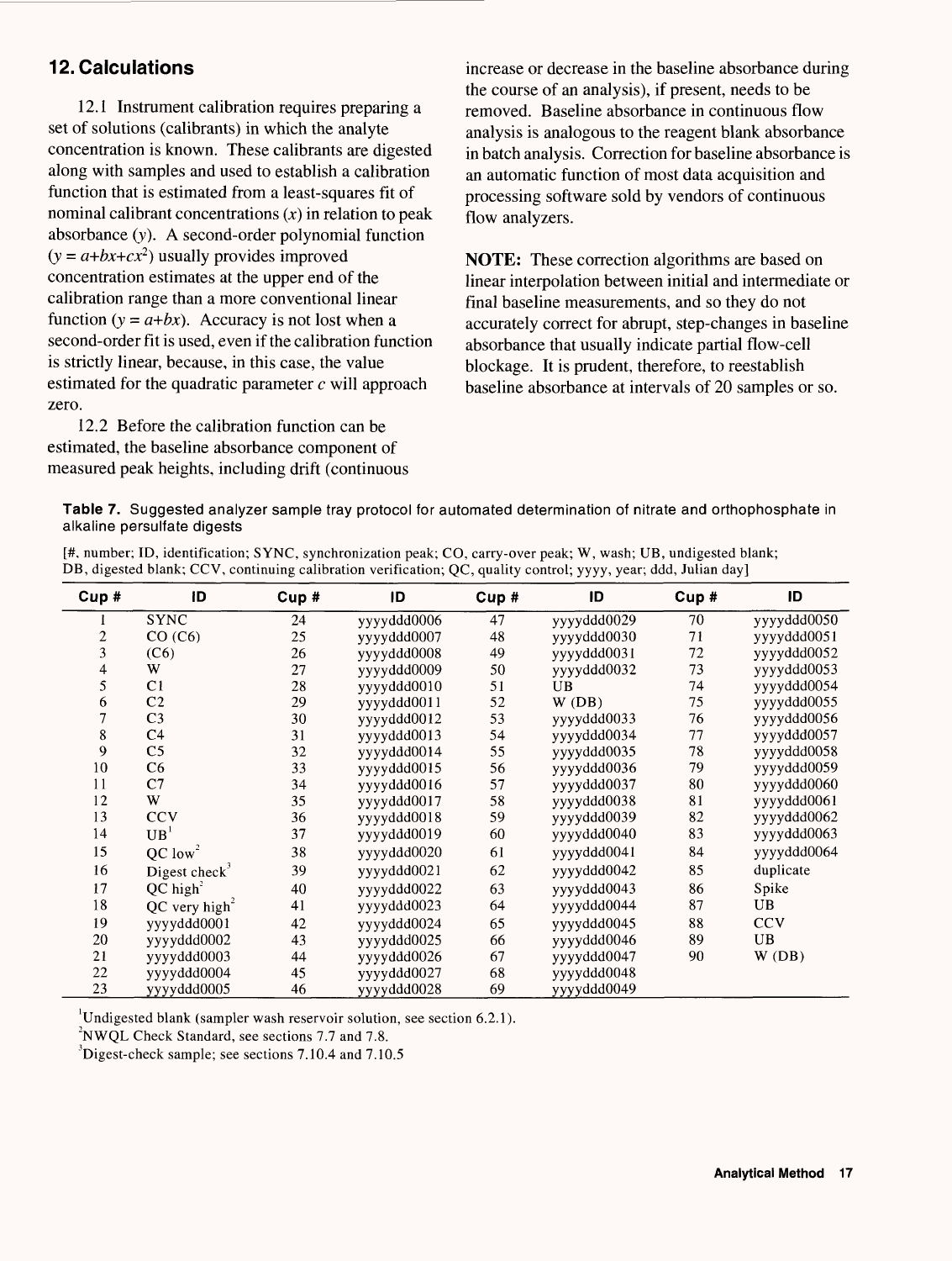12.3 After peaks are baseline corrected, they need to be digestion-blank corrected.

This correction can be applied in several ways:

- 1. Subtract the baseline-corrected absorbance of the digestion blank—compute an average concentration if multiple digested blanks are included in each block—from the baselinecorrected absorbance of all calibrants, check standard, and samples in the block. Then estimate regression parameters (a, b, and c terms) for the calibration function by using a second-order polynomial least-squares algorithm. For second and higher order calibration functions, use the Newton-Raphson successive approximations algorithm (Draper and Smith, 1966; Swartz, 1976, 1977, 1979) to convert corrected peak heights into concentrations.
- 2. Designate digestion blanks as a calibrant with a nominal concentration of zero. In this case the resulting calibration function will have a positive y-intercept that approximates the baseline-corrected absorbance of the digestion blank. If this method is used, be sure that the curve-fitting algorithm does not force a zero y-intercept by including one or more "dummy" (0,0) points in the data set used for calibration.
- 3. Designate digested blanks as baseline correction samples—that is, "W" in the FasPac™ software used to acquire and process data at the NWQL. In this case initial, intermediate (if included), and final baselines are interpolated between digested blank peak maxima. Thus, baseline and digestion blanks are corrected in a single operation.

**NOTE:** Digestion blanks were corrected for data in this report by using method 3. However, analytical results calculated by the other two methods should be equivalent. Regardless of the blank correction algorithm chosen, make sure that it is documented in the SOP and that analysts understand it. The SOP for these methods must be updated whenever any changes in data acquisition and processing software or in calculation algorithms are implemented.

12.4 Most software packages provide a data base for entering appropriate dilution factors. Usually these factors can be entered before or after samples are

analyzed. If dilution factors are entered, reported concentrations will be compensated automatically for the extent of dilution. The dilution factor is the number by which a measured concentration must be multiplied to obtain the analyte concentration in the sample prior to dilution. For example, dilution factors of 2, 5, and 10 indicate that sample and diluent were combined in proportions of 1+1, 1+4, and 1+9, respectively.

# **13. Reporting Results**

Total nitrogen (lab codes 2754, 2755, 2756)

- 2 decimal places for concentrations up to 5.00 mg-N/L
- 2 significant figures for concentrations greater than 5.00 mg-N/L

Total phosphorus (lab codes 2757, 2758, 2759)

- 2 decimal places for concentrations up to 2.00 mg-P/L
- 2 significant figures for concentrations greater than 2.00 mg-P/L

# **14. Detection Levels, Bias, and Precision**

14.1 Method detection limits (MDL) for composited, low-concentration FCC and WCA samples (five of each) were estimated using the U.S Environmental Protection Agency (1997) protocol—see table 8 Target concentrations for nitrogen and phosphorus in FCC and WCA composite samples were 0.05 mg-N/L and 0.02 mg-P/L, respectively. The MDL for nitrogen was 0.015 mg-N/L and for phosphorus was 0.007 mg-P/L. Laboratory reporting levels (LRL) will be about twice the MDL concentrations.

14.2 Table 9 lists the average and standard deviation of 9987L, 9987H, and 9987VH QC check solutions that were included in every rack of alkaline persulfate digests. Most probable values (MPVs) and standard deviations in table 9 were published by the USGS Branch of Quality Systems for the 2002 water year (12-month period ending September 30 each year is called the "water year"). In all cases, total nitrogen and total phosphorus concentrations determined for these reference materials by the alkaline persulfate digestion method were tightly centered around published MPVs and well within published control limits.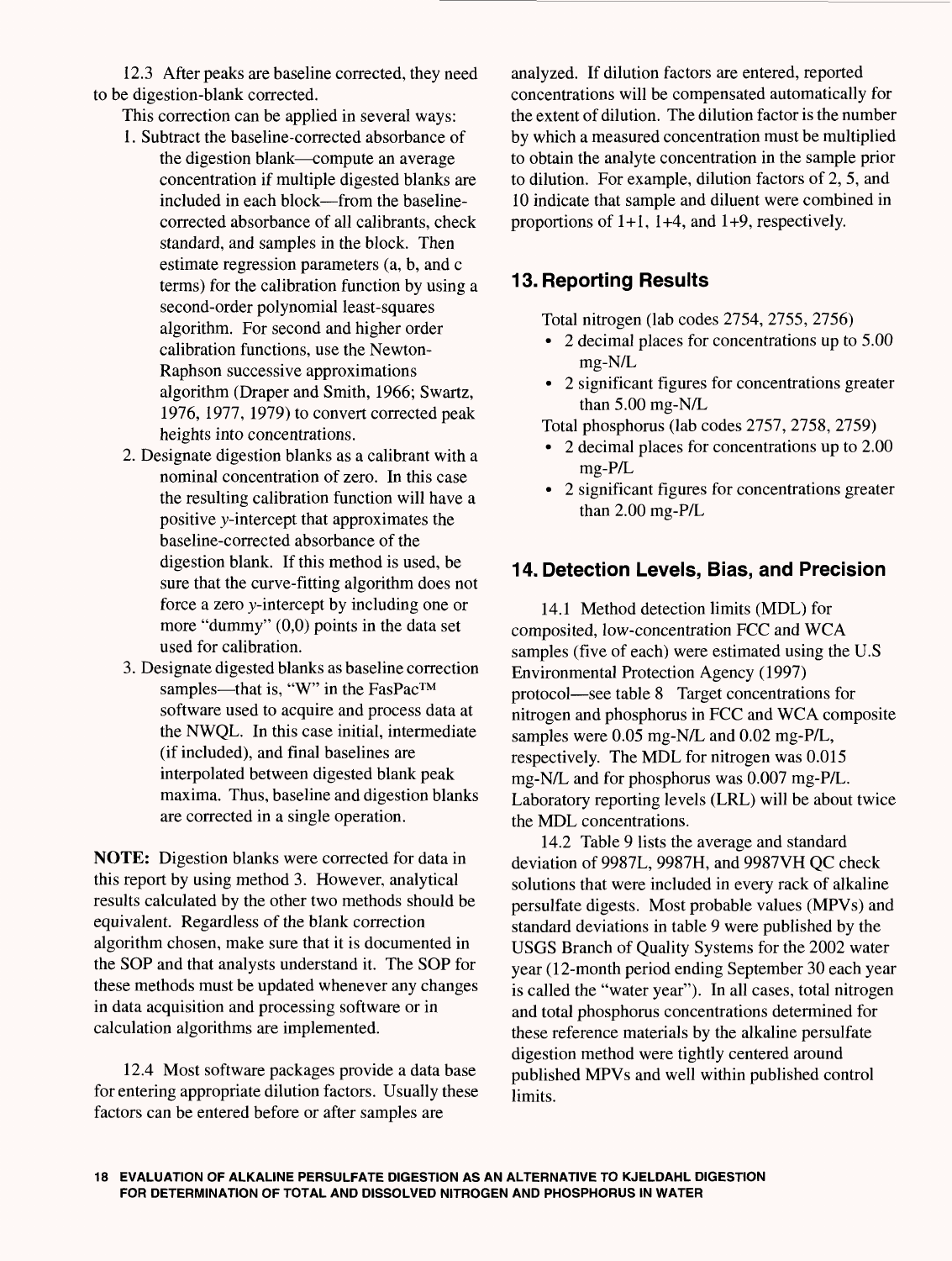**Table 8.** Data and calculations used to estimate method detection limits (MDL) for nitrogen and phosphorus in unacidified (FCC) and acidified (WCA) samples following alkaline persulfate digestion. Low-concentration FCC and WCA samples (five of each) were composited for these determinations

| <b>Target</b>                            |                                        |                                  | Concentration found (mg-N/L or mg-P/L)          |                                    |
|------------------------------------------|----------------------------------------|----------------------------------|-------------------------------------------------|------------------------------------|
| concentration<br>[mg-N $(-P)/L$ ]        | Dissolved<br>nitrogen<br>(unacidified) | Total<br>nitrogen<br>(acidified) | <b>Dissolved</b><br>phosphorus<br>(unacidified) | Total<br>phosphorus<br>(acidified) |
| 0.05(0.02)                               | 0.064                                  | 0.041                            | 0.026                                           | 0.033                              |
| 0.05(0.02)                               | .078                                   | .042                             | .024                                            | .029                               |
| 0.05(0.02)                               | .072                                   | .035                             | .026                                            | .029                               |
| 0.05(0.02)                               | .066                                   | .035                             | .029                                            | .027                               |
| 0.05(0.02)                               | .067                                   | .032                             | .026                                            | .029                               |
| 0.05(0.02)                               | .066                                   | .039                             | .023                                            | .027                               |
| 0.05(0.02)                               | .071                                   | .026                             | .022                                            | .026                               |
| 0.05(0.02)                               | .063                                   | .035                             | .026                                            | .026                               |
| Average                                  | .068                                   | .035                             | .025                                            | .028                               |
| Standard deviation                       | .005                                   | .005                             | .002                                            | .002                               |
| Number of values                         | 8                                      | 8                                | 8                                               | 8                                  |
| Degrees of freedom                       |                                        |                                  | 7                                               |                                    |
| <i>t</i> -value $(1\text{-sided}, 99\%)$ | 2.998                                  | 2.998                            | 2.998                                           | 2.998                              |
| MDL                                      | .015                                   | .015                             | .007                                            | .007                               |

[mg-N (-P)/L, milligrams nitrogen (or phosphorus) per liter; %, percent; MDL, method detection limit]

**Table 9.** Most probable values and standard deviations for reference samples 9987L, 9987H, and 9987VH along with averages and standard deviations of these reference materials that were included in every rack of alkaline persulfate digests

[ID, identification of reference sample; MPV, most probable value; FCC, filtered, chilled (bottle type); WCA, whole water, chilled, acidified (bottle type); mg-N/L, milligrams nitrogen per liter; mg-P/L, milligrams phosphorus per liter;  $\pm$ , plus or minus]

|                                                                         |                   |                   | <b>High-flow samples</b>                                                  | <b>Low-flow samples</b> |                        |  |  |  |  |
|-------------------------------------------------------------------------|-------------------|-------------------|---------------------------------------------------------------------------|-------------------------|------------------------|--|--|--|--|
| ID                                                                      | <b>MPV</b>        | FCC               | WCA <sup>2</sup>                                                          | FCC <sup>3</sup>        | <b>WCA<sup>4</sup></b> |  |  |  |  |
| Alkaline persulfate dissolved and total nitrogen concentration (mg-N/L) |                   |                   |                                                                           |                         |                        |  |  |  |  |
| 9987L                                                                   | $0.22 \pm 0.08$   | $0.21 \pm 0.03$   | $0.21 \pm 0.03$                                                           | $0.19 \pm 0.03$         | $0.20 \pm 0.02$        |  |  |  |  |
| 9987H                                                                   | $1.09 \pm 0.15$   | $1.09 \pm 0.03$   | $1.09 \pm 0.03$                                                           | $1.06 \pm 0.08$         | $1.04 \pm 0.04$        |  |  |  |  |
| 9987VH                                                                  | $2.20 \pm 0.24$   | $2.27 \pm 0.05$   | $2.18 \pm 0.06$                                                           | $2.16 \pm 0.07$         | $2.13 \pm 0.06$        |  |  |  |  |
|                                                                         |                   |                   | Alkaline persulfate dissolved and total phosphorus concentration (mg-P/L) |                         |                        |  |  |  |  |
| 9987L                                                                   | $0.108 \pm 0.008$ | $0.105 \pm 0.004$ | $0.104 \pm 0.004$                                                         | $0.107 \pm 0.006$       | $0.105 \pm 0.004$      |  |  |  |  |
| 9987H                                                                   | $0.54 \pm 0.02$   | $0.54 \pm 0.01$   | $0.55 \pm 0.02$                                                           | $0.57 \pm 0.02$         | $0.54 \pm 0.01$        |  |  |  |  |
| 9987VH                                                                  | $1.08 \pm 0.05$   | $1.13 \pm 0.02$   | $1.10 \pm 0.03$                                                           | $1.13 \pm 0.03$         | $1.09 \pm 0.02$        |  |  |  |  |

<sup>1</sup>Number of points:  $n = 19$ ;  $n = 21$ ;  $n = 21$ ;  $n = 18$ .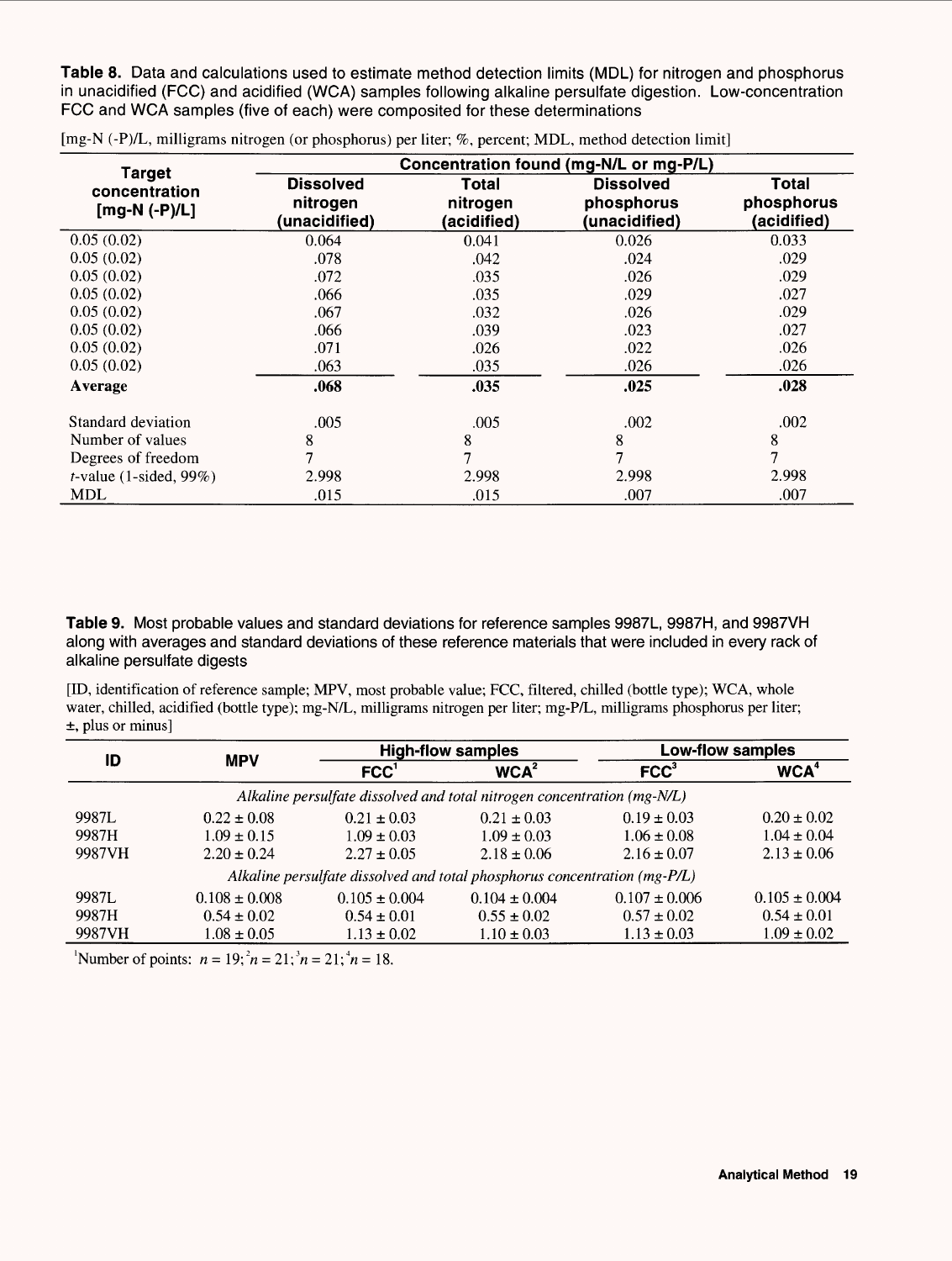#### 14.3 Spike Recoveries

Median, 90th and 10th percentiles of percent spike recoveries measured in samples collected during highflow and low-flow conditions are listed in table 10. Median spike recoveries for nitrogen (0.5 mg-N/L as glycine) ranged from about 92 to 100 percent and for phosphorus (0.2 mg-P/L as glycerophosphate) from about 86 to 108 percent.

14.4 Duplication of Results

Median, tenth percentiles, and ninetieth percentiles for concentration differences for duplicate samples collected during the nominally high- and low-flow conditions are listed in table 11. Median concentration differences between duplicate analyses are about the same as the MDLs. Larger tenth-percentile differences for whole-water samples that were collected during nominally high-flow conditions in relation to those of filtered water samples likely reflect the difficulty of obtaining reproducible aliquots from samples that contain large amounts of suspended solids. Such

samples were purposely chosen as duplicates to assess "worst-case" digest-preparation sampling precision.

# **ANALYTICAL PERFORMANCE AND COMPARATIVE RESULTS**

This section documents analytical performance of the alkaline persulfate digestion method (I-2650-03/ 4650-03) developed and adapted for use at the NWQL as an alternative to USGS Kjeldahl digestion methods for nitrogen (1-2515-91/4515-91) and phosphorus (1-2610-91/4610-91). It also provides statistical and graphical analysis of data and interpretation of results for about 2,100 dissolved and whole-water samples that were collected during nominally high- and lowflow conditions and analyzed by alkaline persulfate and Kjeldahl digestion methods.

**Table 10.** Spike recoveries of glycine and glycerophosphate in randomly selected high-flow and low-flow samples that were included in every rack of alkaline persulfate digests

| [ <i>n</i> , number of samples; $DN_{\text{ARP}}$ , alkaline persulfate dissolved nitrogen; $TN_{\text{Alp}}$ , alkaline persulfate total |  |  |
|-------------------------------------------------------------------------------------------------------------------------------------------|--|--|
| nitrogen; DP <sub>AlkP</sub> , alkaline persulfate dissolved phosphorus; $TP_{A_{lkp}}$ , alkaline persulfate total phosphorus]           |  |  |

|                                                  |    | <b>High-flow samples</b> |                         |      | Low-flow samples |                       |                         |      |  |  |
|--------------------------------------------------|----|--------------------------|-------------------------|------|------------------|-----------------------|-------------------------|------|--|--|
|                                                  |    |                          | <b>Percent recovery</b> |      |                  |                       | <b>Percent recovery</b> |      |  |  |
|                                                  | n  | <b>Median</b>            | 90th                    | 10th | n                | 90th<br><b>Median</b> |                         | 10th |  |  |
| $DN_{AlkP}$                                      | 18 | 100.3                    | 108.6                   | 90.1 | 18               | 95.0                  | 103.2                   | 88.7 |  |  |
| $\text{TN}_{\text{\tiny{AlkP}}}$                 | 22 | 95.1                     | 103.1                   | 84.0 | 18               | 92.1                  | 101.7                   | 83.0 |  |  |
| $DP_{AikP}$                                      | 18 | 97.9                     | 112.9                   | 86.5 | 17               | 108.3                 | 119.2                   | 93.4 |  |  |
| $\mathrm{TP}_{\scriptscriptstyle \mathrm{AlkP}}$ | 22 | 85.8                     | 93.3                    | 69.5 | 18               | 99.6                  | 107.5                   | 91.4 |  |  |

**Table 11.** Concentration differences between selected samples prepared and analyzed in duplicate in each block of alkaline persulfate digests

*[n,* number of samples; mg-N/L, milligrams nitrogen per liter; mg-P/L, milligrams phosphorus per liter;  $DN_{AlkP}$ , alkaline persulfate dissolved nitrogen;  $TN_{AlkP}$ , alkaline persulfate total nitrogen;  $DP_{AlkP}$ , alkaline persulfate dissolved phosphorus;  $TP_{A\text{R}p}$ , alkaline persulfate total phosphorus]

|                    |                  |                                 | <b>High-flow samples</b>             |          |    | <b>Low-flow samples</b> |                                                                         |          |  |  |
|--------------------|------------------|---------------------------------|--------------------------------------|----------|----|-------------------------|-------------------------------------------------------------------------|----------|--|--|
|                    | $\boldsymbol{n}$ | <b>Concentration difference</b> | for mg-N/L or mg-P/L<br>(percentile) |          | n  |                         | <b>Concentration difference</b><br>for mg-N/L or mg-P/L<br>(percentile) |          |  |  |
|                    |                  | <b>Median</b>                   | 90th                                 | 10th     |    | <b>Median</b>           | 90th                                                                    | 10th     |  |  |
| DN <sub>AlkP</sub> | 20               | 0.011                           | 0.050                                | $-0.023$ | 20 | $-0.023$                | 0.008                                                                   | $-0.109$ |  |  |
| $TN_{AlkP}$        | 20               | $-0.007$                        | 0.052                                | $-0.296$ | 20 | $-0.024$                | 0.027                                                                   | $-0.093$ |  |  |
| DP <sub>AlkP</sub> | 20               | 0.000                           | 0.009                                | $-0.024$ | 20 | $-0.002$                | 0.010                                                                   | $-0.034$ |  |  |
| $TP_{AlkP}$        | 20               | 0.000                           | 0.015                                | $-0.040$ | 20 | $-0.004$                | 0.006                                                                   | $-0.023$ |  |  |

#### **20 EVALUATION OF ALKALINE PERSULFATE DIGESTION AS AN ALTERNATIVE TO KJELDAHL DIGESTION FOR DETERMINATION OF TOTAL AND DISSOLVED NITROGEN AND PHOSPHORUS IN WATER**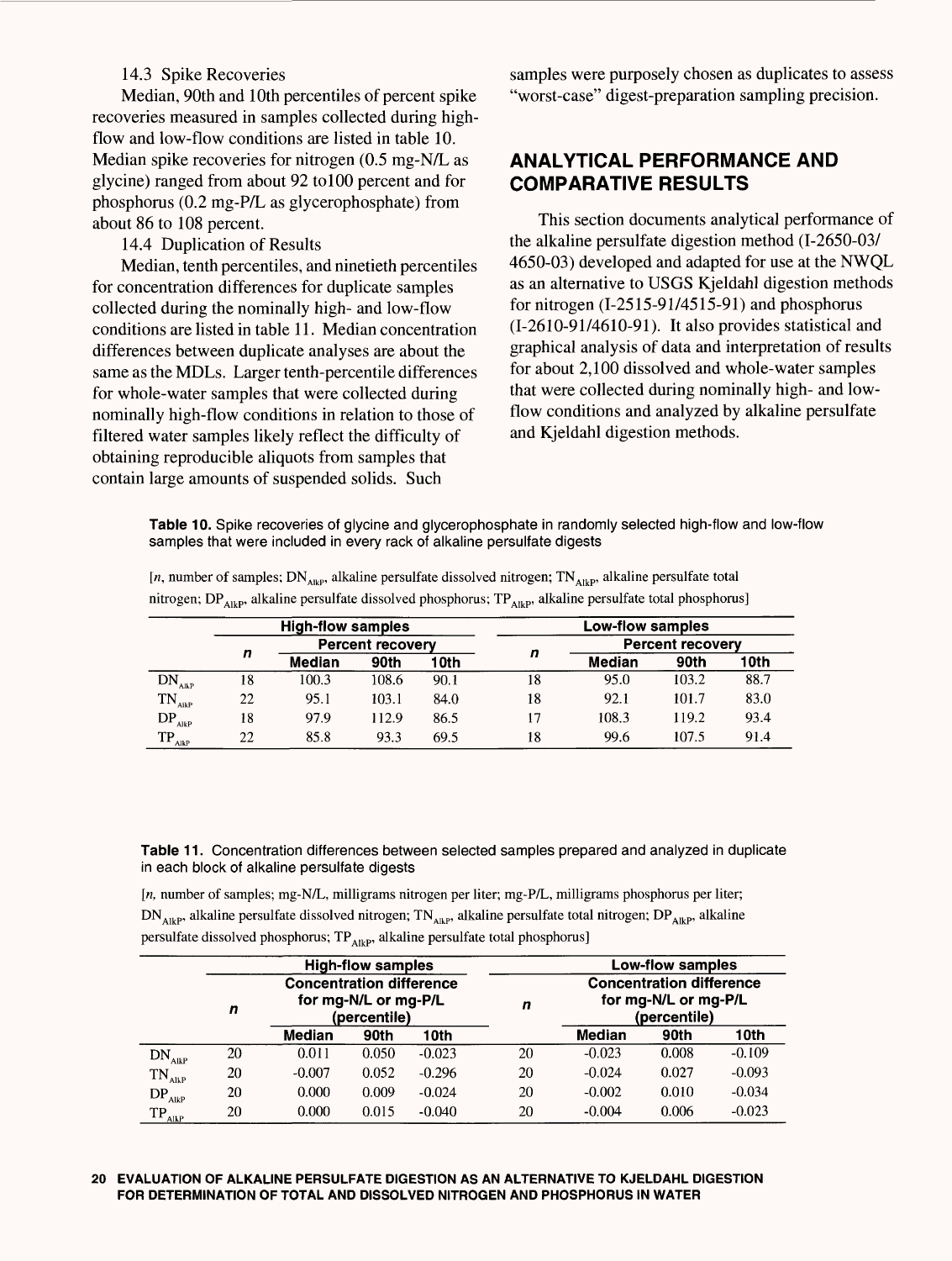# **Analytical Performance**

Prior to beginning the large-scale evaluation and validation study with samples collected during nominally high- and low-flow conditions, preliminary experiments were performed to establish performance of the alkaline persulfate digestion method. Recoveries of nitrogen and phosphorus from individual nitrogenand phosphorus-containing compounds that were prepared in deionized water are listed in tables 12

**Table 12.** Recovery of inorganic and organic nitrogen from representative compounds [mg-N/L, milligrams nitrogen per liter; ±, plus or minus]

| <b>Nitrogen</b><br>compound | <b>Nominal</b><br>concen-<br>tration<br>$(mg-N/L)$ | Found<br>$(mg-N/L)$ | Recovery<br>(percent) |
|-----------------------------|----------------------------------------------------|---------------------|-----------------------|
| Ammonia                     | 2.5                                                | $2.51 \pm 0.05$     | 100.5                 |
| Urea                        | 2.5                                                | $2.50 \pm 0.06$     | 100.0                 |
| Nicotinic acid              | 2.5                                                | $2.47 \pm 0.04$     | 98.7                  |
| Glycine                     | 2.5                                                | $2.50 \pm 0.07$     | 97.9                  |

and 13 Inspection of table 12 reveals greater than 95 percent recovery of nitrogen for compounds tested. The somewhat lower recoveries obtained for phosphorus compounds listed in table 13 result from the lower purity of test compounds (phenyl phosphate and phytic acid <95 percent according to vendor labels; ATP was purchased and first opened in 1991). Comparable, though slightly higher, phosphorus recoveries for these compounds by acid persulfate digestion (USEPA method 365.1—the generally accepted reference method for total phosphorus determinations), which also are shown in table 13,

substantiate this assertion. Other researchers (Ebina and others, 1983; Hosomi and Sudo, 1986; Ameel and others, 1993), who used alkaline persulfate digestion methods similar to the one developed at the NWQL, reported phosphorus recoveries greater than 95 percent for a variety of phosphorus-containing compounds, including ATP.

Results from an experiment to assess nitrogen recovery in the presence of organic carbon (OC) are shown in figure 5. In these experiments a series of solutions containing 2.5 mg  $NH_4^+$ -N/L and increasing concentrations of OC (as glucose) were digested and analyzed for nitrogen. Data plotted in figure 5 indicate that complete oxidation of ammonium to nitrate was achieved for OC concentrations up to 150 mg/L. Similar results have been reported previously (Langer and Hendrix, 1982; Cabrera and Beare, 1993). OC in surface- and ground-water samples analyzed at the NWQL rarely exceeds 150 mg/L. Note, however, that nitrogen recovery in Kjeldahl digests is quantitative at OC concentrations 10 to 20 times greater than the 150 mg/L limit typical for alkaline persulfate digestion methods (Ebina and others, 1983).

During preliminary validation work, the cause of low nitrogen recovery in about 10 WCA samples was traced to overacidification at collection sites. When these samples were dosed with alkaline persulfate reagent, the resulting pH was less than 7. As discussed previously in section 2.2, an initial pH greater than 12 is necessary for complete oxidation of ammonium and organic nitrogen to nitrate. For this reason the pH of all WCA samples was checked with narrow range colorimetric test strips during the large-scale evaluation and validation study. Nitrogen

**Table 13** Recovery of organic phosphorus from representative compounds by alkaline persulfate and lowlevel acid persulfate digestion methods

|                               | <b>Alkaline persulfate</b><br><b>Nominal</b><br>method<br>concen- |                   |                       | Acid persulfate method |                              |  |
|-------------------------------|-------------------------------------------------------------------|-------------------|-----------------------|------------------------|------------------------------|--|
| Compound                      | tration<br>(mg-P/L)                                               | Found<br>(mg-P/L) | Recovery<br>(percent) | Found<br>(mg-P/L)      | <b>Recovery</b><br>(percent) |  |
| Adenosine tri-phosphate (ATP) | 0.200                                                             | $0.166 \pm 0.000$ | 83.0                  | $0.176 \pm 0.001$      | 88.0                         |  |
|                               | 1.000                                                             | $0.87 \pm 0.03$   | 86.8                  |                        |                              |  |
| Glycerophosphate              | 0.200                                                             | $0.196 \pm 0.007$ | 100.2                 | $0.204 \pm 0.002$      | 102.1                        |  |
|                               | 1.000                                                             | $1.019 \pm 0.008$ | 101.9                 |                        |                              |  |
| <b>Phenyl Phosphate</b>       | 0.200                                                             | $0.168 \pm 0.004$ | 84.2                  | $0.179 \pm 0.000$      | 89.5                         |  |
|                               | 1.000                                                             | $0.872 \pm 0.002$ | 87.2                  |                        |                              |  |
| Phytic Acid                   | 0.200                                                             | $0.177 \pm 0.002$ | 88.4                  | $0.180 \pm 0.001$      | 91.8                         |  |
|                               | 1.000                                                             | $0.906 \pm 0.009$ | 90.6                  |                        |                              |  |

 $[mg-P/L,$  milligrams phosphorus per liter;  $\pm$ , plus or minus]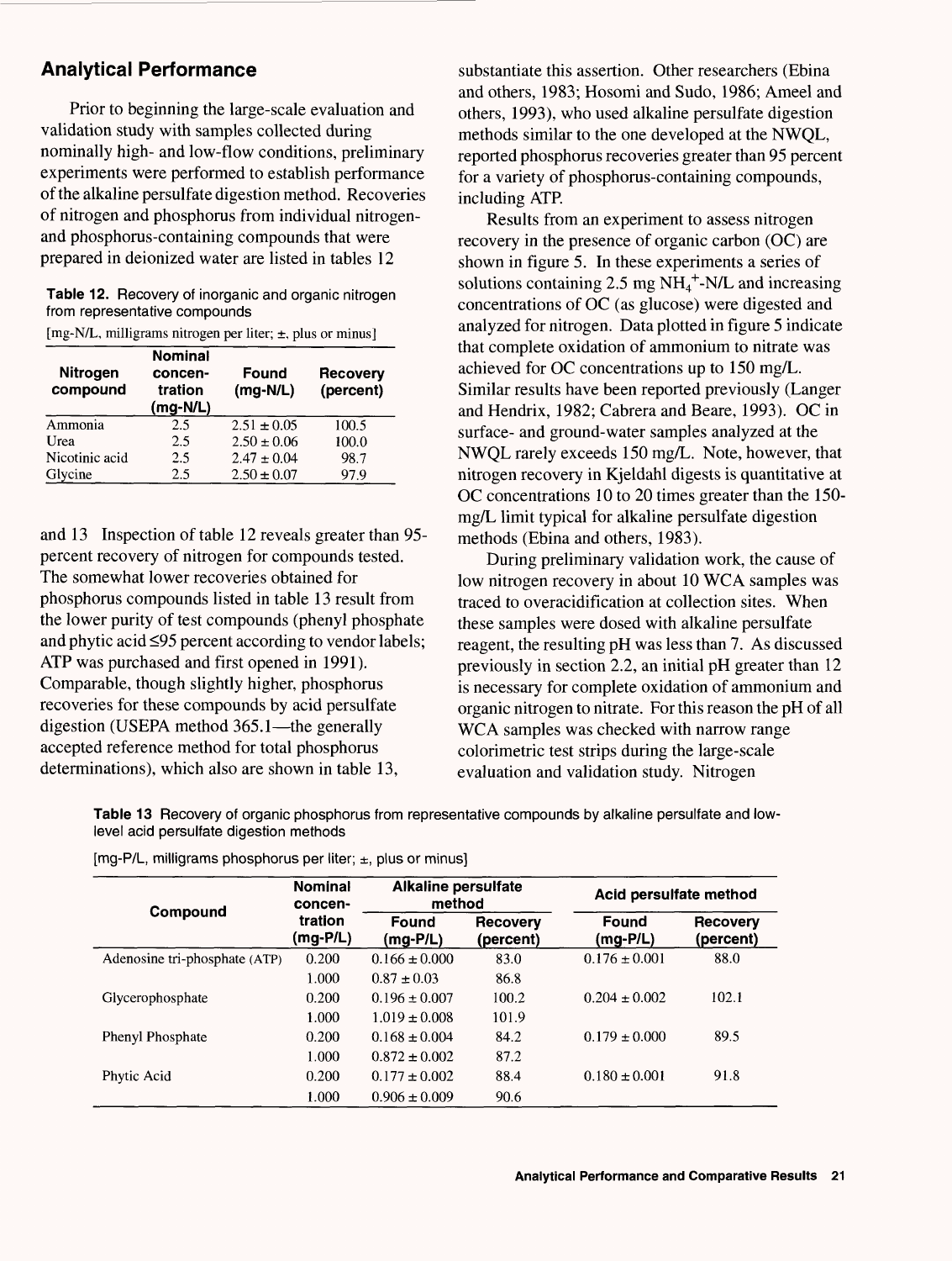

**Figure 5.** Percent recovery of nitrogen from a series of 2.5 mg NH<sub>4</sub><sup>+</sup>-N solutions that contained increasing concentrations of organic carbon (OC) as glucose. See text for additional details.

concentration results for WCA samples with pH outside the expected range of 1.6 to 1.9 were disqualified. For more information, see section 3.1.4. About 150 results for samples with medium codes other than 6 (ground water) and 9 (surface water)—specifically, Q (quality-assurance sample, artificial), R (quality-assurance sample, surface water), S (quality-assurance sample, ground water), *2*  (leachate), and 5 (elutriation)—also were not included in graphical and statistical analyses.

In Kjeldahl digestion procedures, digests are evaporated to near dryness and then resolvated with DI water prior to analytical determinations. Variation in the postdigestion volume of DI water added to each tube—and therefore in estimated mass-per-unit volume nitrogen and phosphorus concentrations in resolvated digests—is a function of the DI water dispenser precision, typically 2 to 3 percent. Alkaline persulfate digests, in contrast, are tightly capped and lose little water during digestion. After digestion, nitrogen and phosphorus are determined directly without volume adjustment. It was of interest, therefore, to assess the

variation in liquid loss during alkaline persulfate digestion. To this end, pre- and postdigestion weights for one, 80-tube batch of prepared alkaline persulfate digests were measured to the nearest 0.01 g and recorded. A weight of 15 g (10 mL of sample  $+$  5 mL of digestion reagent) was assumed in percent weightloss calculations using equation 1 below. The results from this experiment, which indicate a weight loss of 3 percent or less for 85 percent of all tubes, are shown in figure 6. The maximum percent weight loss observed was 6 percent.

#### **Comparative Results for Nitrogen**

In discussions that follow, the designations KDN and KTN apply to Kjeldahl digestion dissolved nitrogen (ammonium + organic nitrogen determined in filtered-water digests) and Kjeldahl digestion total nitrogen (ammonium + organic nitrogen determined in acidified, whole-water digests), respectively. When filtered- and whole-water samples are considered

$$
Percent weight loss = \frac{Digest weight_{initial} - Digest weight_{final}}{15g} \times 100
$$
 (1)

#### **22 EVALUATION OF ALKALINE PERSULFATE DIGESTION AS AN ALTERNATIVE TO KJELDAHL DIGESTION FOR DETERMINATION OF TOTAL AND DISSOLVED NITROGEN AND PHOSPHORUS IN WATER**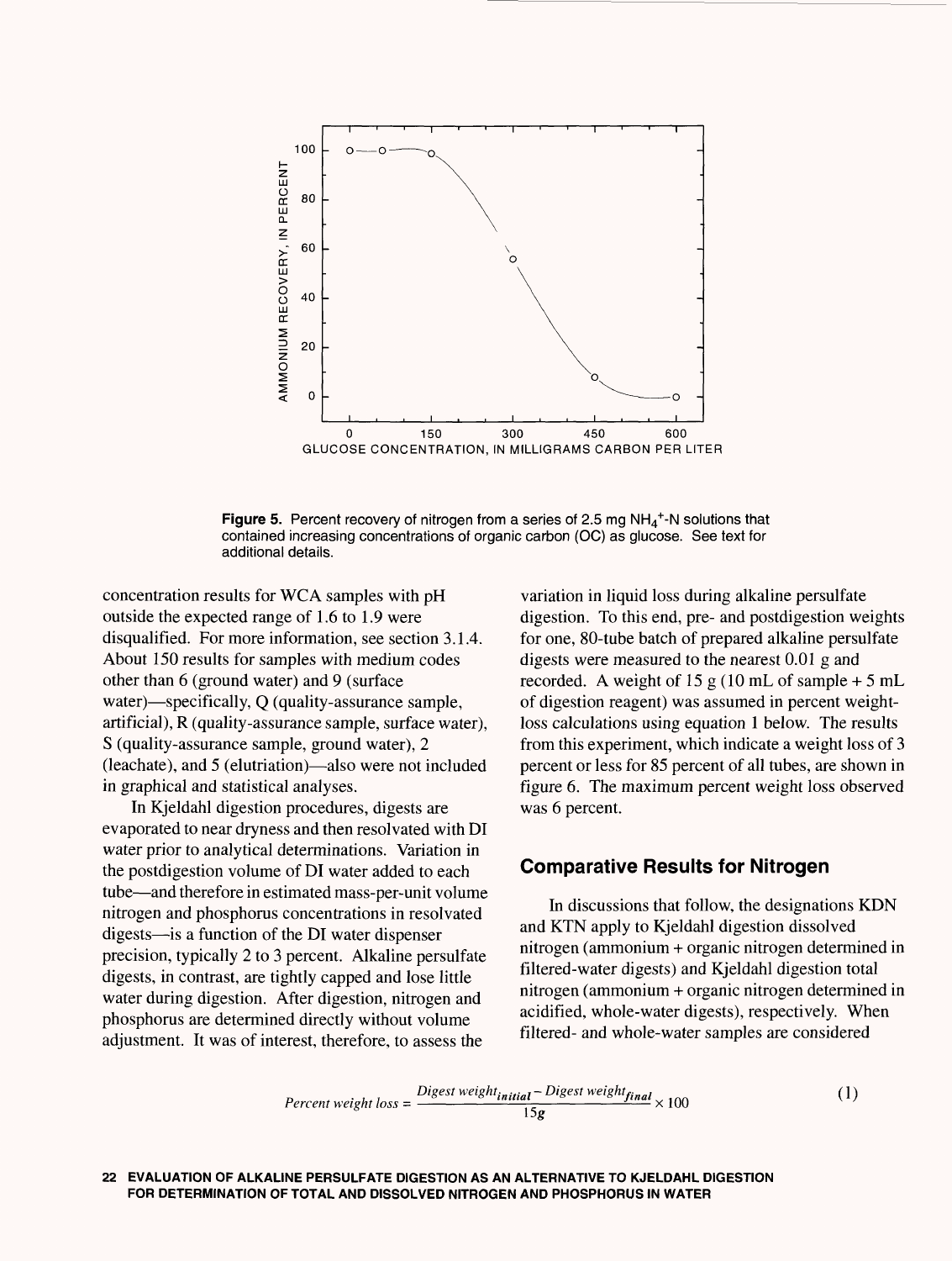

**Figure 6.** Histogram of postdigestion weight loss expressed as a percent of initial digest weight for one batch of 80 alkaline persulfate digests. Weights of capped digest tubes, each containing precisely dispensed volumes of sample and reagent, were weighed before and after digestion. Left and right y-axes relate to gray bars and the dashed line, respectively. Additional details can be found in supporting text.

together, the designation Kjeldahl nitrogen (KN) is applied. The designations alkaline persulfate digestion dissolved nitrogen  $(DN_{AlkP})$ , alkaline persulfate digestion total nitrogen  $(TN<sub>AlkP</sub>)$ , and alkaline persulfate nitrogen  $(N_{AlkP})$  are applied analogously. Note also that *nitrate-corrected* DN<sub>AlkP</sub>, TN<sub>AlkP</sub>, and  $N_{AlkP}$  concentrations are those from which nitrate + nitrite concentrations have been subtracted to make them operationally equivalent to KDN, KTN, and KN concentrations.

A logarithmic scatter plot of nitrate-corrected  $N_{AlkP}$ concentrations and KN concentrations around a unity slope line—that is, the line of equal relation—for paired data combined from the large-scale validation experiments is shown in figure 7. Despite the large scatter between individual data pairs, linear regression analysis of these data indicate good correlation between nitrate-corrected  $N_{AlkP}$  and KN concentrations—KN =  $(1.023 \pm 0.003)$  N<sub>AlkP</sub> + 0.038  $\pm$  0.004,  $r^2$  = 0.976. The positive y-intercept and slightly greater than unity slope of the regression line indicate low bias for nitrate-corrected  $N_{AlkP}$  in relation to KN, which might be interpreted as low nitrogen recovery for the alkaline persulfate digestion method. An alternate

interpretation—that KN concentrations are biased high because a small fraction of nitrate present in samples is reduced to ammonium during Kjeldahl digestion—also could account for observed concentration differences. Interference by nitrate during Kjeldahl digestion (American Public Health Association, 1998c, p. 4-123; Patton and Truitt, 2000) is well known.

To explore this alternative interpretation further, differences between nitrate-corrected  $N_{AlkP}$  and KN concentrations (v-axes) were plotted as a function of nitrate concentrations  $(x$ -axes) in the four panels of figure 8. In this figure panels A and B relate to data for filtered surface- and ground-water samples; panels C and D relate to data for whole-water acidified surfaceand ground-water samples. Nitrate concentrations are plotted on logarithmic scales to provide equal linear spacing for each decade of nitrate concentration. Lines of zero concentration difference were added to facilitate visual interpretation of data. With the exception of some unexplained outliers, differences between nitrate-corrected  $DN<sub>AlkP</sub>$  and KDN concentrations in filtered samples (fig. 8A and 8B) tend to scatter symmetrically about the lines of zero difference up to nitrate concentrations of about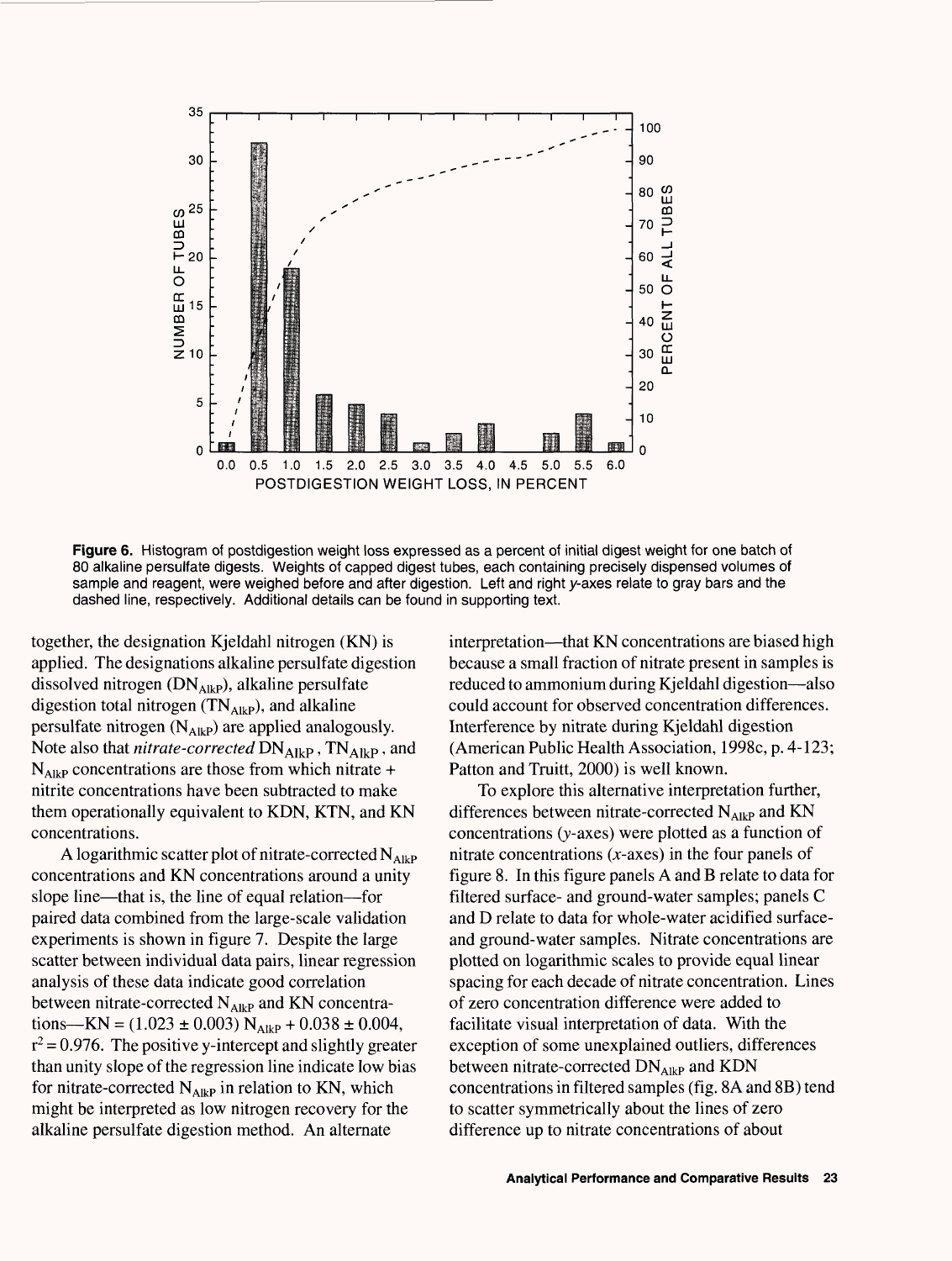

**Figure 7.** Logarithmic scatter plot of nitrate-corrected  $N_{A|k}$  concentrations (x-axis) and KN concentrations (y-axis) around the line of equal relation for 2,066 data pairs combined from large-scale validation experiments. The linear regression equation for these data is  $y = (1.023 \pm 0.003) x + 0.038 \pm 0.004$ , with a correlation coefficient ( $r^2$ ) of 0.976.

1 mg-N/L. At higher nitrate concentrations, differences between nitrate-corrected  $DN<sub>AlkP</sub>$  and KDN concentrations increase about the line of zero difference—erratically for filtered ground water and negatively for filtered surface water. In contrast, concentration differences between nitrate-corrected  $TN_{Alkp}$  and KTN for unfiltered, acidified samples (fig. 8C and 8D) are predominately negative with differences becoming more negative as nitrate concentrations increase. This trend is particularly evident for unfiltered, acidified surface water.

The result of sorting data from each panel in figure 8 according to nominal flow conditions at the time of sample collection and recasting them as box plots is shown in figure *9.* In this figure, concentration differences between nitrate-corrected  $N_{AlkP}$  and KN for samples collected during nominally high-flow (HF) and low-flow (LF) conditions are grouped into three nitrate concentration ranges:  $NO_3$ - $N \le 0.1$  mg/L, 0.1 mg/L <  $NO_3$  - $N \le 1.0$  mg/L, and  $NO_3$  - $N > 1.0$  mg/L. Figure *9* further substantiates the hypothesis that concentration differences between nitrate-corrected

 $N_{A/kP}$  and KN likely result from the well known, though poorly characterized, high-temperature reactions between nitrate and natural organic matter (NOM) that can produce positive (reduction of nitrate to ammonium) or negative (oxidation of ammonium to nitrous oxide) interference in Kjeldahl nitrogen determinations (see section 3.1.5 and Patton and Truitt, 2000). Positive nitrate interference in KN concentrations predominates for surface-water samples and is greater for whole-water samples than for filtered-water samples. This result is consistent with typically larger NOM concentrations in whole-water samples than in filtered-water samples. Nitrate appears to interfere positively and negatively in KN concentrations for ground-water samples, although the trends are less clear than for surface-water samples. In general, differences between nitrate-corrected  $N_{A I k P}$ and KN concentrations were least for samples with nitrate concentrations less than  $0.1$  mg  $NO<sub>3</sub>$ -N/L—a finding consistent with nitrate interference during Kjeldahl digestion. Complete two-population, paired  $t$ -test results for subsets of nitrate-corrected  $DN<sub>AlkP</sub>$  and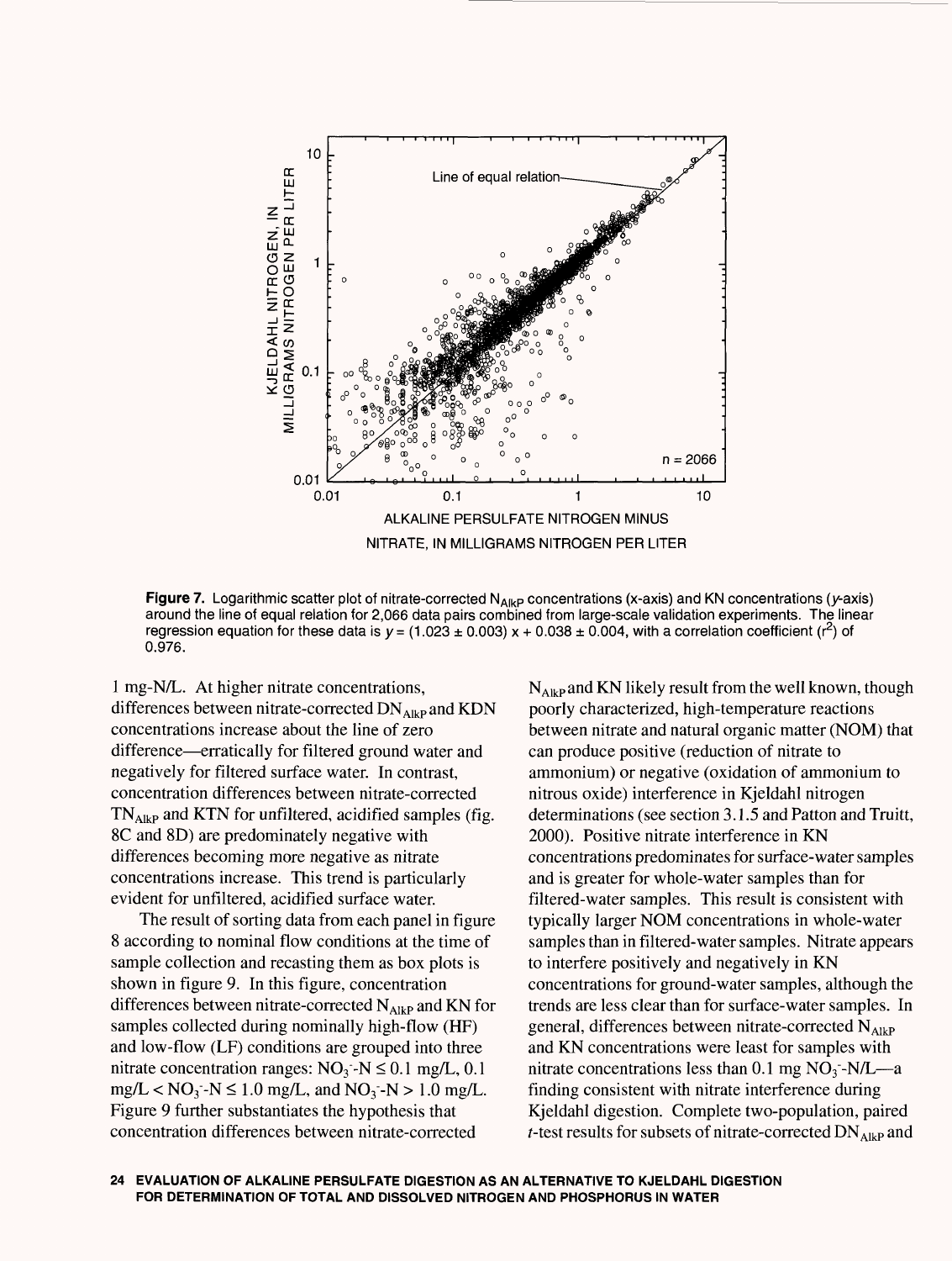

**Figure 8.** Concentration differences between nitrate-corrected alkaline persulfate digestion nitrogen (N<sub>AlkP</sub>) and Kjeldahl digestion nitrogen (KN) plotted about the line of zero difference as a function of nitrate concentration.

KDN concentrations in filtered-water samples are listed in table 14. Nitrate-corrected  $TN_{AlkP}$  and KTN concentrations in acidified whole-water samples are listed in table 15.

#### **Comparative Results for Phosphorus**

A logarithmic scatter plot of  $P_{AlkP}$  concentrations  $(x-axis)$  and KP concentrations (y-axis) around a unity slope line for 2,093 data pairs combined from high- and low-flow phases of validation experiments is shown in figure 10. This plot reveals good correlation among phosphorus concentrations determined by the  $P_{A|k}$  and KP digestion methods. The slope and y-intercept of the linear least squares regression of these data—KP  $=$  $(0.994 \pm 0.002)$  P<sub>AlkP</sub> + 0.0003  $\pm$  0.0005; correlation

coefficient  $(r^2) = 0.994$  closely approximate 1 and 0. A two-population, paired r-test confirmed the null hypothesis that the difference between means of phosphorus concentrations for these 2,093 paired results determined by the P<sub>AlkP</sub> and KP digestion methods were not significantly different from zero at the  $p = 0.05$  level. Differences between means of alkaline persulfate phosphorus and Kjeldahl phosphorus concentrations for some subsets of these data, which were grouped according to water type and flow conditions at the time of sample collection, were statistically different from zero at the  $p = 0.05$  level. In all such cases, however, differences between means were less than method detection limits—0.007 mg-P/L for  $P_{AlkP}$  and 0.02 mg-P/L for KP—and therefore were not analytically significant. Complete results for these  $t$ -tests are listed in table 16.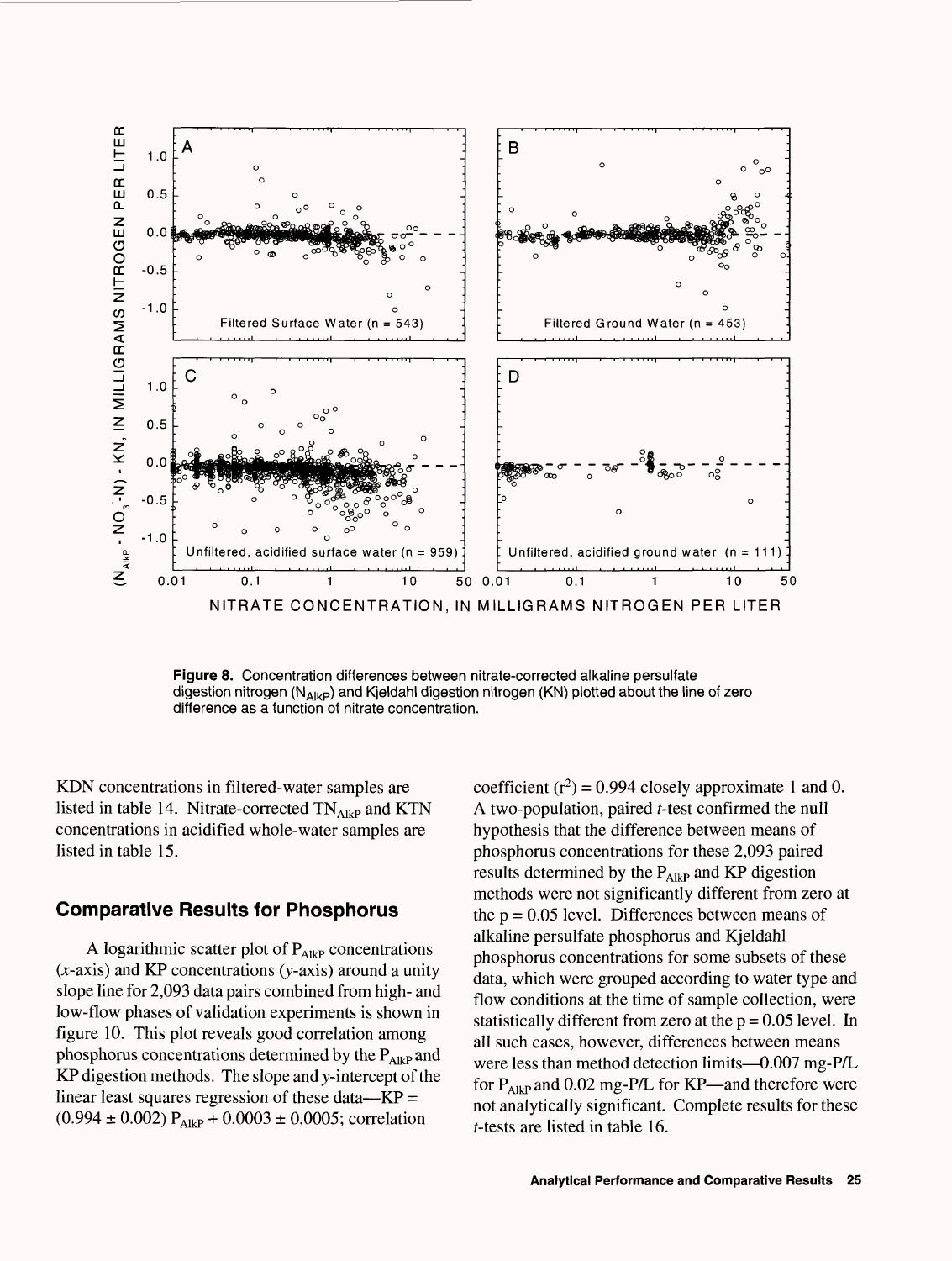

Figure 9. Boxplots of concentration differences between nitrate-corrected alkaline persulfate nitrogen (N<sub>AlkP</sub>) and Kjeldahl nitrogen (KN) for surface- and ground-water samples collected during nominally high- and low-flow conditions. Data in each panel are grouped according to nominal flow conditions (HF = high-flow; LF = low-flow) at the time of sample collection and dissolved nitrate concentrations (milligram nitrogen per liter). In each boxplot, open squares, hinges, gates and whiskers indicate average, median, 75th and 25th percentiles, and 90th and 10th percentiles for differences between nitrate-corrected  $N_{A|k}$  and KN.

### **SUMMARY AND CONCLUSIONS**

An alkaline persulfate digestion method and automated colorimetric finishes for simultaneous nitrogen and phosphorus determinations in filtered and whole-water acidified water samples were developed and validated. This method is more sensitive, accurate, and uses less toxic reagents than Kjeldahl digestion methods, such as U.S. Geological Survey (USGS) 1-2515/4515-91 and U.S. Environmental Protection Agency (USEPA) 351.2 for nitrogen and USGS I-2610/4610-91 and USEPA 365.4 for phosphorus. Data in this report result from about 2,100 filtered and

whole-water samples that were analyzed for alkaline persulfate dissolved and total nitrogen  $(DN_{A I kP}$  and  $TN<sub>AlkP</sub>$ ), Kjeldahl dissolved and total nitrogen (KDN and KTN), alkaline persulfate dissolved and total phosphorus ( $DP_{AlkP}$  and  $TP_{AlkP}$ ), and Kjeldahl dissolved and total phosphorus (KDP and KTP). All filtered and whole-water samples analyzed by the alkaline persulfate digestion method also were analyzed for dissolved nitrate + nitrite, ammonium, and orthophosphate on the same day that digests were prepared. Results of these analyses were compared by statistical and graphical methods. About half the data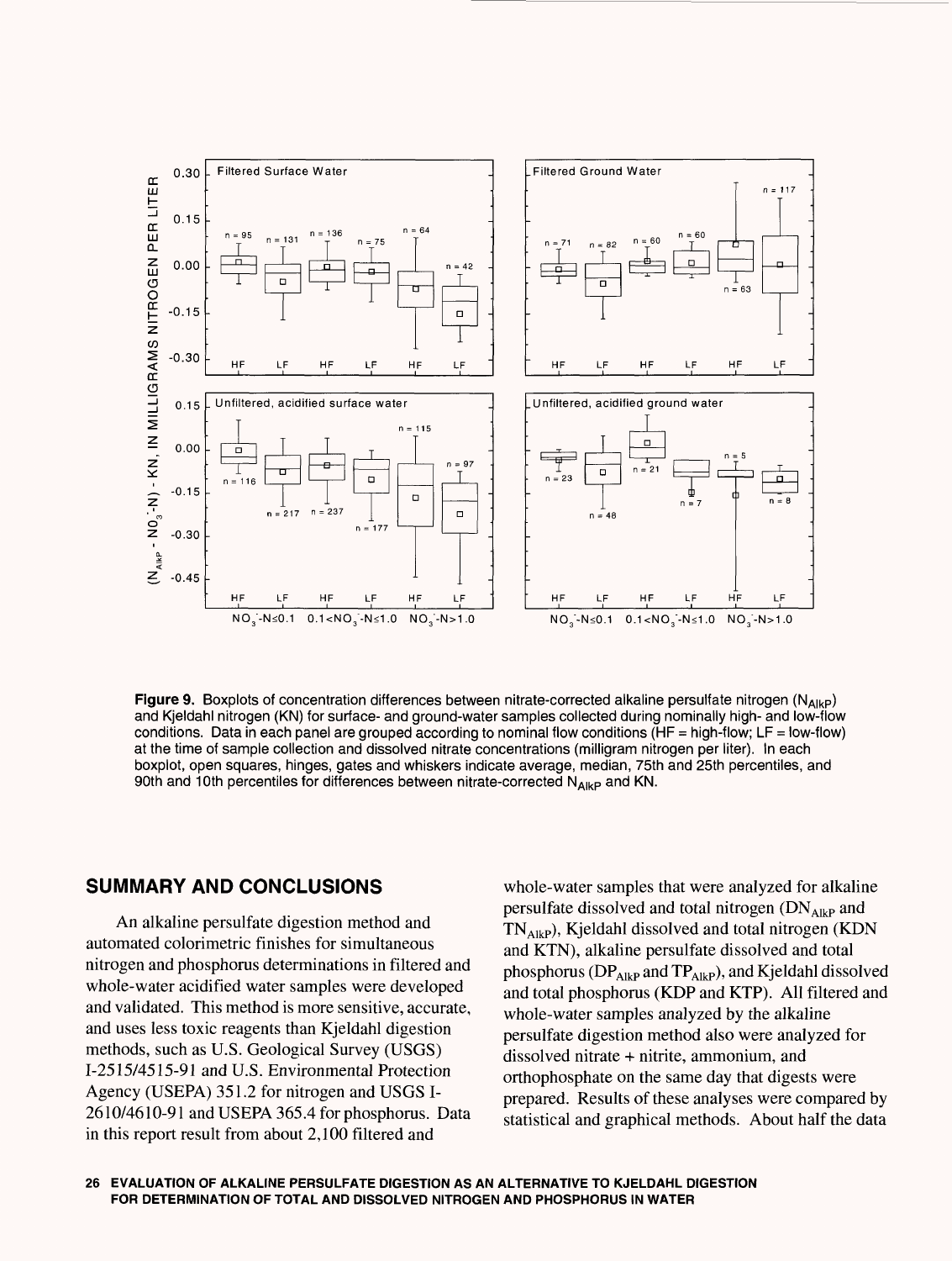Table 14. Results of paired t-tests for nitrate-corrected alkaline persulfate dissolved nitrogen and Kjeldahl dissolved nitrogen concentrations determined in filtered-water<br>samples. Distributions of nitrate concentrations **Table 14.** Results of paired Mests for nitrate-corrected alkaline persulfate dissolved nitrogen and Kjeldahl dissolved nitrogen concentrations determined in filtered-water samples. Distributions of nitrate concentrations for each subgroup are shown in the rightmost three columns

| $\ddotsc$                                                              |                |
|------------------------------------------------------------------------|----------------|
| ֚֝֝֝֝֝֝֝֬֝֝֝֬֝֝֬֝֬֝֝֝֬֝֝֬֝֝֝֝֝֝֝֝֝֝֟֝ <del>֟</del><br>i<br>C<br>C<br>C |                |
| i<br>$\sim$ and $\sim$ $\sim$ $\sim$                                   |                |
|                                                                        |                |
| :                                                                      |                |
| :<br>:<br>;<br>;<br>i                                                  |                |
| $\frac{1}{2}$                                                          |                |
|                                                                        | $\frac{1}{2}$  |
| l<br>ı<br>i<br>į<br>$\ddot{\phantom{a}}$                               | 1              |
| $\overline{a}$                                                         |                |
| $\frac{1}{2}$                                                          | :<br>i<br>!    |
|                                                                        |                |
| <b>WARRANTI 1 CARD WAR</b><br>ī                                        | <b>ה א</b> ל ה |

| <b>Filtered</b>                                                                                                                                                                                                       |                          | $(mg-WL)$<br>Mean       | <b>Difference</b>                                                                                                                                                                                        |                          | Variance (mg-N/L)       | E                     |                       | <b>Significance</b>     |                         |                                  | Nitrate (mg-N/L)                                    |                                  |
|-----------------------------------------------------------------------------------------------------------------------------------------------------------------------------------------------------------------------|--------------------------|-------------------------|----------------------------------------------------------------------------------------------------------------------------------------------------------------------------------------------------------|--------------------------|-------------------------|-----------------------|-----------------------|-------------------------|-------------------------|----------------------------------|-----------------------------------------------------|----------------------------------|
| ground water                                                                                                                                                                                                          | <b>DN<sub>AIKP</sub></b> | <b>KDN</b>              | (mg-M-L)                                                                                                                                                                                                 | <b>DN<sub>AlkP</sub></b> | <b>KDN</b>              |                       | $P_{calc}$            | $P_{\rm{obs}}$          | p <sub>oon</sub>        | Median                           | Max                                                 | <b>75th</b>                      |
| All                                                                                                                                                                                                                   | 0.340                    | 0.333                   | 0.007                                                                                                                                                                                                    | 2.387                    | 2.397                   | 453                   | 0.386                 | $\overline{\mathbf{n}}$ | $\overline{\mathbf{n}}$ | 0.513                            | $\overline{50}$                                     | 3.289                            |
| <b>High-flow</b>                                                                                                                                                                                                      |                          |                         |                                                                                                                                                                                                          |                          |                         |                       |                       |                         |                         |                                  |                                                     |                                  |
| $\overline{AB}$                                                                                                                                                                                                       | 0.415                    | 0.390<br>0.456          | 0.025                                                                                                                                                                                                    | 5.153                    |                         |                       | 0.012                 | yes                     | $\overline{\mathbf{n}}$ | $\frac{0.212}{0}$                | $\frac{50}{0.094}$                                  |                                  |
|                                                                                                                                                                                                                       | 0.446                    |                         | $-0.010$                                                                                                                                                                                                 | 0.526                    |                         |                       | 0.341                 | ho                      | $\mathbf{a}$            |                                  |                                                     |                                  |
|                                                                                                                                                                                                                       | 0.125                    | 0.106                   | 0.019                                                                                                                                                                                                    | 0.029                    | 5.179<br>0.535<br>0.020 | $\overline{3} \leq 8$ | 0.229                 | $\mathbf{S}$            | $\mathbf{a}$            | 0.372<br>3.536                   | 0.984                                               | 1.875<br>0.007<br>0.795<br>6.27  |
| $NO3 < 0.1$<br>$0.1 < NO3 \le 1.0$<br>$NO3 > 1.0$                                                                                                                                                                     | 0.657                    | 0.588                   | 0.069                                                                                                                                                                                                    | 5.278                    | 15.375                  | 63                    | 0.004                 | yes                     | yes                     |                                  | $50\,$                                              |                                  |
| Low-flow                                                                                                                                                                                                              |                          |                         |                                                                                                                                                                                                          |                          |                         |                       |                       |                         |                         |                                  |                                                     |                                  |
| $\overline{AB}$                                                                                                                                                                                                       | 0.283                    |                         | $-0.007$<br>$-0.027$                                                                                                                                                                                     | 0.319                    | 0.321<br>0.698          | 259                   | 0.540<br>0.018        | no                      | $\overline{\mathbf{n}}$ | $\frac{0.674}{0.02}$             |                                                     |                                  |
| NO <sub>j</sub> < 0.1                                                                                                                                                                                                 | 0.466                    |                         |                                                                                                                                                                                                          | 0.708                    |                         | 82                    |                       | yes                     | $\overline{\mathbf{n}}$ |                                  |                                                     |                                  |
|                                                                                                                                                                                                                       | 0.107                    | 0.290<br>0.494<br>0.100 | $0.007$                                                                                                                                                                                                  | 0.096                    | 0.099                   | $\infty$              | 0.303                 | $\overline{\mathbf{n}}$ | $\overline{a}$          | 0.467                            | $\begin{array}{c} 48 \\ 0.084 \\ 0.988 \end{array}$ | 3.96<br>0.628                    |
| $0.1 < NO_3 \le 1.0$<br>NO <sub>3</sub> > 1.0                                                                                                                                                                         | 0.245                    | 0.244                   | 0.000                                                                                                                                                                                                    | 0.124                    | 0.127                   | 117                   | 0.993                 | $\overline{a}$          | $\overline{\mathbf{a}}$ | 4.222                            | $\frac{8}{4}$                                       | 8.6                              |
| Filtered                                                                                                                                                                                                              |                          |                         |                                                                                                                                                                                                          |                          |                         |                       |                       |                         |                         |                                  |                                                     |                                  |
| surface water                                                                                                                                                                                                         |                          |                         |                                                                                                                                                                                                          |                          |                         |                       |                       |                         |                         |                                  |                                                     |                                  |
| High-flow<br><b>All</b>                                                                                                                                                                                               | 0.41                     | 0.435                   | $-0.025$                                                                                                                                                                                                 | 0.191                    | 0.226                   | 543                   | 0.001                 | yes                     | yes                     | 0.182                            | 16.88                                               | 0.883                            |
| $\overline{AB}$                                                                                                                                                                                                       | 0.385                    | 0.393                   | $-0.008$                                                                                                                                                                                                 |                          | 0.088                   |                       |                       | $\overline{\mathbf{n}}$ | $\overline{\mathbf{a}}$ |                                  | 16.88                                               |                                  |
|                                                                                                                                                                                                                       | 0.365                    | 0.34                    | 0.025                                                                                                                                                                                                    |                          | 0.088                   |                       | $0.21$<br>$0.041$     | yes                     | $\mathbf{a}$            |                                  | 0.096                                               |                                  |
|                                                                                                                                                                                                                       | 0.403                    | 0.401                   | 0.002                                                                                                                                                                                                    | 0.078<br>0.082<br>0.073  | 0.081                   | 888                   | 0.836                 | $\mathbf{a}$            | $\overline{\mathbf{a}}$ | 0.358<br>0.016<br>0.329<br>2.111 | 1.547                                               | 0.922<br>0.053<br>0.541<br>3.199 |
| $NO3 < 0.1$<br>$0.1 < NO3 \le 1.0$<br>$NO3 > 1.0$                                                                                                                                                                     | 0.388                    | 0.456                   | $-0.068$                                                                                                                                                                                                 | 0.084                    | 0.096                   | $\mathcal{R}$         | 0.002                 | yes                     | yes                     |                                  | 16.88                                               |                                  |
| Low-flow                                                                                                                                                                                                              |                          |                         |                                                                                                                                                                                                          |                          |                         |                       |                       |                         |                         |                                  |                                                     |                                  |
| $\overline{AB}$                                                                                                                                                                                                       | 0.44                     | 0.484                   |                                                                                                                                                                                                          | 0.325<br>0.226           | 0.387                   | 248                   | $\frac{0.001}{0.001}$ | yes                     | yes                     | 0.084                            |                                                     |                                  |
| $NO_3 < 0.1$                                                                                                                                                                                                          | 0.436                    | 0.462                   | $-0.026$                                                                                                                                                                                                 |                          | 0.232                   | 131                   |                       | yes                     | yes                     |                                  | 9.76<br>0.098                                       | 0.475<br>0.027                   |
| $0.1 < NO_3 \le 1.0$                                                                                                                                                                                                  | 0.359                    | 0.374                   | $-0.015$                                                                                                                                                                                                 | 0.14                     | 0.128                   |                       | 0.342                 | $\mathbf{a}$            | $\overline{\mathbf{n}}$ | 0.236                            | 0.967                                               | 0.468                            |
| NO <sub>3</sub> > 1.0                                                                                                                                                                                                 | 0.599                    | 0.748                   | $-0.149$                                                                                                                                                                                                 | 0.95                     | 1.279                   | 42                    | $-0.001$              | yes                     | yes                     | 2.238                            | 9.757                                               | 3819                             |
|                                                                                                                                                                                                                       |                          |                         | p <sub>calc</sub> is the probability that population means of nitrate-corrected DN <sub>AlkP</sub> and KDN concentrations are the same—that is, difference between the population means is statistically |                          |                         |                       |                       |                         |                         |                                  |                                                     |                                  |
| equivalent to zero—on the basis of calculated paired 1-tests. Difference between population means is significant at the 95-percent confidence level (p <sub>0.05</sub> ) when p <sub>ealc</sub> is less than 0.05 and |                          |                         |                                                                                                                                                                                                          |                          |                         |                       |                       |                         |                         |                                  |                                                     |                                  |

at the 99-percent confidence level  $(p_{0.01})$  when  $p_{calc}$  is less than 0.01.

at the 99-percent confidence level (p<sub>0.01</sub>) when p<sub>calc</sub> is less than 0.01.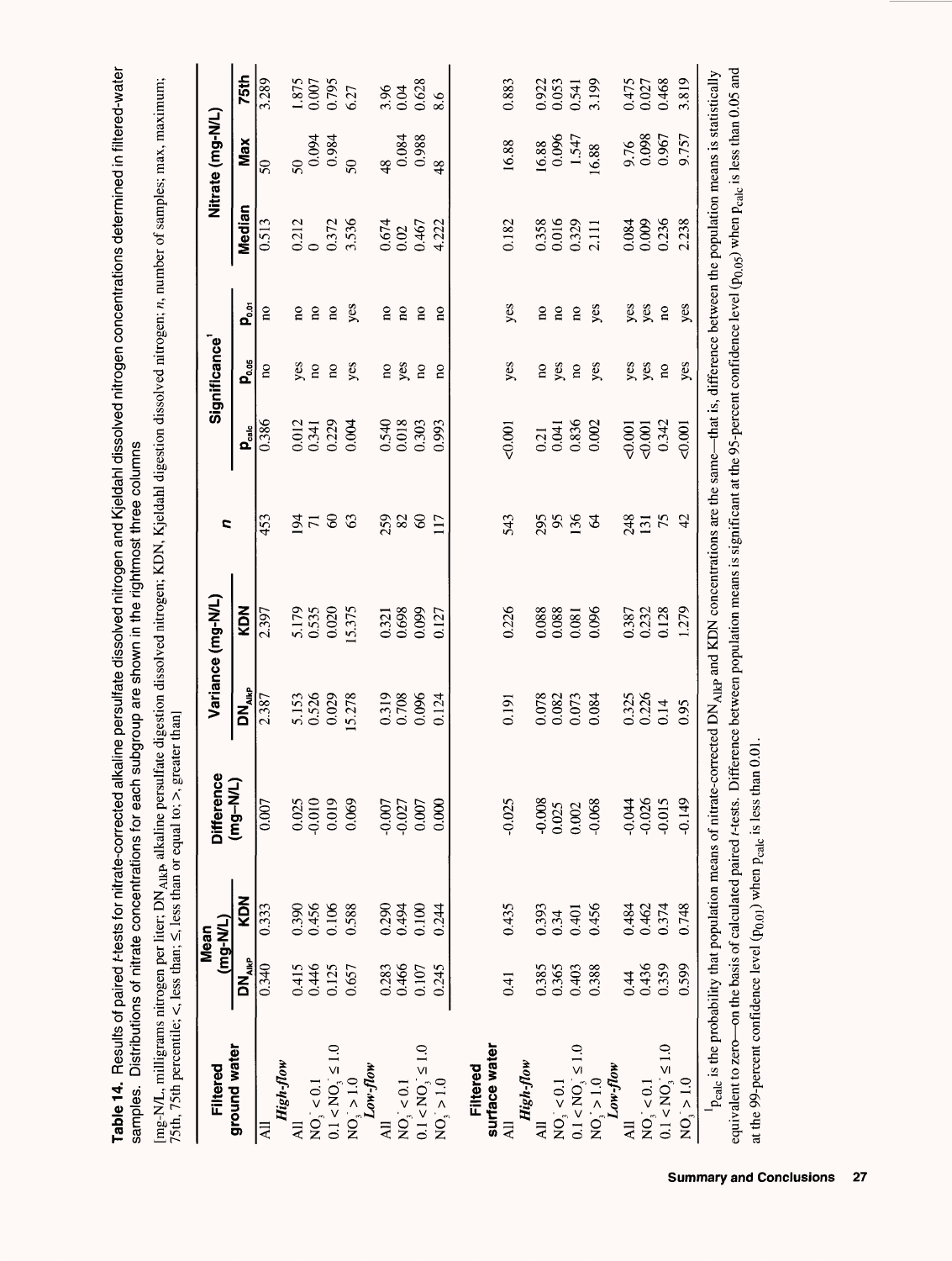Table 15. Results of paired Ftests for nitrate-corrected alkaline persulfate total nitrogen and Kjeldahl total nitrogen concentrations determined in acidified whole-water Table 15. Results of paired t-tests for nitrate-corrected alkaline persulfate total nitrogen and Kjeldahl total nitrogen concentrations determined in acidified whole-water samples. Distributions of nitrate concentrations for each subgroup are shown in the rightmost three columns samples. Distributions of nitrate concentrations for each subgroup are shown in the rightmost three columns

[mg-ML, milligrams nitrogen per liter; TN<sub>AIkP</sub> alkaline persulfate digestion total nitrogen; KTN, Kjeldahl digestion total nitrogen; n, number of samples; max, maximum;<br>75th 75th percentile: class than class than or concl [mg-N/L, milligrams nitrogen per liter; TNAlkp, alkaline persulfate digestion total nitrogen; KTN, Kjeldahl digestion total nitrogen; *n,* number of samples; max, maximum; 75th, 75th percentile;  $\lt$ , less than;  $\le$ , less than or equal to;  $\gt$ , greater than]

| Unfiltered                                                    |                               | $(mg-N/L)$<br>Mean | <b>Difference</b>                                                                                                                                                                                        |                          | Variance (mg-N/L)                                                                                                                   | c                 |                                                        | Significance <sup>'</sup> |                           |                         | Nitrate (mg-N/L)        |                                  |
|---------------------------------------------------------------|-------------------------------|--------------------|----------------------------------------------------------------------------------------------------------------------------------------------------------------------------------------------------------|--------------------------|-------------------------------------------------------------------------------------------------------------------------------------|-------------------|--------------------------------------------------------|---------------------------|---------------------------|-------------------------|-------------------------|----------------------------------|
| ground water                                                  | $\mathsf{TN}_{\textsf{AlkP}}$ | KTN                | $(mg-ML)$                                                                                                                                                                                                | <b>TN<sub>AIKP</sub></b> | <b>KTN</b>                                                                                                                          |                   | $P_{\rm calc}$                                         | a.<br>A                   | $\mathbf{p}_{\text{ori}}$ | Median                  | Max                     | <b>75th</b>                      |
| <b>High-flow</b><br>$\overline{A}$                            | 0.514                         | 0.577              | $-0.063$                                                                                                                                                                                                 | 0.319                    | 0.362                                                                                                                               | $\Xi$             | 0.001                                                  | yes                       | yes                       | 0.022                   | 16.04                   | 0.859                            |
| $\overline{AB}$                                               | 0.509                         | 0.53               | $-0.021$                                                                                                                                                                                                 | 0.178                    | 0.179                                                                                                                               | $\frac{8}{3}$     | 0.135                                                  | $\overline{\mathbf{n}}$   | $\overline{\mathbf{a}}$   | 0.498                   | 16.04                   | 0.868                            |
|                                                               | 0.242                         | 0.277              | $-0.035$                                                                                                                                                                                                 | 0.162                    |                                                                                                                                     |                   |                                                        | yes                       | yes                       |                         |                         |                                  |
| $NO_3 < 0.1$<br>0.1 < $NO_3 \le 1.0$                          | 0.821                         | 0.795              | 0.026                                                                                                                                                                                                    | 0.034                    | 0.181<br>0.032<br>0.285                                                                                                             | $\frac{23}{21}$   | $\begin{array}{c} 0.001 \\ 0.096 \\ 0.185 \end{array}$ | $\overline{\mathbf{n}}$   | no                        | 0.010<br>0.864          | $0.052$<br>$0.904$      | 0.017<br>0.872<br>8.613          |
| $NO_1 > 1.0$                                                  | 0.414                         | 0.593              | $-0.179$                                                                                                                                                                                                 | 0.135                    |                                                                                                                                     | 4                 |                                                        | $\overline{\mathbf{n}}$   | $\overline{\mathbf{n}}$   | 4.164                   | 16.04                   |                                  |
| Low-flow<br>AII                                               |                               |                    |                                                                                                                                                                                                          |                          |                                                                                                                                     |                   |                                                        |                           |                           |                         |                         |                                  |
|                                                               | 0.596<br>0.518                | 0.679<br>0.613     | $-0.095$<br>$-0.083$<br>$-0.146$                                                                                                                                                                         | 0.431<br>0.51<br>0.114   | 0.503<br>0.613<br>0.097                                                                                                             | $rac{3}{48}$      | 0.001<br>0.001                                         | yes<br>yes                | yes<br>yes                | 0.017<br>0.015<br>0.344 | 6.962<br>0.062<br>0.885 | $\frac{0.052}{0.022}$            |
| $NO_3 < 0.1$<br>0.1 < NO <sub>3</sub> $\le 1.0$               | 0.429                         | 0.575              |                                                                                                                                                                                                          |                          |                                                                                                                                     | $\overline{r}$    | 0.127                                                  | $\overline{\mathbf{n}}$   | $\overline{\mathbf{n}}$   |                         |                         | 0.866                            |
| NO <sub>3</sub> > 1.0                                         | 0.092                         | 0.211              | $-0.119$                                                                                                                                                                                                 | 0.062                    | 0.062                                                                                                                               | $\infty$          | 0.001                                                  | yes                       | yes                       | 1.797                   | 6.962                   | 5.376                            |
| Unfiltered                                                    |                               |                    |                                                                                                                                                                                                          |                          |                                                                                                                                     |                   |                                                        |                           |                           |                         |                         |                                  |
| surface water<br>$\overline{a}$                               | 0.728                         | 0.820              | $-0.092$                                                                                                                                                                                                 | 0.911                    | 1.007                                                                                                                               | 959               |                                                        |                           |                           | 0.215                   | 61.65                   | 0.874                            |
| $High-flow$                                                   |                               |                    |                                                                                                                                                                                                          |                          |                                                                                                                                     |                   | 0.001                                                  | yes                       | yes                       |                         |                         |                                  |
| All                                                           | 0.677                         | 0.744              |                                                                                                                                                                                                          |                          |                                                                                                                                     |                   |                                                        | yes                       | yes                       |                         |                         |                                  |
|                                                               | 0.654                         | 0.655              | $-0.067$                                                                                                                                                                                                 | 0.608<br>0.560<br>0.331  | 0.694<br>0.517<br>0.380                                                                                                             | 468<br>116<br>237 |                                                        | $\mathbf{S}$              | Ωû                        |                         |                         |                                  |
| $NO_3 < 0.1$<br>$0.1 < NO_3 \le 1.0$                          | 0.573                         | 0.625              | $-0.052$                                                                                                                                                                                                 |                          |                                                                                                                                     |                   | $\frac{0.001}{0.001}$                                  | yes                       | yes                       | 0.345<br>0.020<br>0.349 | 11.74<br>0.095<br>0.999 | 0.993<br>0.054<br>0.585<br>3.125 |
| $NO3 > 1.0$                                                   | 0.914                         | 1.080              | $-0.166$                                                                                                                                                                                                 | 1.160                    | 1.385                                                                                                                               | 115               | 0.001                                                  | yes                       | yes                       | 2.119                   | 11.74                   |                                  |
| Low-flow                                                      |                               |                    |                                                                                                                                                                                                          |                          |                                                                                                                                     |                   |                                                        |                           |                           |                         |                         |                                  |
| AII                                                           | 0.778                         | 0.892              |                                                                                                                                                                                                          | 1.197                    | 1.297                                                                                                                               | 491               | 80.001                                                 | yes                       | yes                       |                         |                         |                                  |
| $NO_3 < 0.1$                                                  | 0.898                         | 0.974              | $-0.114$<br>$0.076$                                                                                                                                                                                      | 1.303                    | 1.374                                                                                                                               | 217               |                                                        | yes                       | yes                       | 0.134<br>0.034<br>0.330 | 61.65<br>0.099          | 0.807<br>0.057                   |
|                                                               | 0.588                         | 0.689              | $-0.101$                                                                                                                                                                                                 |                          | 0.395                                                                                                                               | 177               | 0.001                                                  | yes                       | yes                       |                         | 0.974                   | 0.557                            |
| $0.1 < NO_3 \le 1.0$<br>NO <sub>3</sub> > 1.0                 | 0.855                         | 1.076              | $-0.221$                                                                                                                                                                                                 | 2.524                    | 2.681                                                                                                                               | 57                | 0.001                                                  | yes                       | yes                       | 2.380                   | 61.65                   | 4.648                            |
| equivalent to zero-on the basis of calculated paired t-tests. |                               |                    | $P_{\text{calc}}$ is the probability that population means of nitrate-corrected TN $_{\text{Alp}}$ and KTN concentrations are the same—that is, difference between the population means is statistically |                          | Difference between population means is significant at the 95-percent confidence level $(p_{0.05})$ when $p_{cal}$ is less than 0.05 |                   |                                                        |                           |                           |                         |                         |                                  |

and at the 99-percent confidence level  $(p_{0,01})$  when  $p_{calc}$  is less than 0.01.

and at the 99-percent confidence level  $(p_{0.01})$  when  $p_{calc}$  is less than 0.01.

EVALUATION OF ALKALINE PERSULFATE DIGESTION AS AN ALTERNATIVE TO KJELDAHL DIGE<sup>:</sup><br>FOR DETERMINATION OF TOTAL AND DISSOLVED NITROGEN AND PHOSPHORUS IN WATER 28 **'ALUATION OF ALKALINE PERSULFATE DIGESTION AS AN ALTERNATIVE T<br>)R DETERMINATION OF TOTAL AND DISSOLVED NITROGEN AND PHOSPHO**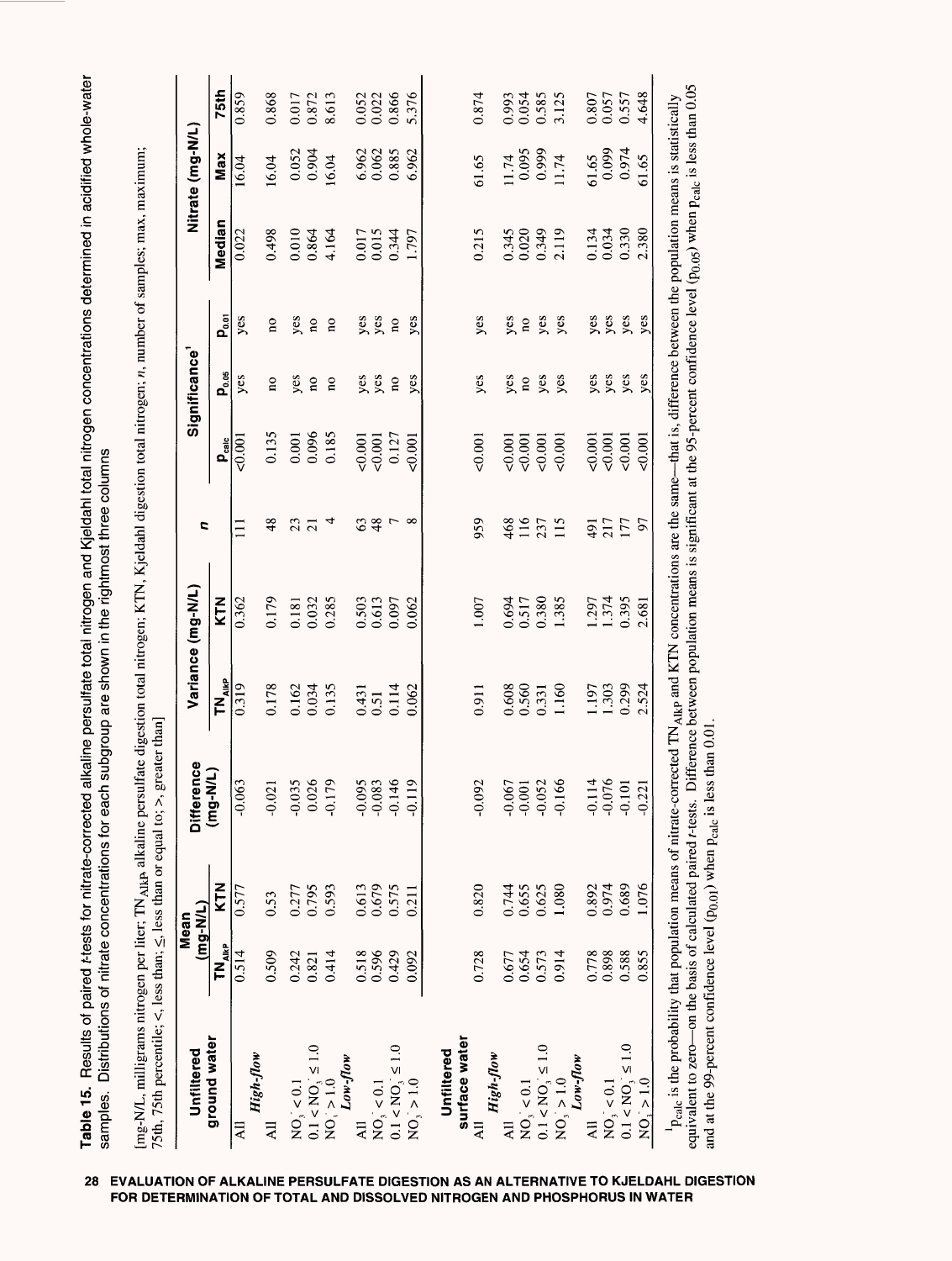

Figure 10. Logarithmic scatter plot of P<sub>AlkP</sub> concentrations (x-axis) and KP concentrations (y-axis) around the line of equal relation for 2,093 data pairs combined from large-scale validation experiments. The linear regression equation for these data is  $KP = (0.994 \pm 0.002) P_{AlKP} + 0.0003 \pm 0.0005$ , with a correlation coefficient  $(r^2)$  of 0.994.

in this report were obtained from samples collected during nominally high-flow (April-June 2002) conditions, and the other half were collected during nominally low-flow (August-September 2002) conditions. Numbers of filtered and acidified wholewater samples were about equal. This report provides details of alkaline persulfate digest preparation as well as complete operational information, including interferences and analytical figures of merit for the automated colorimetric methods developed to determine nitrate and orthophosphate in alkaline persulfate digests. Primary conclusions of this report follow:

- 1. Hazards to analysts and toxic wastes are substantially less for alkaline persulfate digestion methods than for Kjeldahl digestion methods.
- 2. Alkaline persulfate digestion methods described in this report can be applied successfully to acidified samples (USGS FCA and WCA bottle types) provided that samples are acidified at collection sites using supplies and protocols specified in the USGS field manual (Wilde and others, 1998).
- 3. Alkaline persulfate digestion methods described in this report are amenable to automation and should prove substantially less labor intensive than the existing Kjeldahl digestion methods. For example, filtered-water sample digests can be prepared robotically, and the manual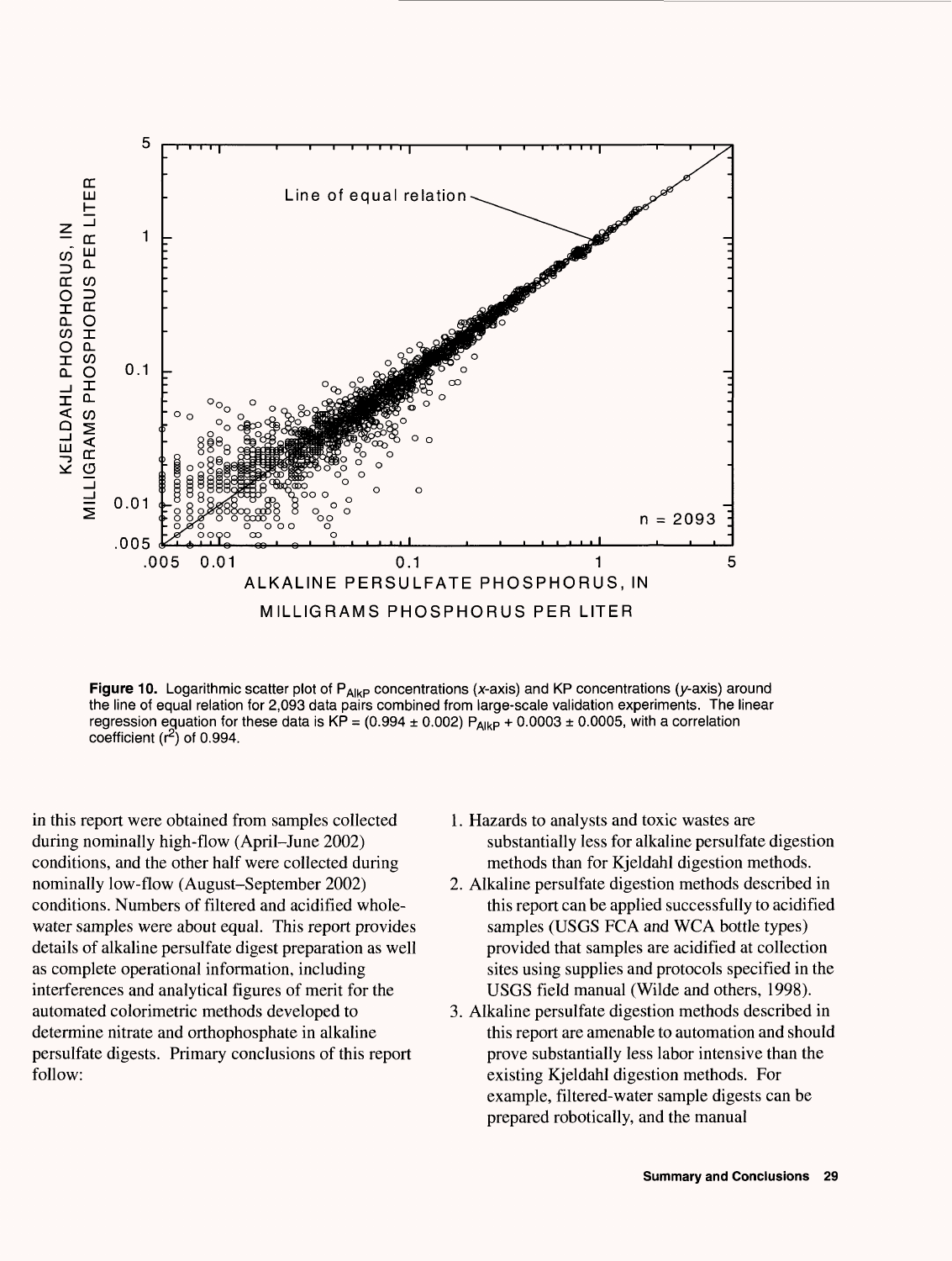Table 16. Results of paired f-tests for dissolved and total phosphorus concentrations determined in filtered and acidified whole-water samples by alkaline persulfate Table 16. Results of paired t-tests for dissolved and total phosphorus concentrations determined in filtered and acidified whole-water samples by alkaline persulfate digestion (PAIKP) and Kjeldahl digestion (KP) methods digestion (P<sub>AlkP</sub>) and Kjeldahl digestion (KP) methods

mg-P/L, milligrams phosphorus per liter; n, number of samples; FCC, filtered, chilled (bottle type for samples); WCA, whole water, chilled, acidified (bottle type for samples); MC 6, [mg-P/L, milligrams phosphorus per liter; *n,* number of samples; FCC, filtered, chilled (bottle type for samples); WCA, whole water, chilled, acidified (bottle type for samples); MC *6,*  ground water medium code; MC 9, surface water medium code; HF, high flow; LF, low flow;  $\lt$ , less than ground water medium code; MC 9, surface water medium code; HF, high flow; LF, low flow; <, less than]

| <b>Water</b>                                     | Mean (mg-P/L)                             |                                           | <b>Difference</b>         | Variance (mg-P/L)                             |                         |                |                                                                                       | Significance            |                         |
|--------------------------------------------------|-------------------------------------------|-------------------------------------------|---------------------------|-----------------------------------------------|-------------------------|----------------|---------------------------------------------------------------------------------------|-------------------------|-------------------------|
| type                                             | $4$ lkp                                   | ç                                         | $(mg-P/L)$                | $P_{\overline{\mathbb{A}}^{l(\mathbb{R}^p)}}$ | ۴ò                      | ς              | $P_{\text{cal}}$                                                                      | ದ್ಯ<br>ದಿ               | ០<br>លិ                 |
|                                                  | 1.34                                      | 0.133                                     |                           | 0.061                                         | 0.060                   |                | 0.242                                                                                 | $\overline{a}$          | $\overline{\mathbf{a}}$ |
| All FCC                                          |                                           |                                           | 000<br>0000000<br>0000000 |                                               |                         | 2,093<br>1,115 |                                                                                       | yes                     |                         |
|                                                  | 0.100<br>0.171<br>0.084<br>0.155          | 0.103<br>0.167<br>0.087<br>0.154          |                           | 0.655<br>0.055<br>0.066                       | 0.062<br>0.056<br>0.045 |                | 90,000<br>90,000                                                                      | yes                     | yes<br>yes<br>yes       |
| AII WCA<br>AII MC 6<br>AII MC 9                  |                                           |                                           |                           |                                               |                         | 978<br>645     | $-0.0001$                                                                             |                         |                         |
|                                                  |                                           |                                           |                           |                                               | 0.066                   | ,448           | $-0.0005$                                                                             | yes<br>yes              |                         |
| Highflow                                         |                                           |                                           |                           |                                               |                         |                |                                                                                       |                         |                         |
|                                                  |                                           | 0.123<br>0.069<br>0.131<br>0.297<br>0.123 |                           | 0.045                                         | 0.046                   | 990            |                                                                                       | $\overline{a}$          | $\overline{\mathbf{a}}$ |
| FCC, MC 6<br>FCC, MC 9<br>WCA, MC 6<br>WCA, MC 9 | 0.123<br>0.068<br>0.126<br>0.127<br>0.127 |                                           | 000<br>0000000<br>000000  | 0.026<br>0.059<br>0.028                       | 0.028                   | 204            | $\begin{array}{c} 0.640 \\ 0.557 \\ 0.0001 \\ 0.787 \\ 0.001 \\ 0.001 \\ \end{array}$ | $\overline{\mathbf{a}}$ | Ωû                      |
|                                                  |                                           |                                           |                           |                                               |                         | 320            |                                                                                       | yes                     | yes                     |
|                                                  |                                           |                                           |                           |                                               |                         | $\frac{4}{9}$  |                                                                                       | $\overline{\mathbf{n}}$ | $\overline{\mathbf{a}}$ |
|                                                  |                                           |                                           |                           |                                               | 0.061<br>0.125<br>0.029 | 417            |                                                                                       | yes                     | yes                     |
| Low flow                                         |                                           |                                           |                           |                                               |                         |                |                                                                                       |                         |                         |
|                                                  |                                           |                                           |                           |                                               | 0.073                   | 103            |                                                                                       | yes                     | $\overline{\mathbf{a}}$ |
|                                                  | 0.143<br>0.046<br>0.166<br>0.190          | 0.142<br>0.050<br>0.1166<br>0.193         |                           | 0.075<br>0.023<br>0.141                       |                         | 337            | $0.043$<br><0.0005                                                                    | yes                     | yes                     |
| FCC, MC 6<br>FCC, MC 9                           |                                           |                                           |                           |                                               | 0.022<br>0.135<br>0.119 | 254            |                                                                                       | $\overline{\mathbf{a}}$ | $\overline{\mathbf{a}}$ |
| WCA, MC 6                                        |                                           |                                           |                           | 0.116                                         |                         | 55             | $\frac{0.833}{0.140}$                                                                 | $\overline{a}$          | $\overline{\mathbf{n}}$ |
| WCA, MC 9                                        | ).196                                     | 0.190                                     | 0.006                     | 0.062                                         | 0.063                   | 457            | 0.0001                                                                                | yes                     | yes                     |

 $\sum_{n=1}^{\infty}$  the basis of calculated paired *t*-tests. Difference between population means is significant at the 95-percent confidence level (p<sub>0.05</sub>) when p<sub>calc</sub> is less than 0.05 and at the 99-percent rcaic כלי<br>ה i, Ĭ. confidence level  $(p_{0.01})$  when  $p_{calc}$  is less than 0.01.  $\frac{d}{dx}$  confidence level ( $p_{0.01}$ ) when  $p_{calc}$  is less than 0.01.

 $\overline{1}$ /ALUATION OF ALKALINE PERSULFATE DIGESTION AS AN ALTERNATIVE TO KJELDAHL DI<br>)R DETERMINATION OF TOTAL AND DISSOLVED NITROGEN AND PHOSPHORUS IN WATER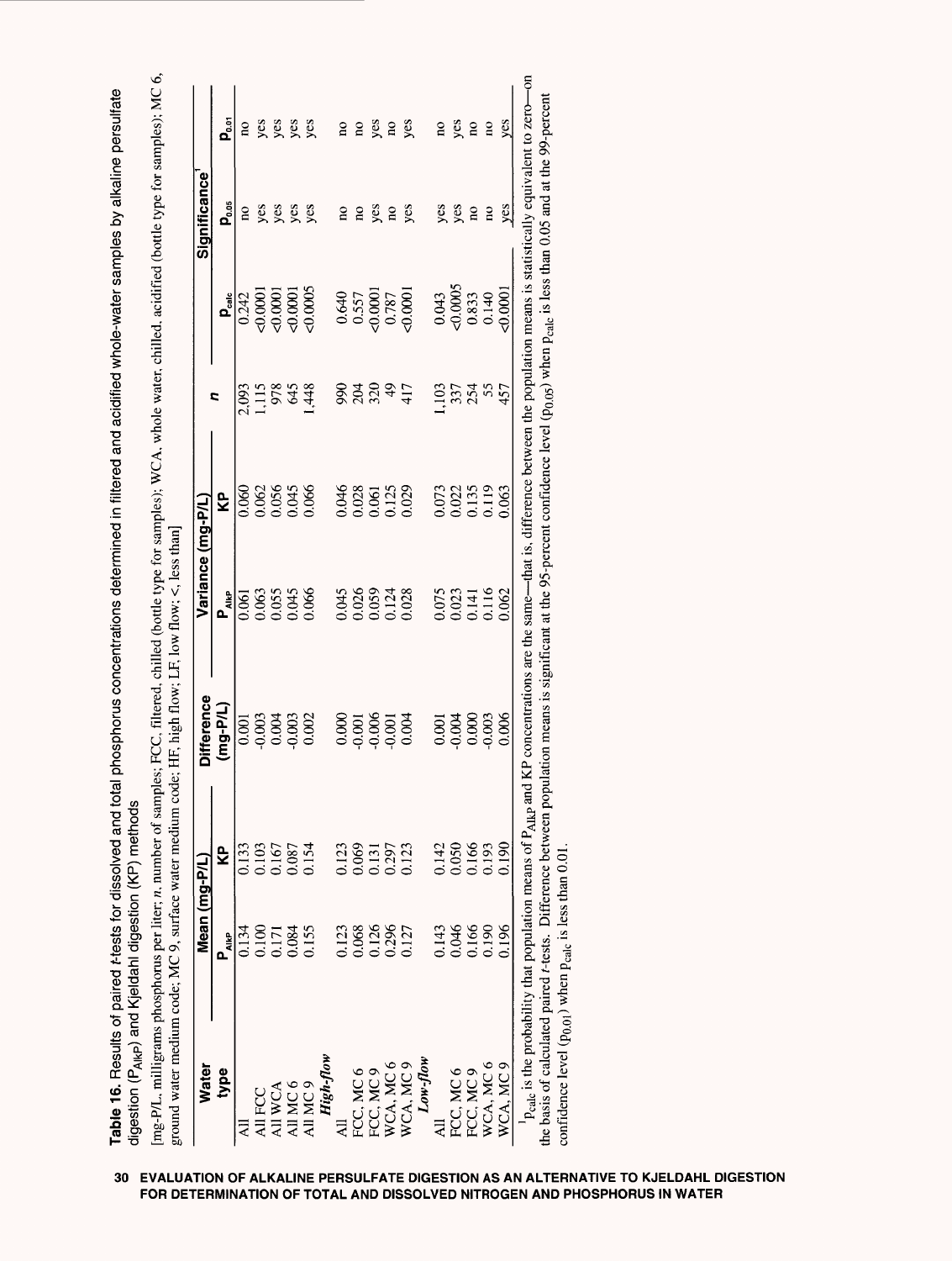post-digestion, pH adjustment step typical in previously reported alkaline persulfate digestion procedures (Ameel and others, 1993; D'Elia and others, 1997) has been eliminated.

- 4. Method detection limits (MDLs) for the alkaline persulfate digestion dissolved and total nitrogen (0.015 mg-N/L) and phosphorus (0.007 mg-P/L) are substantially less than those of USGS methods 1-2515/4515/91 for dissolved and total Kjeldahl nitrogen (0.05 mg-N/L) and USGS methods 1-2610/4610/91 for dissolved and total Kjeldahl phosphorus (0.02 mg-P/L) methods. The lower nitrogen and phosphorus MDLs of alkaline persulfate digestion methods described in this report improve the precision of nutrient-mass balance estimates.
- 5. On the basis of two-population, paired  $t$ -test statistics, the means of all nitrate-corrected alkaline persulfate digestion nitrogen  $(N_{A I kP})$  and Kjeldahl digestion nitrogen (KN) concentrations (2,066 paired results) were significantly different from zero at the  $p = 0.05$  level. Statistical and graphical analyses of experimental data indicate that concentration differences between nitratecorrected  $N_{A1kP}$  and KN result from nitrate interference in the Kjeldahl digestion method rather than incomplete recovery of nitrogen by the alkaline persulfate digestion method. Alkaline persulfate digestion, therefore, provides more accurate estimates of total nitrogen concentrations in samples that contain nitrate concentrations greater than about 0.1 mg  $NO<sub>3</sub>$  -N/L. For some subsets of these data, the means were not different from zero at the  $p = 0.05$ level, typically in ground-water samples or in surface-water samples with nitrate concentrations less than 0.1 mg-N/L.
- 6. On the basis of two-population, paired *-test* statistics for 2,093 paired results, the means of all Kjeldahl digestion phosphorus concentrations determined by USGS method 1-2610/4610-91 (similar to USEPA method 365.4) and those determined by the alkaline persulfate digestion method reported here were not significantly different from zero at the  $p = 0.05$  level. For some subsets of these data, the means were different from zero at the  $p = 0.05$  level, but in such cases differences were less than the method detection limit (0.007 mg-P/L) for the alkaline persulfate digestion method and were not analytically

significant. Changing from Kjeldahl digestion to alkaline persulfate digestion, therefore, does not affect comparisons with historical dissolved and total phosphorus concentrations.

- 7. Data and analysis provided in this report establish guidelines necessary to interpret total and dissolved nitrogen and phosphorus concentrations that result from alkaline persulfate digestion methods in relation to those that result from Kjeldahl digestion methods. Specifically
	- a. Systematic differences between  $DN<sub>AlkP</sub>$ /KDN and  $TN<sub>AlkP</sub>/KTN$  concentrations are expected for samples with dissolved nitrate concentrations greater than or equal to 0.1 mg-N/L.
	- b. Concentration differences between  $N_{AlkP}$  and historical KN data are likely to increase in proportion to dissolved nitrate concentrations in samples. Whether concentration differences are positive or negative depend on water type in ways that were not possible to describe fully.
		- (1) Negative differences between KN and  $N_{A1kP}$  were found most often for surface-water samples and unfiltered ground-water samples.
		- (2) Differences between KN and  $N_{AlkP}$  in filtered ground water are as likely to be negative as positive.
	- c. Samples with organic carbon (OC) concentrations greater than about 150 mg/L are not amenable to  $N_{AlkP}$  determinations unless OC concentrations are diluted below this threshold prior to digestion.
	- d. As nitrate concentrations increase,  $N_{A I k P}$ digestion provides better estimates of total and dissolved nitrogen than KN digestion, which suffers from positive and negative interference by nitrate. On the other hand, estimating organic nitrogen concentrations as the small difference between two large numbers when dissolved nitrate, and therefore  $N_{Alkp}$ , concentrations are large also can be problematic.
	- e. Systematic concentration differences between P<sub>AlkP</sub> and historical KP data are not expected.
- 8. One major conclusion of this report—that alkaline persulfate digestion is a more sensitive, accurate, and environmentally responsible alternative to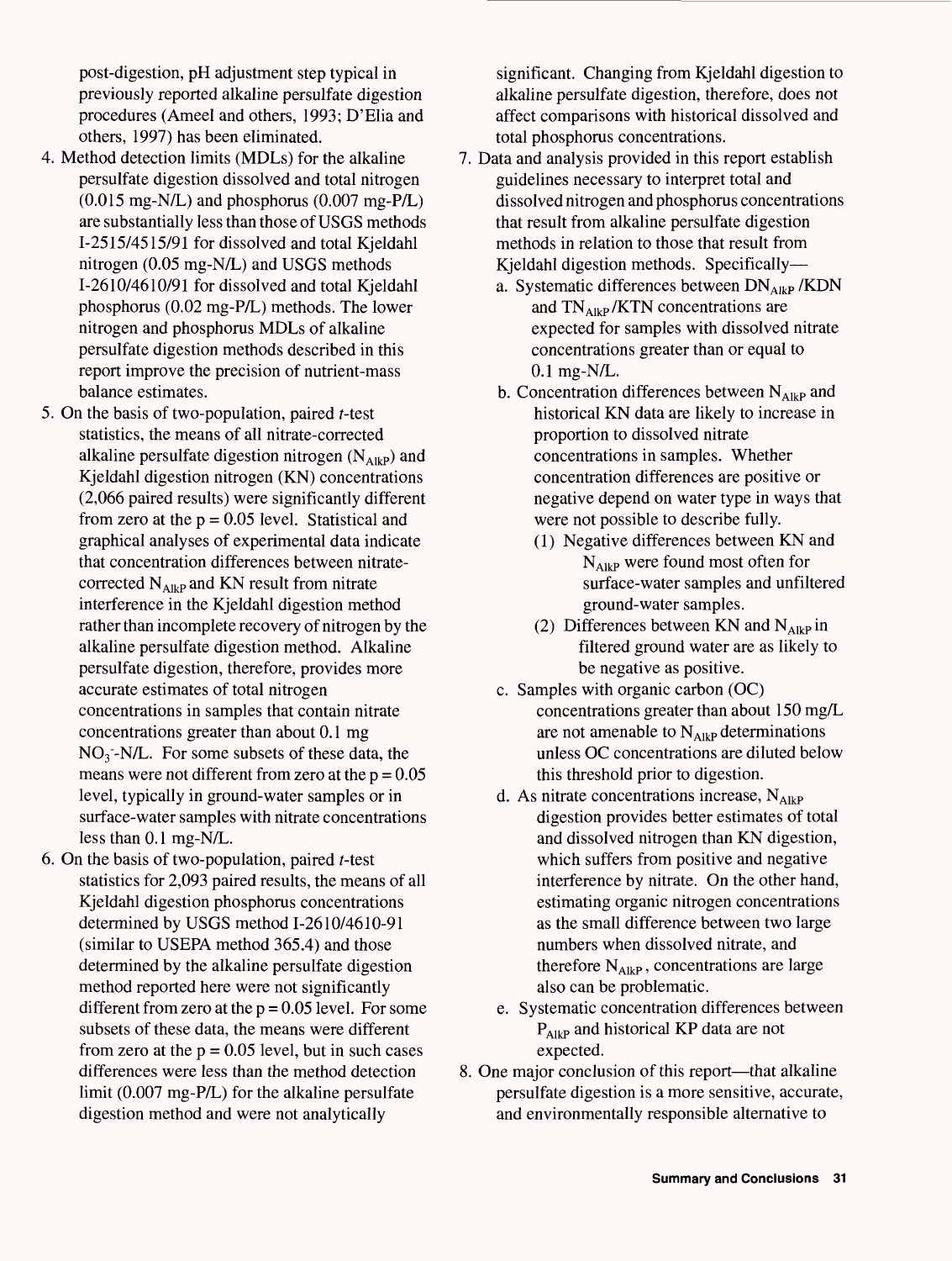Kjeldahl digestion for routine, simultaneous determination of nitrogen and phosphorus in surface and ground water—is consistent with previously published studies that are cited throughout this report. In comparison to these earlier studies, however, conclusions of this report are based on a much larger and geographically diverse sample population collected during highflow and low-flow conditions. Furthermore, samples were collected, preserved, stored, and analyzed by rigorously controlled protocols established and documented by the USGS. In these respects, this report describes the most comprehensive study to date supporting applicability of the alkaline persulfate digestion method as a superior alternative to the time honored, but operationally flawed, Kjeldahl digestion method.

# **REFERENCES CITED**

- Ameel, J.J., Axler, R.P., and Owen, C.J., 1993, Persulfate digestion for determination of total nitrogen and phosphorus in low-nutrient waters: American Environmental Laboratory, v. 1, no. 8, p. 10-11.
- American Public Health Association, 1998a, Standard methods for the examination of water and wastewater (20th ed.): Washington, D.C., American Public Health Association, p. 4-114- 4-122.
	- \_\_\_1998b, Standard methods for the examination of water and wastewater (20th ed.): Washington, D.C., American Public Health Association, p. 4-102 and 4-103.
	- \_\_\_1998c, Standard methods for the examination of water and wastewater (20th ed.): Washington, D.C., American Public Health Association, p. 4-123.
- American Society for Testing and Materials, 2001, Annual book of ASTM standards, Section 11, Water (D1193, Standard specification for reagent water): West Conshohocken, Pa., v. 11.01, p. 107-109.
- Cabrera, M.L., and Beare, M.H., 1993, Alkaline persulfate oxidation for determining total nitrogen in microbial biomass extracts: Soil Science Society of America Journal, v. 57, p. 1007-1012.
- D'Elia, C.F., Steudler, P.P., and Corwin, N., 1977, Determination of total nitrogen in aqueous

samples using persulfate digestion: Limnology and Oceanography, v. 22, p. 760-764.

- D'Elia, C.F., Magnien, R.E., Zimmermann, C.F., Vaas, P.A., Kaumeyer, N.L., Keefe, C.W, Shaw, D.V., and Wood, K.V., 1987, Nitrogen and phosphorus determinations in estuarine waters: A comparison of methods used in Chesapeake Bay monitoring: University of Maryland Center for Environmental and Estuarine Studies, publication number UMCEES 87-19 CBL, 26 p.
- D'Elia, C.F., Connor, E.E., Kaumeyer, N.L., Keefe, C.W, Wood, K.V., and Zimmermann, C.F., 1997, Nutrient analytical services laboratory—Standard operating procedures: Chesapeake Biological Laboratory, University of Maryland Center for Environmental Science, technical support series no. 158-97, p. 29-34.
- Draper, N.R., and Smith, Harry, 1966, Applied regression analysis: New York, Wiley, 407 p.
- Ebina, J., Tsutsui, T., and Shirai, T., 1983, Simultaneous determination of total nitrogen and total phosphorus in water using peroxodisulfate oxidation: Water Research, v. 17, p. 1721-1726.
- Fishman, M.J., ed., 1993, Methods of analysis by the U.S. Geological Survey National Water Quality Laboratory—Determination of inorganic and organic constituents in water and fluvial sediments: U.S. Geological Survey Open-File Report 93-125, 217 p.
- Fishman, M.J., and Friedman, L.C., eds., 1989, Methods for determination of inorganic substances in water and fluvial sediments: U.S. Geological Survey Techniques of Water-Resources Investigations, book 5, chap. Al, 545 p.
- Hosomi, Masaaki, and Sudo, Ryuichi, 1986, Simultaneous determination of total nitrogen and total phosphorus in freshwater samples using persulfate digestion: International Journal of Environmental Studies, v. 27, p. 267-275.
- Johnson, 1971, Simultaneous determination of arsenate and phosphate in natural waters: Environmental Science & Technology, v. 5, p.  $411-414$ .
- Langer, C.L., and Hendrix, P.P., 1982, Evaluation of a persulfate digestion method for particulate nitrogen and phosphorus: Water Research, v. 16, p. 1451-1454.
- Murphy, J., and Riley, J.P., 1962, A modified single solution method for the determination of phosphate in natural waters: Analytica Chemica Acta, v. 27, p. 31-36.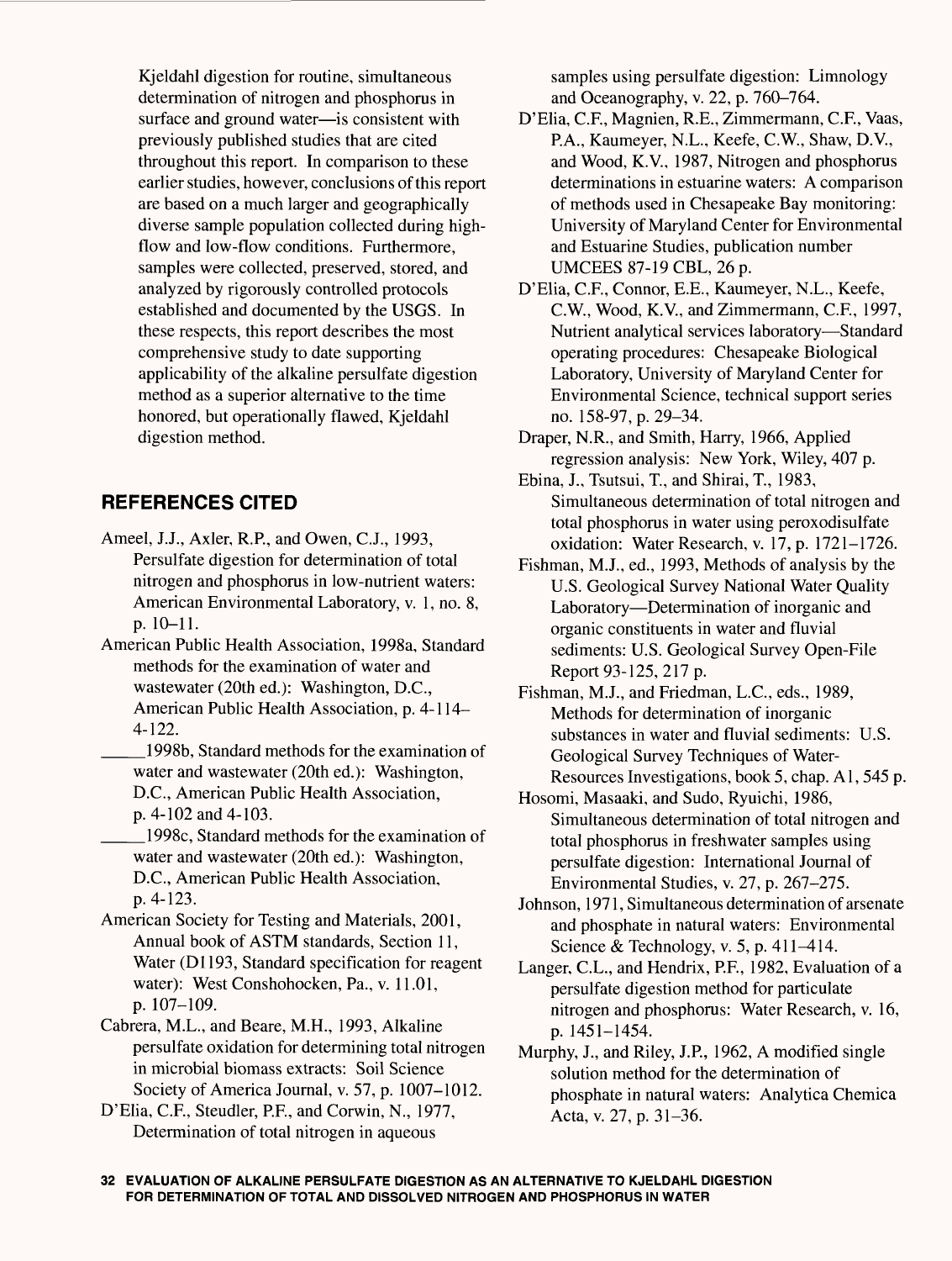Norwitz, George, and Keliher, P.N., 1985, Study of interferences in the spectrophotometric determination of nitrite using composite diazotization-coupling reagents: Analyst, v. 110, p. 689-694.

\_\_\_\_1986, Study of organic interferences in the spectrophotometric determination of nitrite using composite diazotization-coupling reagents: Analyst, v. Ill, p. 1033-1037.

- Nydahl, Folke, 1978, On the peroxodisulfate oxidation of total nitrogen in waters to nitrate: Water Research, v. 12, p. 1123-1130.
- Pai, Su-Cheeng, Yang, Chung-Cheng, and Riley, J.P., 1990, Effects of acidity and molybdate concentration on the kinetics of the formation of the phosphoantimonylmolybdeum blue complex: Analytica Chemica Acta, v. 229, p. 115-120.
- Patton, C.J., and Truitt, E.P., 1992, Methods of analysis by the U.S. Geological Survey National Water Quality Laboratory—Determination of total phosphorus by a Kjeldahl digestion method and an automated photometric finish that includes dialysis: U.S. Geological Survey Open-File Report 92-146, 39 p.

\_\_\_2000, Methods of analysis by the U.S. Geological Survey National Water Quality Laboratory—Determination of ammonium plus organic nitrogen by a Kjeldahl digestion method and an automated photometric finish that includes digest cleanup by gas diffusion: U.S. Geological Survey Open-File Report 00-170, 31 p.

- Patton, C.J., and Wade, A.P., 1997, Continuous flow analyzers, *in* Ewing, Galen, ed., Analytical instrumentation handbook (2d ed.): New York, Marcel Dekker, p. 125-220.
- Swartz, L.M., 1976, Nonlinear calibration curves: Analytical Chemistry, v. 48, no. 14, p. 2287-2290. \_\_\_\_\_1977, Nonlinear calibration: Analytical

Chemistry, v. 49, no. 13, p. 2062-2068. \_\_\_\_\_1979, Calibration curves with nonuniform variance: Analytical Chemistry, v. 51, no. 6, p. 723-727.

- U.S. Environmental Protection Agency, 1993, Methods for the determination of inorganic substances in environmental samples: Cincinnati, Ohio, Environmental Monitoring and Support Laboratory, USEPA-600/R-93/100, August 1993, 79 p.
- \_\_\_\_\_1997, Guidelines establishing test procedures for the analysis of pollutants (App. B, Part 136, Definition and procedures for the determination of the method detection limit): U.S. Code of Federal Regulations, title 40, revised as of July 1, 1997, p. 265-267.
- Valderrama, J.C., 1981, The simultaneous analysis of total nitrogen and total phosphorus in natural waters: Marine Chemistry, v. 21, p. 109-122.
- Wilde, F.D., Radtke, D.B., Gibs, Jacob, and Iwatsubo, R.T., 1998, Preparations for water sampling, *in*  National field manual for the collection of waterquality data: U.S. Geological Survey Techniques of Water-Resources Investigations, book 9, chap. Al, accessed March 13, 2003, at http:// pubs.water.usgs.gov/twri9Al.
- Wood, E.D., Armstrong, F.A.J., and Richards, F.A., 1967, Determination of nitrate in seawater by cadmium-copper reduction to nitrite: Journal of Marine Biology Association, United Kingdom, v. 47, p. 23-31.
- Zhang, J.-Z., Fischer, C.J., and Ortner, P.B., 1999, Optimization of performance and minimization of silicate interference in continuous flow phosphate analysis: *Talanta,* v. 49, p. 293-304.